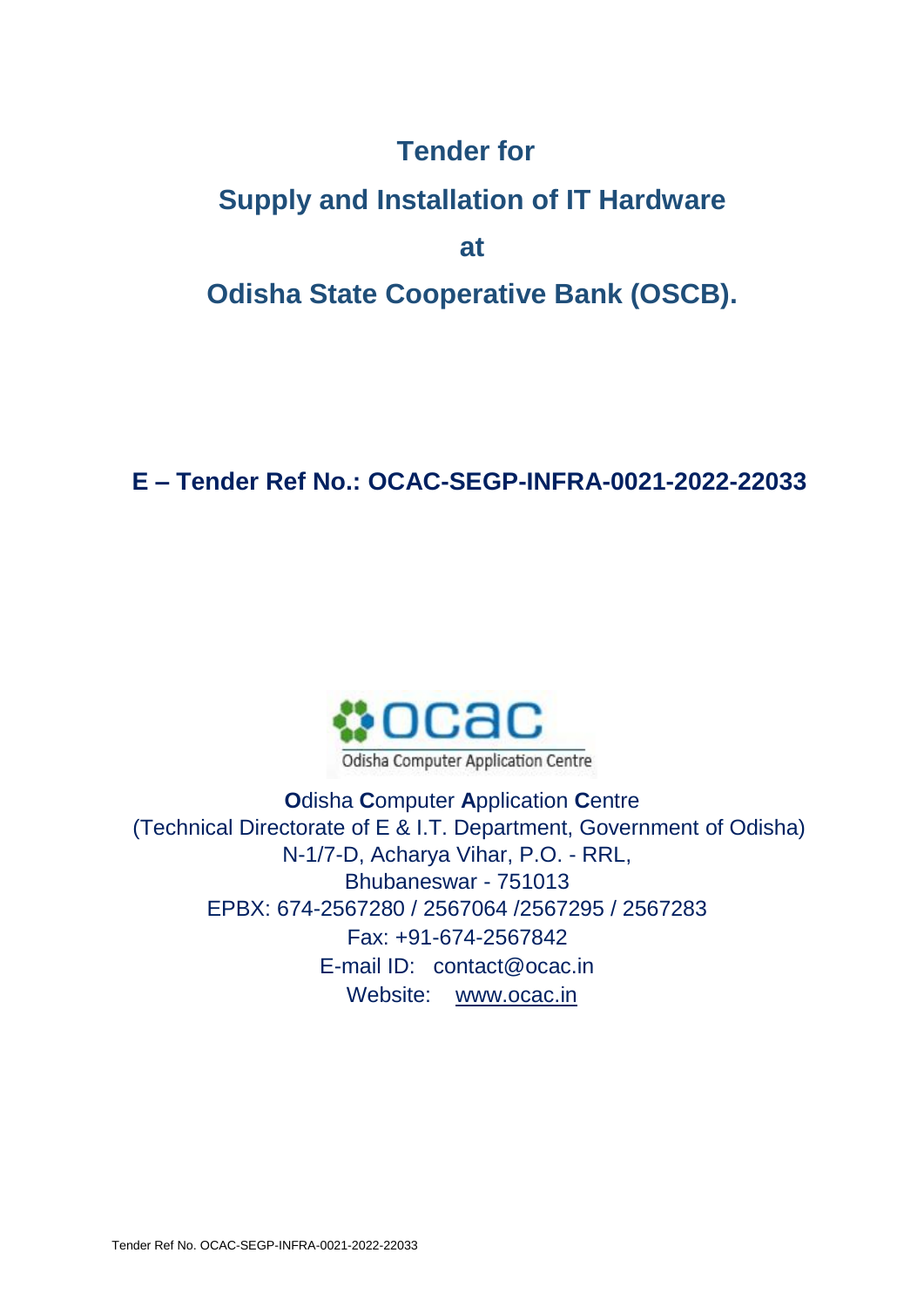#### **CONTENTS**

| 1. |       |                                                                       |  |
|----|-------|-----------------------------------------------------------------------|--|
|    | 1.1   |                                                                       |  |
|    | 1.2   |                                                                       |  |
|    | 1.3   |                                                                       |  |
|    | 1.4   |                                                                       |  |
|    | 1.5   |                                                                       |  |
| 2. |       |                                                                       |  |
|    | 2.1   |                                                                       |  |
|    | 2.2   |                                                                       |  |
|    | 2.3   |                                                                       |  |
|    | 2.4   |                                                                       |  |
|    | 2.4.1 |                                                                       |  |
|    | 2.4.2 |                                                                       |  |
|    | 2.4.3 |                                                                       |  |
|    | 2.4.4 |                                                                       |  |
|    | 2.5   |                                                                       |  |
|    | 2.5.1 |                                                                       |  |
|    | 2.5.2 |                                                                       |  |
|    | 2.5.3 |                                                                       |  |
|    | 2.5.4 |                                                                       |  |
|    | 2.6   |                                                                       |  |
|    | 2.6.1 |                                                                       |  |
|    | 2.6.2 |                                                                       |  |
|    | 2.6.3 |                                                                       |  |
| 3. |       |                                                                       |  |
|    | 3.1   |                                                                       |  |
|    | 3.2   |                                                                       |  |
| 4. |       |                                                                       |  |
|    | 4.1   |                                                                       |  |
|    | 4.2   | Right to Accept Any Proposal and To Reject Any or All Proposal(s)  16 |  |
|    | 4.3   |                                                                       |  |
|    | 4.4   |                                                                       |  |
|    | 4.5   |                                                                       |  |
|    | 4.6   |                                                                       |  |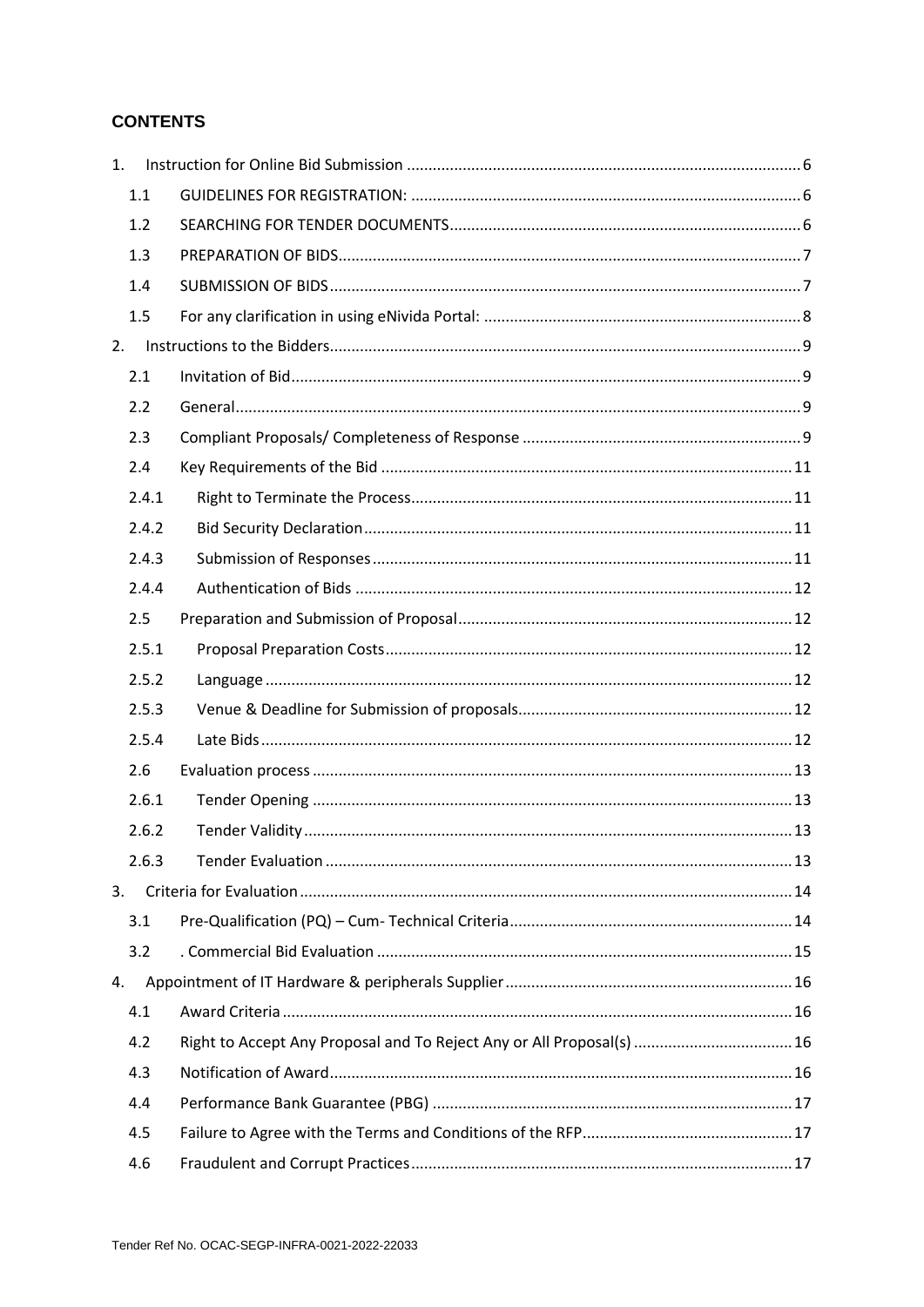| 4.7   |  |
|-------|--|
| 5.    |  |
| 5.1   |  |
| 5.1.1 |  |
| 5.1.2 |  |
| 5.1.3 |  |
| 5.2   |  |
| 5.3   |  |
| 5.4   |  |
| 5.5   |  |
| 6.    |  |
| 6.1   |  |
| 6.2   |  |
| 6.3   |  |
| 6.4   |  |
| 6.5   |  |
| 6.5.1 |  |
| 6.6   |  |
| 6.7   |  |
| 6.8   |  |
| 6.9   |  |
| 6.9.1 |  |
| 6.9.2 |  |
| 7.    |  |
| 7.1   |  |
| 7.1   |  |
| 7.2   |  |
| 7.3   |  |
| 7.4   |  |
| 7.5   |  |
| 7.6   |  |
| 7.6.1 |  |
| 7.7   |  |
| 7.8   |  |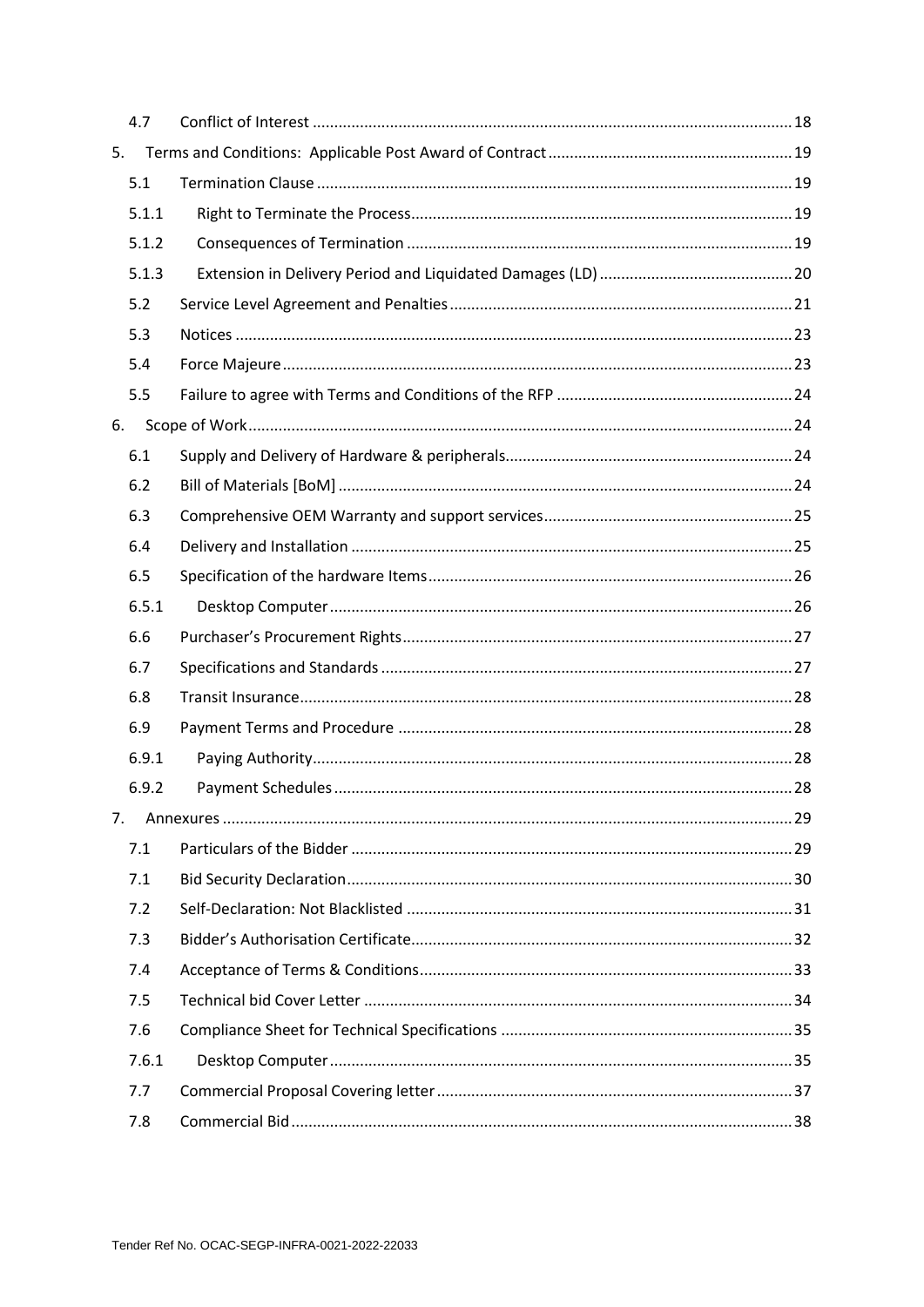## **Definitions /Acronyms**

| <b>Term</b>                  | <b>Definition</b>                                                                                                                                                                                                                                                                                                                                                                                    |
|------------------------------|------------------------------------------------------------------------------------------------------------------------------------------------------------------------------------------------------------------------------------------------------------------------------------------------------------------------------------------------------------------------------------------------------|
| Authorized<br>Representative | Any person authorized by either of the parties                                                                                                                                                                                                                                                                                                                                                       |
| <b>Bidder</b>                | Any firm offering the solution(s), service(s) and /or materials<br>as required in the tender. The word Bidder when used in the<br>pre-award period shall be synonymous with parties bidding<br>for this tender, and when used after award of the contract<br>shall mean the successful party with whom OCAC, signs the<br>agreement for rendering of services for implementation of this<br>project. |
| <b>OEM</b>                   | <b>Original Equipment Manufacturer</b>                                                                                                                                                                                                                                                                                                                                                               |
| Party                        | Means OCAC or Bidder, individually and "Parties" mean<br>OCAC and Bidder, collectively                                                                                                                                                                                                                                                                                                               |
| Proposal / Bid               | The Pre-Qualification - cum - Technical Proposal and<br>Commercial Proposals all together, i.e., complete proposal for<br>the implementation of this project                                                                                                                                                                                                                                         |
| Request for Proposal (RFP)   | Means this document and its annexure etc., seeking a set of<br>solution(s), services(s), materials and/or any combination of<br>them.                                                                                                                                                                                                                                                                |
| <b>PBG</b>                   | Performance Bank Guarantee                                                                                                                                                                                                                                                                                                                                                                           |
| <b>OCAC</b>                  | <b>Odisha Computer Application Centre</b>                                                                                                                                                                                                                                                                                                                                                            |
| eNivida                      | The portal where all this tendering process will take place,<br>since publishing to open & Award of the tender.<br>Bidders have to use this portal for Bid Submission and further<br>activities till Award.<br>URL: https://enivida.odisha.gov.in                                                                                                                                                    |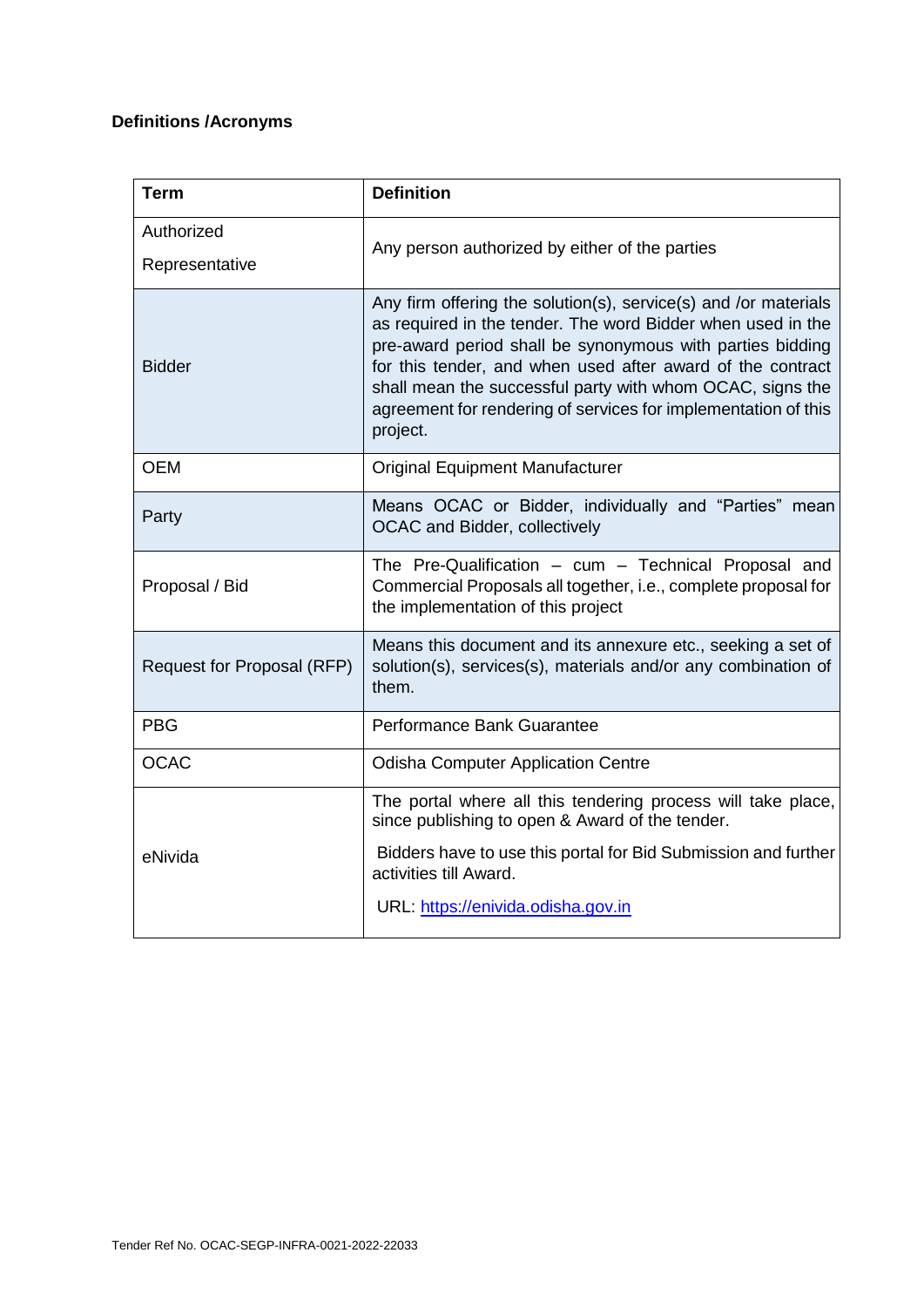## **TENDER SCHEDULE**

| SI.<br>No. | <b>Items</b>                                                                                                                                                                                    | Date & Time            |
|------------|-------------------------------------------------------------------------------------------------------------------------------------------------------------------------------------------------|------------------------|
| 1          | Availability of Bid Document in the website<br>www.ocac.in, www.odisha.gov.in,<br>https://enivida.odisha.gov.in), and for online participation<br>visit the https://enivida.odisha.gov.in only. | 18/05/2022             |
| 2          | Last date and time for Submission of Bid                                                                                                                                                        | 06/06/2022 by 02:00 PM |
| 3          | Last date for receiving queries through<br>e-mail: jayashree.mishra@odisha.gov.in,<br>Sourav.dash@semt.gov.in and gm_ocac@ocac.in                                                               | 22/05/2022 by 05:00 PM |
| 4          | Pre-bid Conference through Online                                                                                                                                                               | 23/05/2022 at 12:30PM  |
|            | Issue of Corrigendum (If any)                                                                                                                                                                   | 25/05/2022             |
| 5          | Opening of Pre-Qualification - cum - Technical Bids                                                                                                                                             | 06/06/2022 at 04:00 PM |
| 6          | <b>Opening of Commercial Bids</b>                                                                                                                                                               | To be notified later   |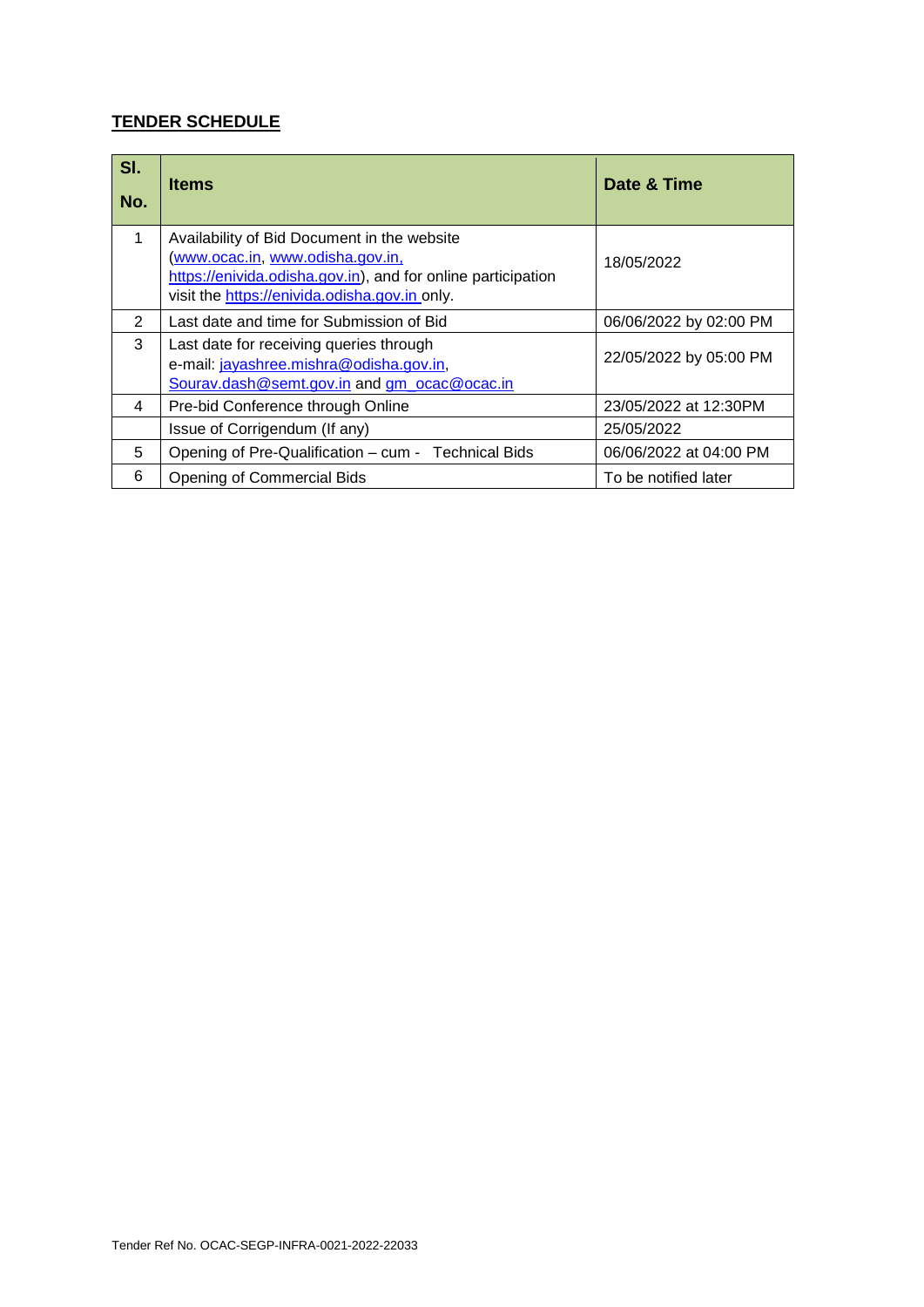#### <span id="page-5-0"></span>**1. Instruction for Online Bid Submission**

e-Nivida is the complete process of eTendering, from publishing of tenders online, inviting online bids, evaluation and award of contract using the system. You may keep a watch of the tenders floated under **https://enivida.odisha.gov.in**

Bidder Enrolment can be done using **"Bidder Enrollment".** 

The instructions given below are meant to assist the bidders in registering on the e-Nivida Portal, and submitting their bid online on the portal as per uploaded bid.

More information useful for submitting online bids on the eNivida Portal may be obtained at: **[https://enivida.odisha.gov.in](https://enivida.odisha.gov.in/)**

#### <span id="page-5-1"></span>**1.1 GUIDELINES FOR REGISTRATION:**

1. Bidders are required to enroll on the e-Nivida Portal

**[\(https://enividaodisha.gov.in/bidderRegistration/newRegistration\)](https://enividaodisha.gov.in/bidderRegistration/newRegistration)** or click on the link **"Bidder Enrollment**" available on the home page of Govt. Of Odisha e-tender Portal by paying the requisite Registration fee.

- 2. As part of the enrolment process, the bidders will be required to choose a unique username and assign a password for their accounts.qa
- 3. Bidders are advised to register their valid email address and mobile numbers as part of the registration process. These would be used for any communication with the bidders.
- 4. Upon enrolment, the bidders will be required to register their valid Digital Signature Certificate **(Only Class III Certificates with signing + encryption key usage)** issued by any Certifying Authority recognized by CCA India (e.g. Sify / TCS / nCode / eMudhra etc.), with their profile.
- 5. Only valid DSC should be registered by a bidder. Please note that the bidders are responsible to ensure that they do not lend their DSC's to others which may lead to misuse.
- 6. Bidder then logs in to the site through the secured log-in by entering their user ID /password and the password of the DSC / e-Token.
- 7. The scanned copies of all original documents should be uploaded in pdf format on etender portal.
- 8. After completion of registration payment, bidders need to send their acknowledgement copy on our help desk mail id **enividahelpdesk@gmail.com**, **eprocurement@railtelindia.com,** for activation of the account.

#### <span id="page-5-2"></span>**1.2 SEARCHING FOR TENDER DOCUMENTS**

1. There are various search options built in the e-tender Portal, to facilitate bidders to search active tenders by several parameters. Once the bidders have selected the tenders they are interested in, then they can pay the Tender fee and processing fee (NOT REFUNDABLE) by net-banking / Debit / Credit card then you may download the required documents / tender schedules, Bid documents etc. Once you pay both fee tenders will be moved to the respective 'requested' Tab. This would enable the e- tender Portal to intimate the bidders through SMS / e-mail in case there is any corrigendum issued to the tender document.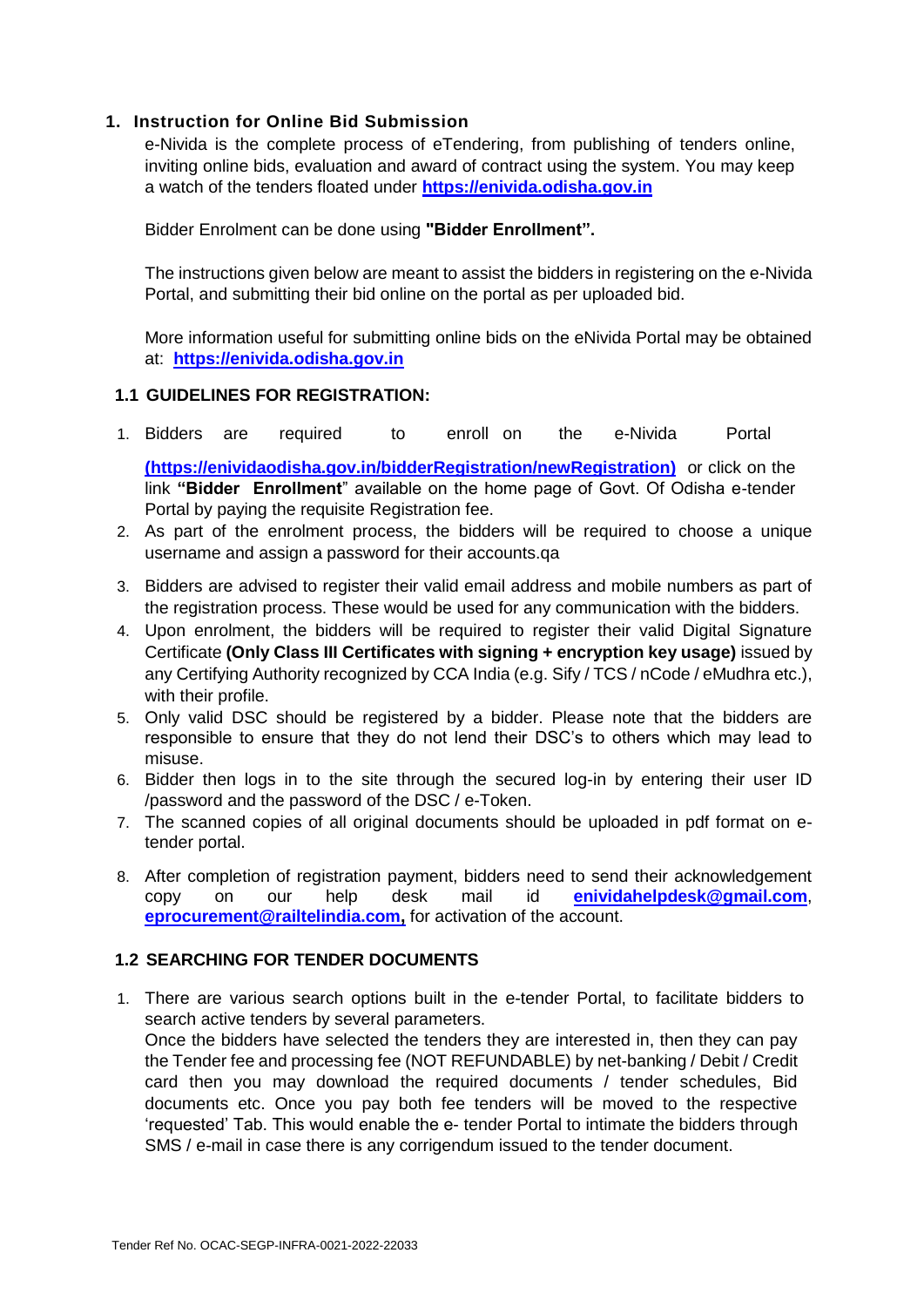#### <span id="page-6-0"></span>**1.3 PREPARATION OF BIDS**

- 1. Bidder should take into account any corrigendum published on the tender document before submitting their bids.
- 2. Please go through the tender advertisement and the tender document carefully to understand the documents required to be submitted as part of the bid.
- 3. Bidder, in advance, should get ready the bid documents to be submitted as indicated in the tender document / schedule and generally, they can be in PDF formats. Bid Original documents may be scanned with 100 dpi with Colour option which helps in reducing size of the scanned document.
- 4. To avoid the time and effort required in uploading the same set of standard documents which are required to be submitted as a part of every bid, a provision of uploading such standard documents (e.g. PAN card copy, GST, Annual reports, auditor certificates etc.) has been provided to the bidders. Bidders can use "My Documents" available to them to upload such documents.
- 5. These documents may be directly submitted from the "My Documents" area while submitting a bid, and need not be uploaded again and again. This will lead to a reduction in the time required for bid submission process. Already uploaded documents in this section will be displayed. Click "New" to upload new documents.

#### <span id="page-6-1"></span>**1.4 SUBMISSION OF BIDS**

- 1. Bidder should log into the website well in advance for the submission of the bid so that it gets uploaded well in time i.e. on or before the bid submission time. Bidder will be responsible for any delay due to other issues.
- 2. The bidder has to digitally sign and upload the required bid documents one by one as indicated in the tender document as a token of acceptance of the terms and conditions laid down by NBCC.
- 3. Bidder has to select the payment option as per the tender document to pay the tender fee as applicable and enter details of the instrument.
- 4. In case of BG bidder should prepare the BG as per the instructions specified in the tender document. The BG in original should be posted/couriered/given in person to the concerned official before the Online Opening of Financial Bid. In case of non-receipt of BG amount in original by the said time, the uploaded bid will be summarily rejected. Bidders are requested to note that they should necessarily submit their financial bids in the format provided and no other format is acceptable. If the price bid has been given as a standard BOQ format with the tender document, then the same is to be downloaded and to be filled by all the bidders. Bidders are required to download the BOQ file, open it and complete the white Colored (unprotected) cells with their respective financial quotes and other details (such as name of the bidder). No other cells should be changed. Once the details have been completed, the bidder should save it and submit it online, without changing the filename. If the BOQ file is found to be modified by the bidder, the bid will be rejected.
- 6. The server time (which is displayed on the bidders' dashboard) will be considered as the standard time for referencing the deadlines for submission of the bids by the bidders, opening of bids etc. The bidders should follow this time during bid submission.
- 7. The uploaded bid documents become readable only after the tender opening by the authorized bid openers.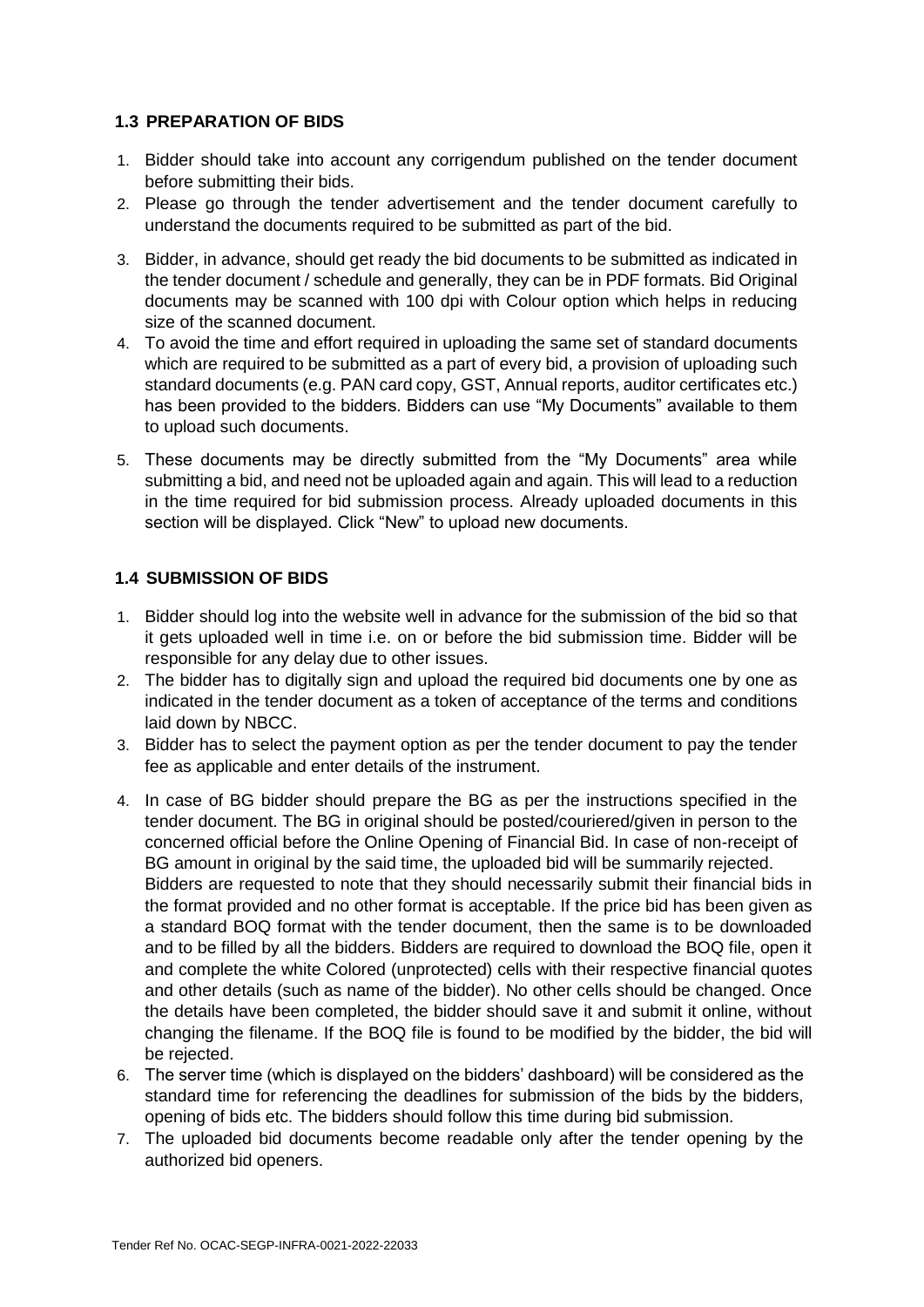- 8. Upon the successful and timely submission of bid click "Complete" (i.e. after Clicking "Submit" in the portal), the portal will give a successful Tender submission acknowledgement & a bid summary will be displayed with the unique id and date & time of submission of the bid with all other relevant details.
- 9. The tender summary has to be printed and kept as an acknowledgement of the submission of the tender. This acknowledgement may be used as an entry pass for any bid opening meetings.

#### <span id="page-7-0"></span>**1.5 For any clarification in using eNivida Portal:**

- 1. Any queries relating to the tender document and the terms and conditions contained therein should be addressed to the Tender Inviting Authority for a tender or the relevant contact person indicated in the tender.
- 2. Any queries relating to the process of online bid submission or queries relating to etender Portal in general may be directed to the Helpdesk Support.

Please feel free to contact eNivida Helpdesk (as given below) for any query related to etendering.

#### **Technical Helpdesk. 011-49606060**

**Mail id: - enividahelpdesk@gmail.com, eprocurement@railtelindia.com**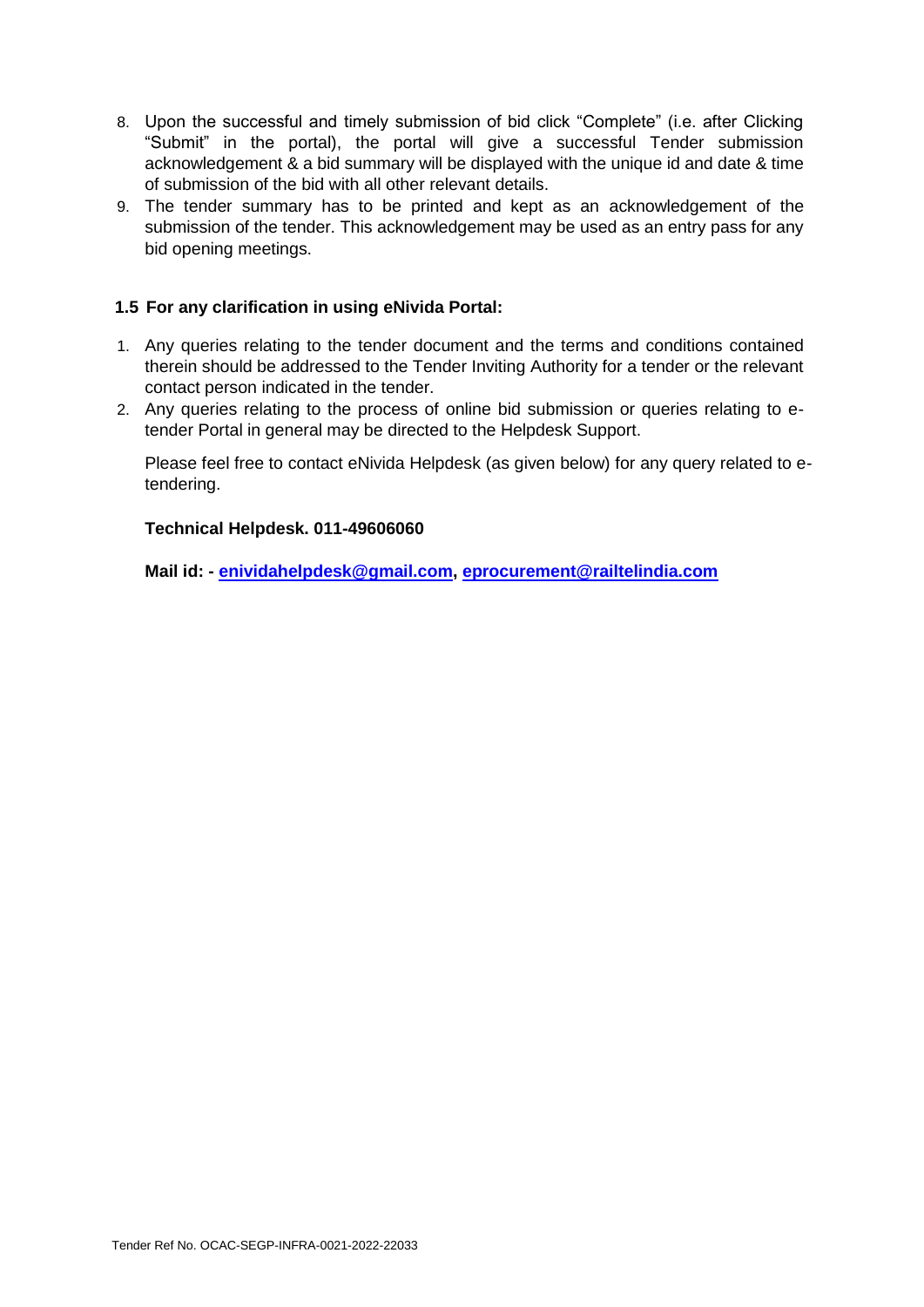#### <span id="page-8-0"></span>**2. Instructions to the Bidders**

#### <span id="page-8-1"></span>**2.1 Invitation of Bid**

Odisha Computer Application Centre (OCAC) invites responses ("Tenders") to this Request for Proposals ("RFP") from OEMs /authorized Partners ("Bidders") for the provision of items as described in this RFP. RFP for Supply and Installation of IT Hardware at Odisha State Cooperative Bank (OSCB). OCAC is the Nodal Agency for this Government procurement.

a) Proposals must be submitted online through e-Nivida portal before the last date and time of submission.

#### <span id="page-8-2"></span>**2.2 General**

- b) While every effort has been made to provide comprehensive and accurate background information and requirements and specifications, Bidders must form their own conclusions about the solution needed to meet the requirements. Bidders and recipients of this RFP may consult their own legal advisers with regard to this RFP.
- c) All information supplied by Bidders may be treated as contractually binding on the Bidders, on successful award of the assignment by OCAC on the basis of this RFP.
- d) No commitment of any kind, contractual or otherwise shall exist unless and until a formal written contract has been executed by or on behalf of the OCAC. Any notification of preferred bidder status by OCAC shall not give rise to any enforceable rights by the Bidder. OCAC may cancel this public procurement at any time prior to a formal written contract being executed by or on behalf of the OCAC.
- e) This RFP supersedes and replaces any previous public documentation & communications, and Bidders should place no reliance on such communications.

#### <span id="page-8-3"></span>**2.3 Compliant Proposals/ Completeness of Response**

a) Bidders are advised to study all instructions, forms, terms, requirements and other information in the RFP documents carefully. Submission of the bid shall be deemed to have been done after careful study and examination of the RFP document with full understanding of its implications.

b) Failure to comply with the requirements set out in this RFP may render the Proposal noncompliant and the Proposal may be rejected. Bidders must:

- i. Include all documentation specified in this RFP;
- ii. Follow the format of this RFP and respond to each element in the order as set out in this RFP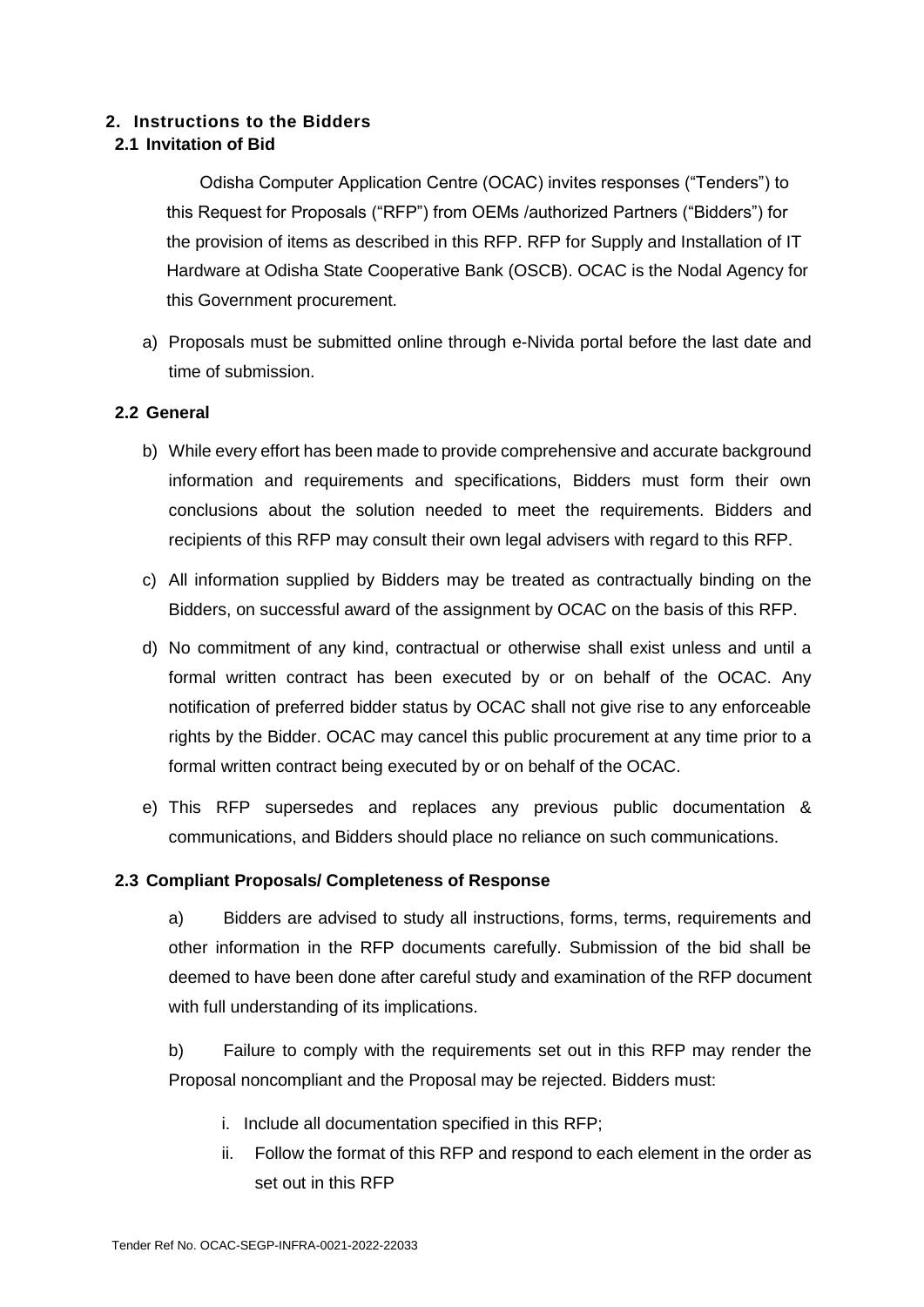iii. Comply with all requirements as set out within this RFP.

#### **2.3.1 Bidders Queries**

- i. OCAC shall hold a pre-bid meeting with the prospective bidders on **23/05/2022 at 12:30 PM** through Online.
- ii. To participate in the pre-bid meeting, the bidder should send a request through mail to [gm\\_ocac@ocac.in](mailto:gm_ocac@ocac.in) with a copy to [jayashree.mishra@odisha.gov.in](mailto:jayashree.mishra@odisha.gov.in) & [Sourav.dash@semt.gov.in](mailto:Sourav.dash@semt.gov.in) to get the VC link by 5 PM of 22/05/2022.
- iii. The Bidders will have to ensure that their queries for Pre-Bid meeting should reach in e-mail id – : **gm\_ocac@ocac.in** with a copy to **[jayashree.mishra@odisha.gov.in](mailto:jayashree.mishra@odisha.gov.in) & Sourav.dash@semt.gov.in** only on or before **22/05/2022 upto 05:00 PM**. **Queries submitted after the Query Submission date and time, shall not be accepted**.
- iv. The queries should necessarily be submitted in the following format (Excel Copy only no pdf will be entertained):

| Sl.<br>No. | <b>RFP</b><br><b>Document</b><br>Reference(s)<br>& Section | Page<br>No. | <b>Content of RFP</b><br>requiring<br><b>Clarification(s)</b> | <b>Points of</b><br><b>Clarification</b> | One eMail id<br>to receive<br><b>Online link</b> |
|------------|------------------------------------------------------------|-------------|---------------------------------------------------------------|------------------------------------------|--------------------------------------------------|
|            |                                                            |             |                                                               |                                          |                                                  |
|            |                                                            |             |                                                               |                                          |                                                  |

**v.** OCAC shall not be responsible for ensuring that the bidder's queries have been received by them. Any requests for clarifications after the indicated date and time shall not be entertained by OCAC.

#### **2.3.2 Responses to Pre-Bid Queries and Issue of Corrigendum**

- i. OCAC will endeavor to provide timely response to all valid queries. However, OCAC makes no representation or warranty as to the completeness or accuracy of any response made in good faith, nor does OCAC undertake to answer all the queries that have been posed by the bidders.
- ii. At any time prior to the last date for receipt of bids, OCAC may, for any reason, modify the RFP Document by a corrigendum.
- iii. The Corrigendum (if any) & clarifications to the queries from all bidders will be posted on the websites [www.ocac.in](http://www.ocac.in/), [www.odisha.gov.in](http://www.odisha.gov.in/) on 25/05/2022.
- iv. Any such corrigendum shall be deemed to be incorporated into this RFP.
- v. In order to provide prospective Bidders reasonable time for taking the corrigendum into account, OCAC may, at its discretion, extend the last date for the receipt of Proposals.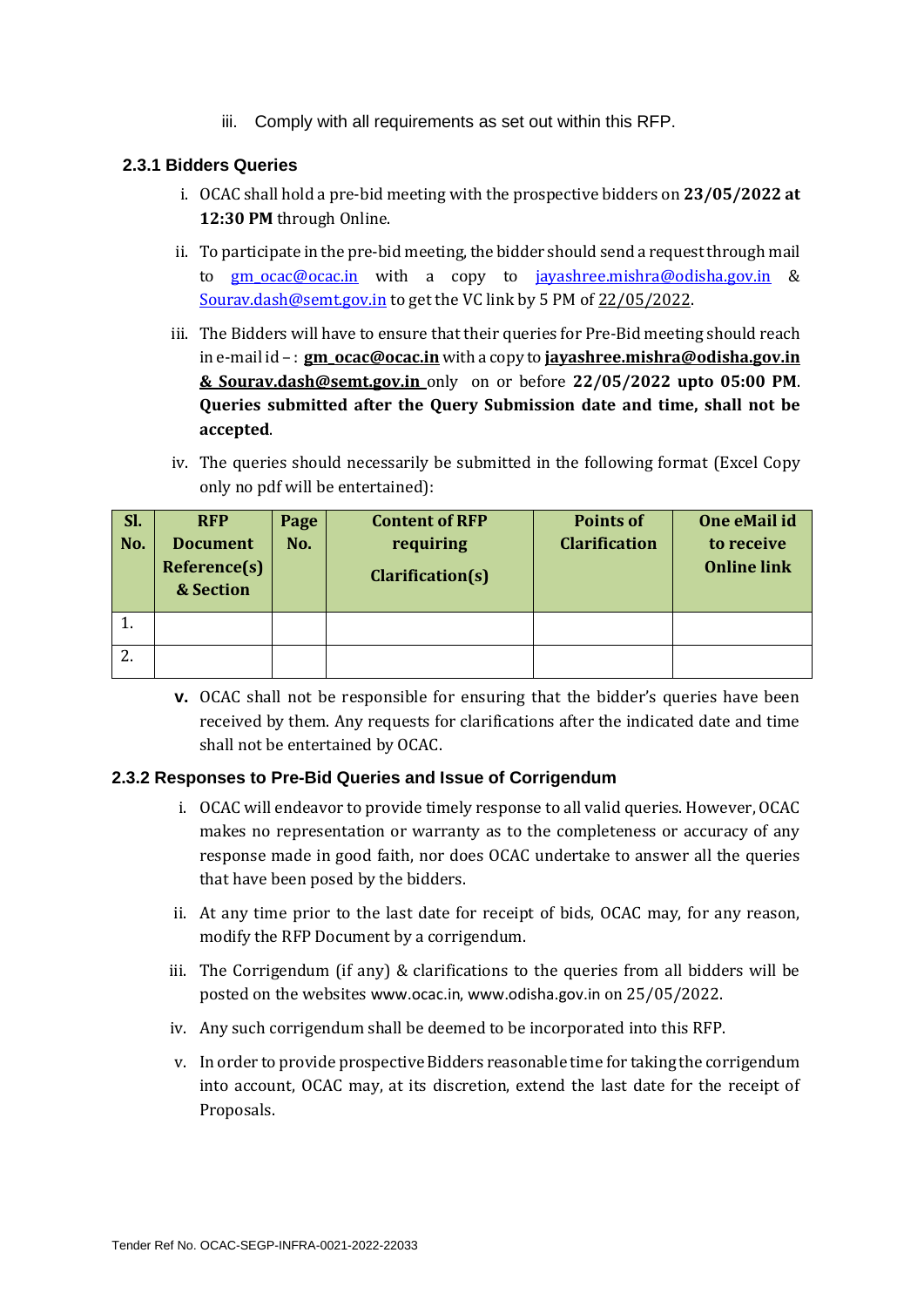#### <span id="page-10-0"></span>**2.4 Key Requirements of the Bid**

#### <span id="page-10-1"></span>**2.4.1 Right to Terminate the Process**

- i. OCAC may terminate the RFP process at any time and without assigning any reason. OCAC makes no commitments, express or implied, that this process will result in a business transaction with anyone.
- ii. This RFP does not constitute an offer by OCAC. The bidder's participation in this process may result OCAC selecting the bidder to engage towards execution of the contract.

#### <span id="page-10-2"></span>**2.4.2 Bid Security Declaration**

Considering the difficulties faced by the vendors and to facilitate competition in wake of slowdown of the economy due to Covid-19 pandemic, it is hereby decided as per Finance Department notification no 8943 dated 18/03/2021 that no provisions regarding Bid Security should be kept in the Bid Documents and only provision **for "Bid Security Declaration" should be kept.**

The bidder needs to submit the Bid Security Declaration in the format specified in Form-3 and upload the same in the enivida portal. If the bidder withdraws nor modify their bids during period of validity, the participating bidder shall be suspended for a specific period as decided by the purchaser.

#### <span id="page-10-3"></span>**2.4.3 Submission of Responses**

- i. The bidders should submit their responses, as per the format given in this RFP in the following manner
	- Response to Pre-Qualification cum Technical Criteria: Online on the eNivida portal
	- Commercial Proposal Online on the eNivida portal
- ii. All submission process will be done on the said (eNivida) portal only for any information or help you may refer the Help Manuals or Dial us on, 01149606060 (Helpdesk Number).
- iii. Please Note that Prices should not be indicated in the Pre-Qualification cum Technical Proposal but should only be indicated in the Commercial Proposal. Any Bidder found to indicate prices in the Pre-Qualification – cum - Technical Proposal are liable to be rejected.
- iv. All the pages of the proposal must be sequentially numbered and must contain the list of contents with page numbers. Page references should be identified easily. If required, All the relevant parts should be highlighted in the bid documents. Any deficiency in the documentation may result in the rejection of the Bid.
- v. Bidders may modify their prices till closing/submission date & time of this RFP in the prescribed excel format available on the eNivida portal and upload the scan copies in the portal.
- vi. Manufacturer Authorization Form (MAF) should be submitted positively in original/photocopies by the selected bidder while submitting the response to RFP, failing which the bid is subject to rejection.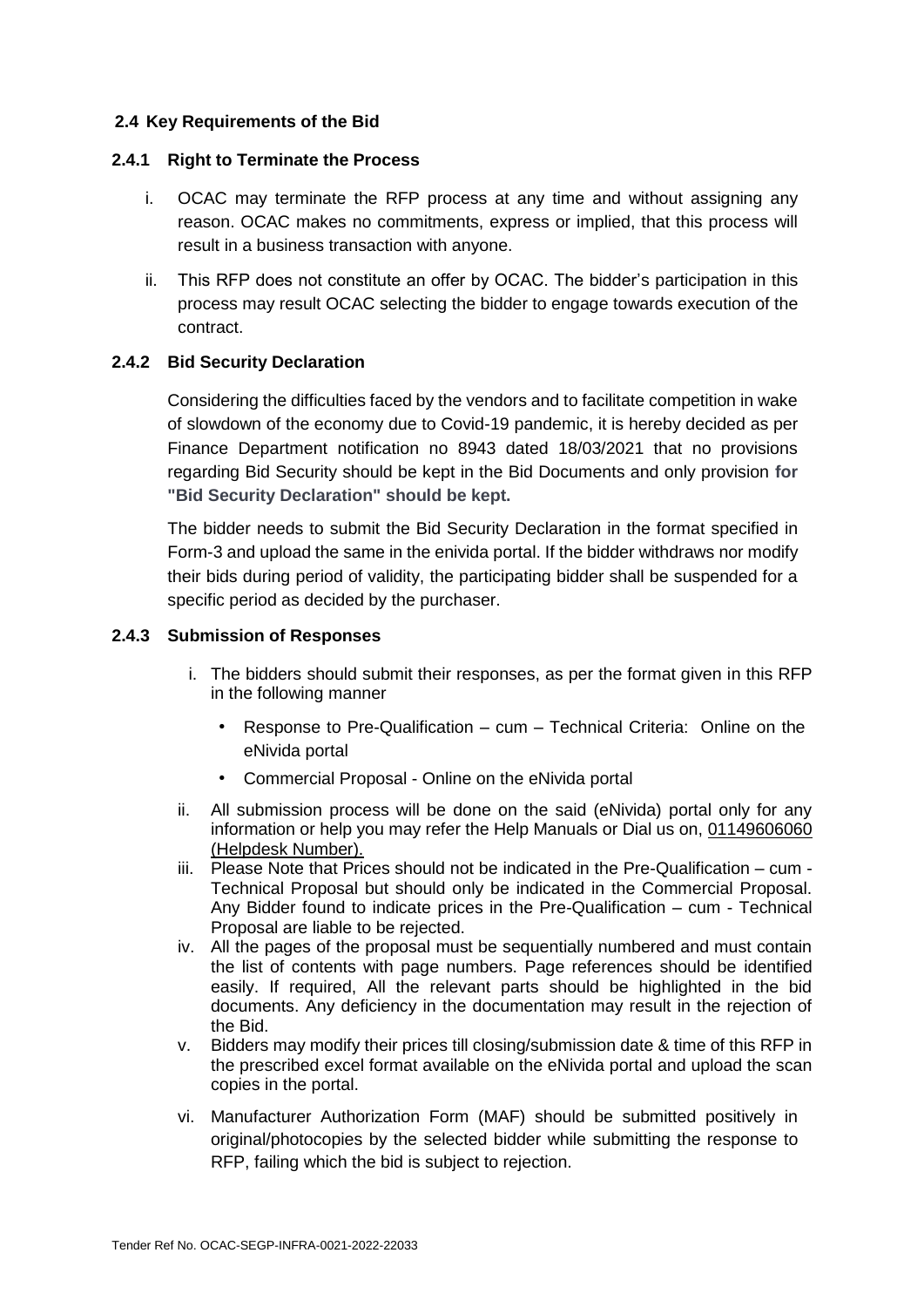vii. The Bidder(s) must submit the Form-4 (Compliance Sheet for Technical Proposal) in their official letterhead along with the Datasheet of the equipment quoted. Bidder(s) should upload the scan copy in the portal

#### <span id="page-11-0"></span>**2.4.4 Authentication of Bids**

A Proposal should be accompanied by a power-of-attorney / authorization in the name of the signatory of the Proposal. Bids shall be considered only on the successful Bid submission on the eNivida portal.

#### <span id="page-11-1"></span>**2.5 Preparation and Submission of Proposal**

#### <span id="page-11-2"></span>**2.5.1 Proposal Preparation Costs**

The bidder shall be responsible for all costs incurred in connection with participation in the RFP process, including, but not limited to, costs incurred in conduct of informative and other diligence activities, participation in meetings/discussions/presentations, preparation of proposal, in providing any additional information required by OCAC to facilitate the evaluation process, and in negotiating a definitive contract or all such activities related to the bid process. OCAC will in no case be responsible or liable for those costs, regardless of the conduct or outcome of the bidding process.

#### <span id="page-11-3"></span>**2.5.2 Language**

The Proposal should be filled by the bidders in English language only. If any supporting documents submitted are in any language other than English, translation of the same in English language is to be duly attested by the Bidders. For purposes of interpretation of the documents, the English translation shall govern.

#### <span id="page-11-4"></span>**2.5.3 Venue & Deadline for Submission of proposals**

Proposals, in its complete form in all respects as specified in the RFP, must be submitted to OCAC at the website specified below:

| Website                                  | https://enivida.odisha.gov.in |
|------------------------------------------|-------------------------------|
| Last Date & Time of<br><b>Submission</b> | 06/06/2022 up to 02:00 PM     |

#### <span id="page-11-5"></span>**2.5.4 Late Bids**

- i. The bids submitted by telex/telegram/ fax/e-mail/post etc. shall not be considered. No correspondence will be entertained on this matter.
- ii. Since the bid submission is electronic mode only, after schedule time of submission of bid, the portal will not accept the new bids.
- iii. OCAC reserves the right to modify and amend any of the above-stipulated condition/criterion depending upon project priorities and need.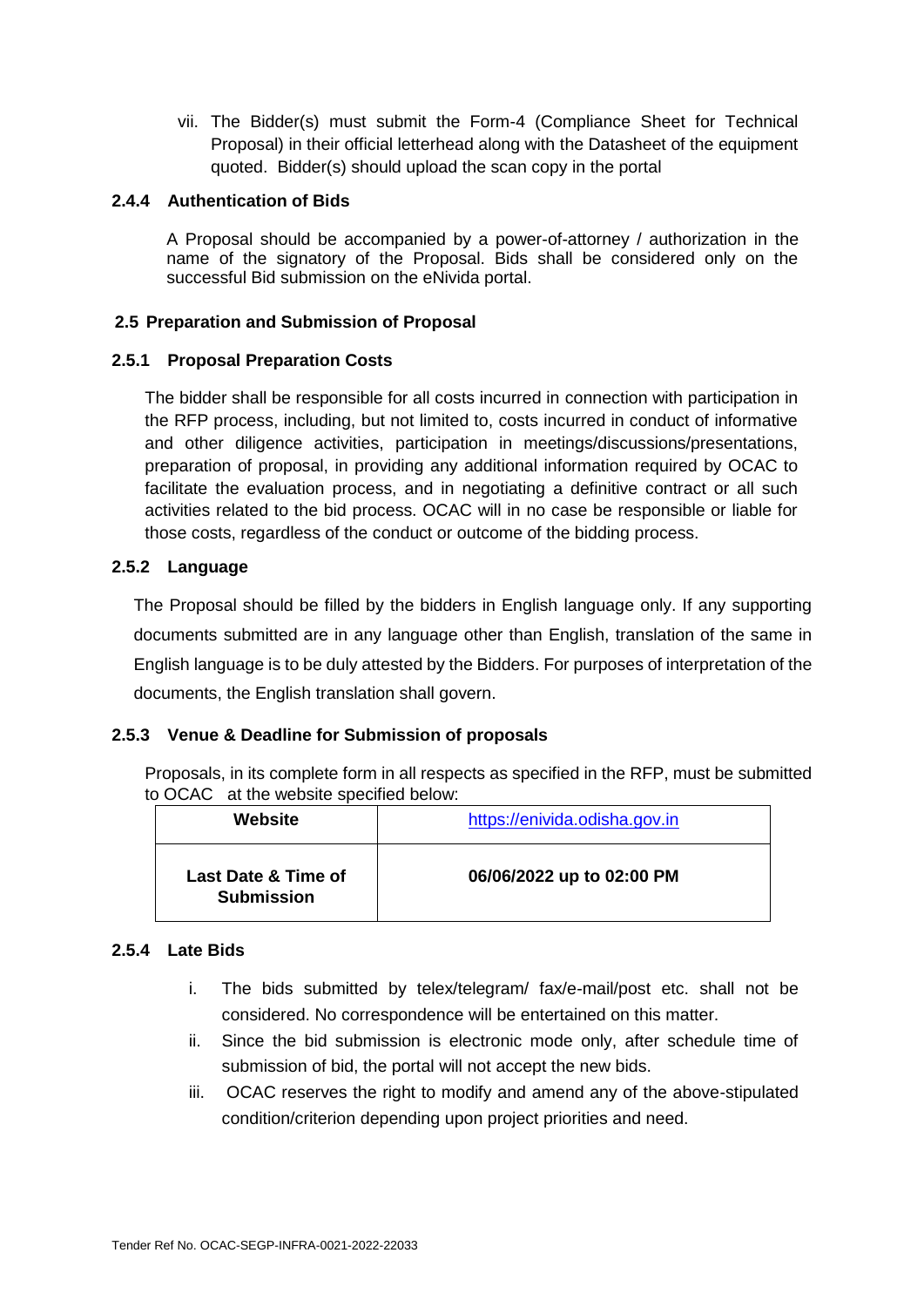#### <span id="page-12-0"></span>**2.6 Evaluation process**

- i. A Committee constituted by OCAC shall evaluate the responses to the RFP and all supporting documents / documentary evidences. Inability to submit requisite supporting documents / documentary evidence, may lead to rejection of bid.
- ii. The decision of the Committee in the evaluation of responses to the RFP shall be final. No correspondence will be entertained outside the process of evaluation with the Committee.
- iii. The above mentioned Committee may ask for meetings with the Bidders to seek clarifications on their proposals.
- iv. The Committee reserves the right to reject any or all proposals on the basis of any deviations.
- v. Each of the responses shall be evaluated as per the criterions and requirements specified in this RFP.
- vi. Clarification (if any) sought has to be submitted by the bidder within specified timeline, failing which the Bid is liable to be rejected.

#### <span id="page-12-1"></span>**2.6.1 Tender Opening**

The Proposals submitted up to 06/06/2022, 02:00 PM will be opened at 04:00 PM on 06/06/2022 online.

#### <span id="page-12-2"></span>**2.6.2 Tender Validity**

The offer submitted by the Bidders shall be valid for minimum period of **180 days** from the last date of submission of Tender.

#### <span id="page-12-3"></span>**2.6.3 Tender Evaluation**

i. Incomplete details as given below will be treated as non-responsive. If Proposals;

- Are not submitted in as specified in the RFP document
- Received without the Letter of Authorization/Power of Attorney
- Are found with suppression of details
- With incomplete information, subjective, conditional offers and partial offers submitted
- Submitted without the documents requested in the checklist
- Have non-compliance of any of the clauses stipulated in the RFP
- With lesser validity period
- ii. All responsive Bids will be considered for further processing as below.
	- OCAC will prepare a list of responsive/eligible bidders, who comply with all the Terms and Conditions of the Tender. All eligible bids will be considered for further evaluation by the Committee according to the Evaluation process defined in this RFP document. The decision of the Committee will be final in this regard.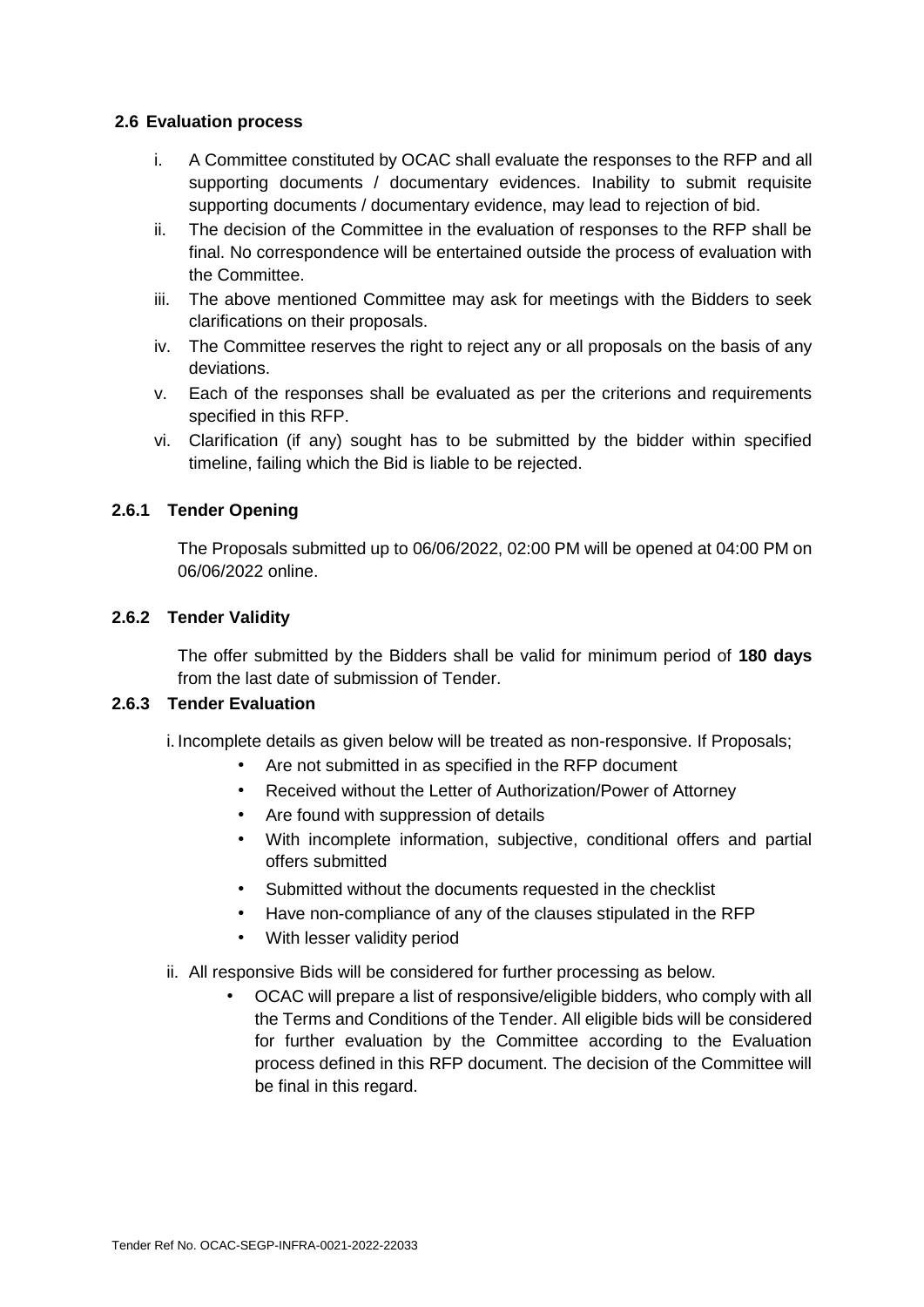#### <span id="page-13-0"></span>**3. Criteria for Evaluation**

#### <span id="page-13-1"></span>**3.1 Pre-Qualification (PQ) – Cum- Technical Criteria**

All bids will primarily be evaluated on the basis of Prequalification Criteria- Cum-Technical Bid. The Committee will carry out a detailed evaluation of the Proposals. Only those bidders who qualify all Prequalification & Technical criteria, are eligible for Financial Bid

| <b>Requirement</b>                                                                |                                                                                                                                                                                                                                                                                                                                                                                                                                                                                                                                                                                                                                         |                                                                                                                                                                         |
|-----------------------------------------------------------------------------------|-----------------------------------------------------------------------------------------------------------------------------------------------------------------------------------------------------------------------------------------------------------------------------------------------------------------------------------------------------------------------------------------------------------------------------------------------------------------------------------------------------------------------------------------------------------------------------------------------------------------------------------------|-------------------------------------------------------------------------------------------------------------------------------------------------------------------------|
|                                                                                   |                                                                                                                                                                                                                                                                                                                                                                                                                                                                                                                                                                                                                                         |                                                                                                                                                                         |
| <b>Legal Entity</b>                                                               | The bidder should be a Company registered<br>İ.<br>under the Companies Act, 1956 / Proprietary<br>Firm / Partnership Firm.<br>ii. The<br>company<br>offices must have<br>been<br>Registered in Odisha, Registered with Valid<br>GST No and having PAN, & IT Return up to 31 <sup>st</sup><br>March 2020.                                                                                                                                                                                                                                                                                                                                | Certificates<br>$\bullet$<br>οf<br>incorporation<br>Registration<br>$\bullet$<br>Certificates,<br><b>PAN</b><br>copy<br>&<br>other necessary<br>supporting<br>documents |
| Average Sales<br>Turnover<br>in<br>Hardware<br>Sales &<br>Maintenance<br>services | Annual average Turnover Minimum of Rs. 300<br>Lakhs generated from IT Hardware supply and<br>associated maintenance services during any last<br>three Financial years i.e : FY 2020-21, 2019-20,<br>and FY 2018-19                                                                                                                                                                                                                                                                                                                                                                                                                      | <b>Extracts</b><br>from<br>the<br>audited Balance sheet<br>and Profit & Loss;<br><b>OR</b><br>Certificate<br>from<br>the<br>statutory auditor                           |
| Net Worth                                                                         | The net worth of the bidder in the three financial<br>years should be positive. i.e. FY 2020-21, 2019-20,<br>and FY 2018-19                                                                                                                                                                                                                                                                                                                                                                                                                                                                                                             | CA<br>Certificate<br>with<br>CA's<br>Registration<br>Number<br>Seal<br>$\prime$<br>indicating net worth of<br>the firm                                                  |
| Technical<br>Capability                                                           | Bidder must have successfully undertaken at least<br>the following numbers IT Hardware supply and<br>maintenance<br>services<br>of value<br>associated<br>specified herein during the last three financial<br>years i.e. FY 2020-21, 2019-20, and FY 2018-19<br>One project of similar nature not less than<br>the amount Rs. 60 Lakhs; OR<br>Two projects of similar nature each of which<br>not less than the amount Rs. 50 Lakh; OR<br>Three projects of similar nature each of<br>which not less than the amount Rs. 30<br>Lakh.<br>'Similar Nature' is defined as, Supply, installation<br>and maintenance of IT hardware & System | Copy of work order                                                                                                                                                      |
|                                                                                   |                                                                                                                                                                                                                                                                                                                                                                                                                                                                                                                                                                                                                                         | Software<br>like Desktop Computers, Laptops,<br>Servers, Network & Security devices, System                                                                             |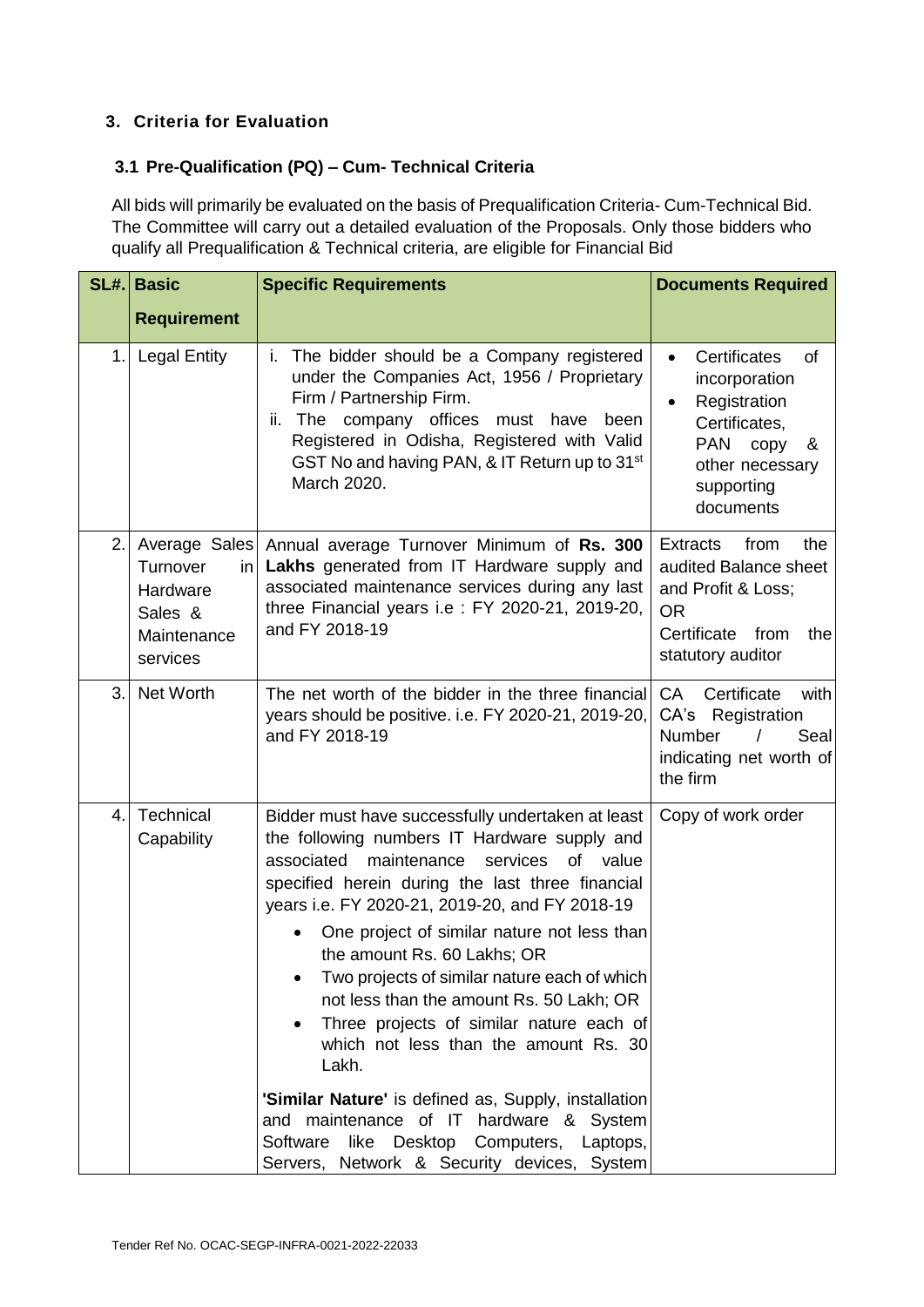|     |                                                                   | Software & other IT devices for government/ public<br>sector enterprises in India.                                                                                                                                                                                                                                                                                                                 |                                                                                                                                                      |
|-----|-------------------------------------------------------------------|----------------------------------------------------------------------------------------------------------------------------------------------------------------------------------------------------------------------------------------------------------------------------------------------------------------------------------------------------------------------------------------------------|------------------------------------------------------------------------------------------------------------------------------------------------------|
| 5.1 | Undertaking on<br>Authenticity of<br>IT Hardware &<br>peripherals | The bidder should submit an undertaking on As per Form - 7<br>Authenticity of IT Hardware & peripherals on<br><b>Bidder Letter Head.</b>                                                                                                                                                                                                                                                           |                                                                                                                                                      |
| 6.  | Service<br>Local<br>Centres                                       | The bidder should have presence in Odisha with A Self Certified letter by<br>Service Support Centre at Bhubaneswar.                                                                                                                                                                                                                                                                                | authorized<br>an<br>signatory.<br>A<br>single<br>point<br>of<br>Contact<br>from<br>the<br>Bidder to be submitted<br>along with escalation<br>matrix. |
| 7.  | <b>Blacklisting</b>                                               | The bidder must not under blacklisted by any<br>Government of<br>Department<br>of<br>Odisha or<br>Government of India. The bidder must also<br>disclose full details of any blacklisting by Central<br>PSUs/Undertakings/Autonomous<br><b>State</b><br>or<br>Organizations or under a declaration of ineligibility<br>for corrupt or fraudulent practices in last two years<br>'as on' 31/03/2021. | A Self Certified letter<br>authorized<br>by<br>an<br>signatory.                                                                                      |
| 8.  | <b>MAF</b>                                                        | The bidder should be an OEM or their authorized MAF from OEM<br>representative/partner. In case of authorized<br>representative/ partner, a tender specific letter of<br>authorization from original manufacturer for all the<br>items mentioned in BoM                                                                                                                                            |                                                                                                                                                      |
| 9.  | Fees                                                              | The Bidder must have furnished the tender<br>document fee of ₹5,000/-+12% GST. Total<br>₹.5,600/- (Rupees Five Thousand Six Hundred<br>Only).                                                                                                                                                                                                                                                      | Online<br>through<br>ePayment gateway of<br>eNivida Portal                                                                                           |

#### <span id="page-14-0"></span>**3.2 . Commercial Bid Evaluation**

- i. The Financial Bids of PQ and technically qualified bidders will be opened on the prescribed date in the presence of bidder representatives Online.
- ii. The Bidder, who submits the lowest Commercial bid, shall be selected as the L1 bidder and shall be called for further process leading to the award of the assignment. iii. The rates quoted must be FOR destination/ site where the IT Hardware and peripherals are to be delivered, and should include all incidental charges.
- iv. Only fixed price financial bids indicating total price for all the deliverables and services specified in this bid document will be considered.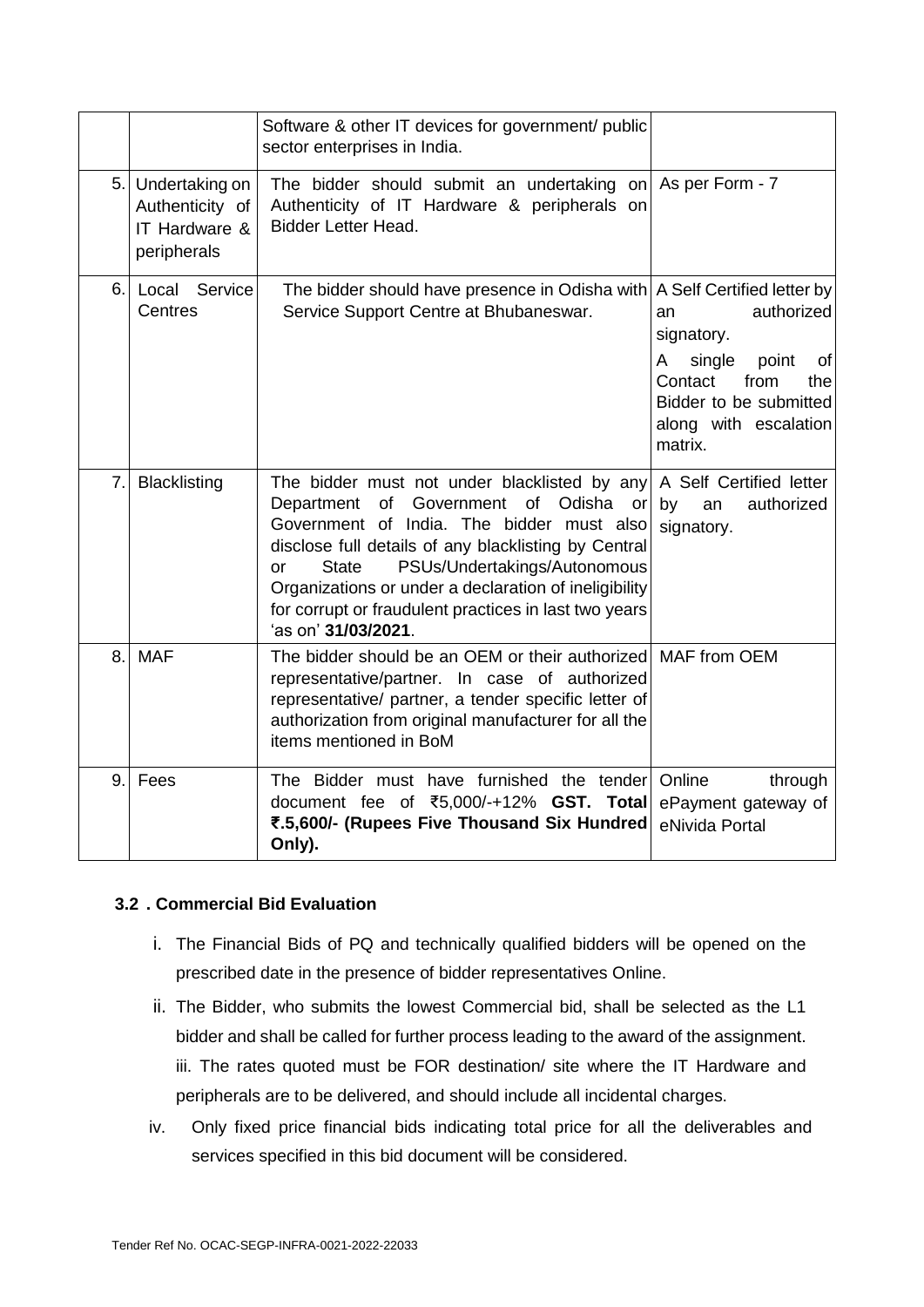- v. The bid price will include all taxes and levies and shall be in Indian Rupees.
- vi. Prices quoted in the bid must be firm and final and shall not be subject to any modifications, on any account whatsoever.
- vii. All the required items must be listed and priced separately in the bid. If a financial bid shows items listed but not priced, their prices shall be assumed to be included in the prices of other items.
- viii. **Evaluation will be made on the basis of Total bid price inclusive of all taxes. The bidder has to quote Tax(s) as applicable in the Tax Columns of Financial Bid Format. Evaluation will be done on the basis of Grand Total cost [Total cost = (Unit cost + Taxes as applicable)].**
- ix. **In case of a Tie of the bid price for L1, both the bidders shall be called for further negotiation, then whose ever price becomes L1 will be awarded the contract.**
- x. Any conditional commercial bid would be rejected.
- xi. Errors & Rectification: Arithmetical errors will be rectified on the following basis: "If there is a discrepancy between the unit price and the total price of any item that is obtained by multiplying the unit price and quantity, the unit price shall prevail and the total price shall be corrected accordingly. In case of multiple items, grand total price shall be corrected adding the sub-total costs of each item. If there is a discrepancy between words and figures in respect of unit price, the amount in words will prevail".

## <span id="page-15-0"></span>**4. Appointment of IT Hardware & peripherals Supplier**

#### <span id="page-15-1"></span>**4.1 Award Criteria**

OCAC will award the Contract to the successful bidder whose proposal is determined to be substantially responsive as per the process outlined above.

#### <span id="page-15-2"></span>**4.2 Right to Accept Any Proposal and To Reject Any or All Proposal(s)**

OCAC reserves the right to accept or reject any proposal, and to annul the tendering process / Public procurement process and reject all proposals at any time prior to award of contract, without thereby incurring any liability to the affected bidder or bidders or any obligation to inform the affected bidder or bidders of the grounds for OCAC action.

#### <span id="page-15-3"></span>**4.3 Notification of Award**

Prior to the expiration of the validity period, OCAC will notify the successful bidder through eNivida portal, that its proposal has been accepted. In case the tendering process / public procurement process has not been completed within the stipulated period, OCAC, may like to request the bidders to extend the validity period of the bid.

The notification of award will constitute the formation of the contract. Upon the successful bidder furnishing Performance Bank Guarantee, OCAC will notify each unsuccessful bidder.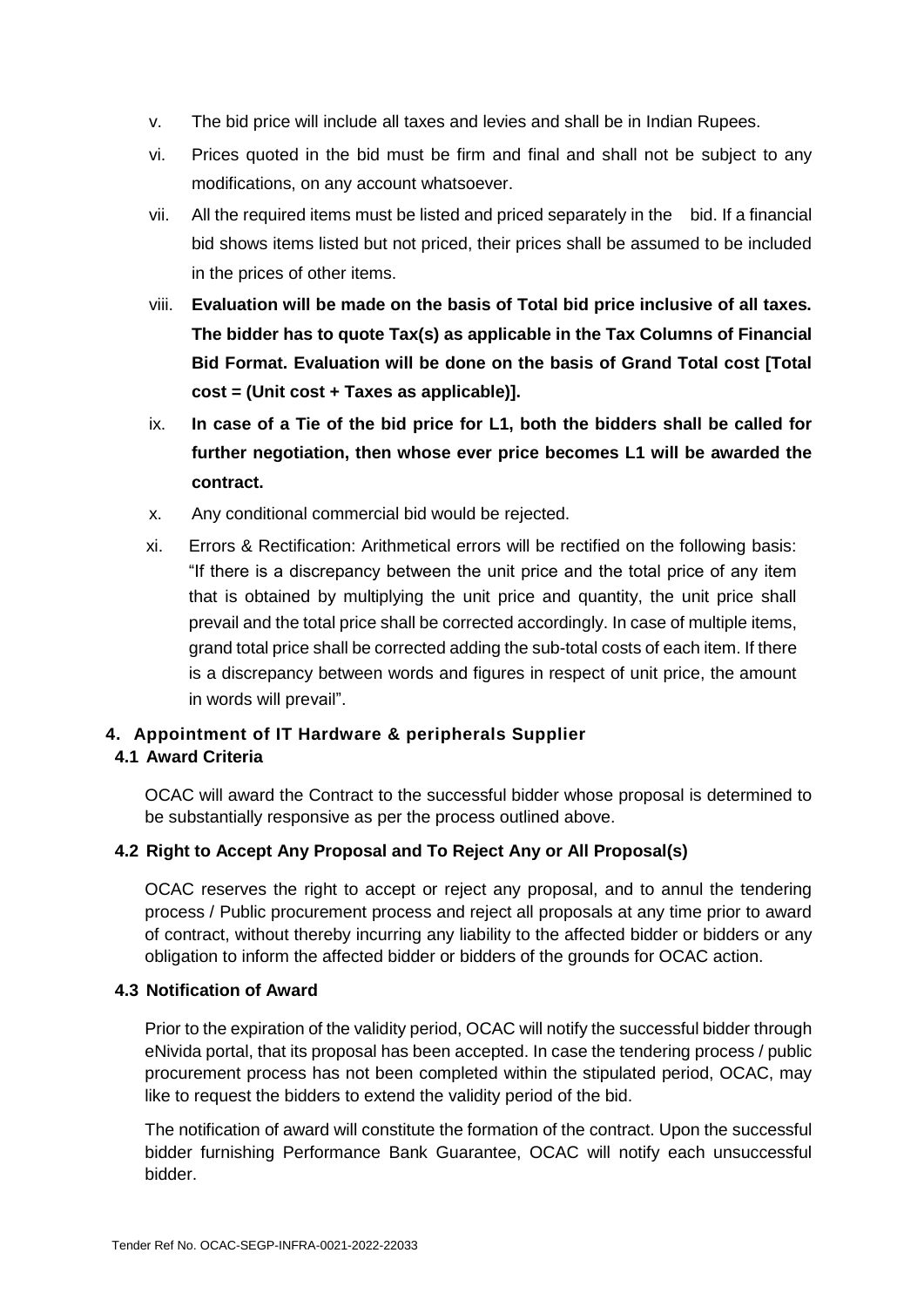#### <span id="page-16-0"></span>**4.4 Performance Bank Guarantee (PBG)**

- i. The selected bidder will submit a Performance Bank Guarantee (PBG), after issuance of Purchase order or Work order issued by OCAC, for a value equivalent to **3%** of the total order value excluding taxes, if the bidder submits PBG within 7 days, after this period PBG value would be 10%
- ii. The Performance Bank Guarantee needs to be furnished for Total validity period of 36 months from the date of submission of PBG. The selected bidder shall be responsible for claim period of the Performance Guarantee as and when it is due on account of noncompletion of the project and Warranty period.
- iii. In case the selected bidder fails to submit performance Bank guarantee within the time stipulated, OCAC at its discretion may cancel the order placed on the selected bidder without giving any notice and may suspend the bidder for a specific period of time as decided by the committee.
- iv. In that event, OCAC, at its discretion, may award the Contract to the next best value bidder with the discovered L1 Price, in case the bidder is agreed and whose offer is valid.
- v. OCAC shall invoke the performance Bank Guarantee in case the selected Vendor fails to discharge their contractual obligations during the project period or OCAC incurs any loss due to Vendor's negligence in carrying out the project implementation as per the agreed terms & conditions.
- vi. Performance Bank Guarantee shall be returned after 2 months of warranty period completion.
- vii. No interest will be paid by OCAC on the amount of performance Bank Guarantee

#### <span id="page-16-1"></span>**4.5 Failure to Agree with the Terms and Conditions of the RFP**

Failure of the successful bidder to agree with the Terms & Conditions of the RFP shall constitute sufficient grounds for the annulment of the award, in which event OCAC may award the contract to the next best value bidder or call for new proposals from the interested bidders. In such a case, OCAC shall invoke the PBG of the bidder.

#### <span id="page-16-2"></span>**4.6 Fraudulent and Corrupt Practices**

i. The Bidders and their respective officers, employees, agents and advisers shall observe the highest standard of ethics during the Selection Process. Notwithstanding anything to the contrary contained in this RFP, OCAC shall reject a Proposal without being liable in any manner whatsoever to the Bidder, if it determines that the Bidder has, directly or indirectly or through an agent, engaged in corrupt practice, fraudulent practice, coercive practice, undesirable practice or restrictive practice (collectively the "Prohibited Practices") in the Selection Process. In such an event, OCAC shall, without prejudice to its any other rights or remedies, forfeit and appropriate Performance Security or suspend the bidder for a specific time period, as the case may be, as mutually agreed genuine pre-estimated compensation and damages payable to the Authority for, inter alia, time, cost and effort of the Authority, in regard to the RFP, including consideration and evaluation of such Bidder's Proposal.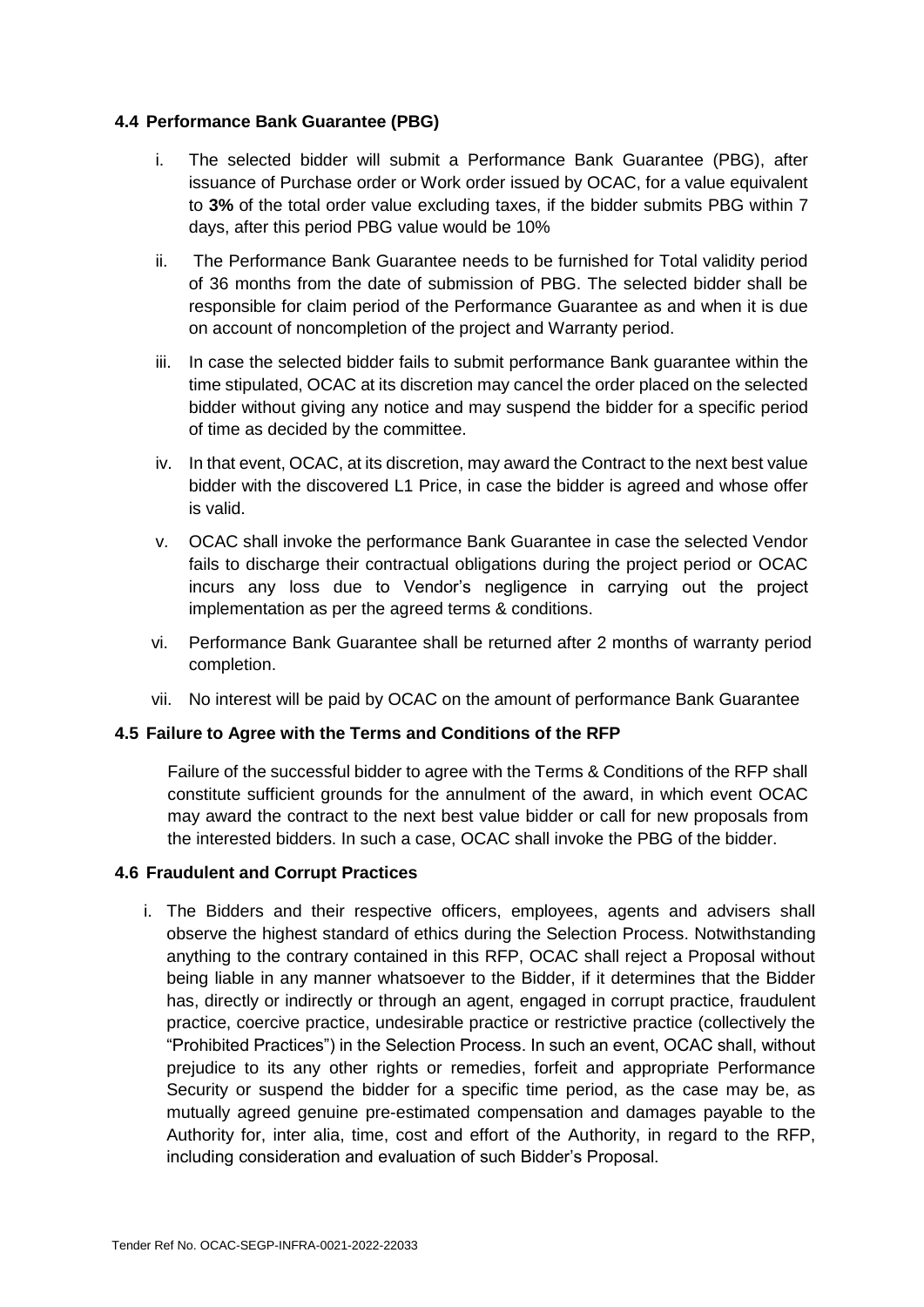- ii. Without prejudice to the rights of OCAC under Clause above and the rights and remedies which OCAC may have under the LOI or the Agreement, if a Bidder is found by OCAC to have directly or indirectly or through an agent, engaged or indulged in any corrupt practice, fraudulent practice, coercive practice, undesirable practice or restrictive practice during the Selection Process, or after the issue of the Work Order or the execution of the Agreement, such Bidder shall not be eligible to participate in any tender or RFP issued by OCAC/ Any Department of State Govt. during a period of 2 (two) years from the date of such Bid. iii. For the purposes of this Section, the following terms shall have the meaning hereinafter respectively assigned to them:
	- a. "corrupt practice" means (i) the offering, giving, receiving, or soliciting, directly or indirectly, of anything of value to influence the action of any person connected with the Selection Process (for avoidance of doubt, offering of employment to or employing or engaging in any manner whatsoever, directly or indirectly, any official of OCAC who is or has been associated in any manner, directly or indirectly with the Selection Process.
	- b. "fraudulent practice" means a misrepresentation or omission of facts or disclosure of incomplete facts, in order to influence the Selection Process;
	- c. "coercive practice" means impairing or harming or threatening to impair or harm, directly or indirectly, any persons or property to influence any person s participation or action in the Selection Process;
	- d. "undesirable practice" means (i) establishing contact with any person connected with or employed or engaged by OCAC with the objective of canvassing, lobbying or in any manner influencing or attempting to influence the Selection Process; or (ii) having a Conflict of Interest; and
	- e. "Restrictive Practice" means forming a cartel or arriving at any understanding or arrangement among Bidders with the objective of restricting or manipulating a full and fair competition in the Selection Process.

#### <span id="page-17-0"></span>**4.7 Conflict of Interest**

The Vendor shall disclose to OCAC in writing, all actual and potential conflicts of interest that exist, arise or may arise in the course of performing the Service(s) as soon as practical after it becomes aware of that conflict.

- i. OCAC considers a conflict of interest to be a situation in which a party has interests that could improperly influence that party's performance of official duties or responsibilities, contractual obligations, or compliance with applicable laws and regulations. In pursuance of OCAC's Procurement Ethics requirement that bidders, suppliers, and contractors under contracts, observe the highest standard of ethics, OCAC will take appropriate actions against the bidder(s), if it determines that a conflict of interest has flawed the integrity of any procurement process. Consequently, all bidders found to have a conflict of interest shall be disqualified.
- ii. A bidder may be considered to be in a conflict of interest if the bidder or any of its affiliates participated as a consultant in the preparation of the solicitation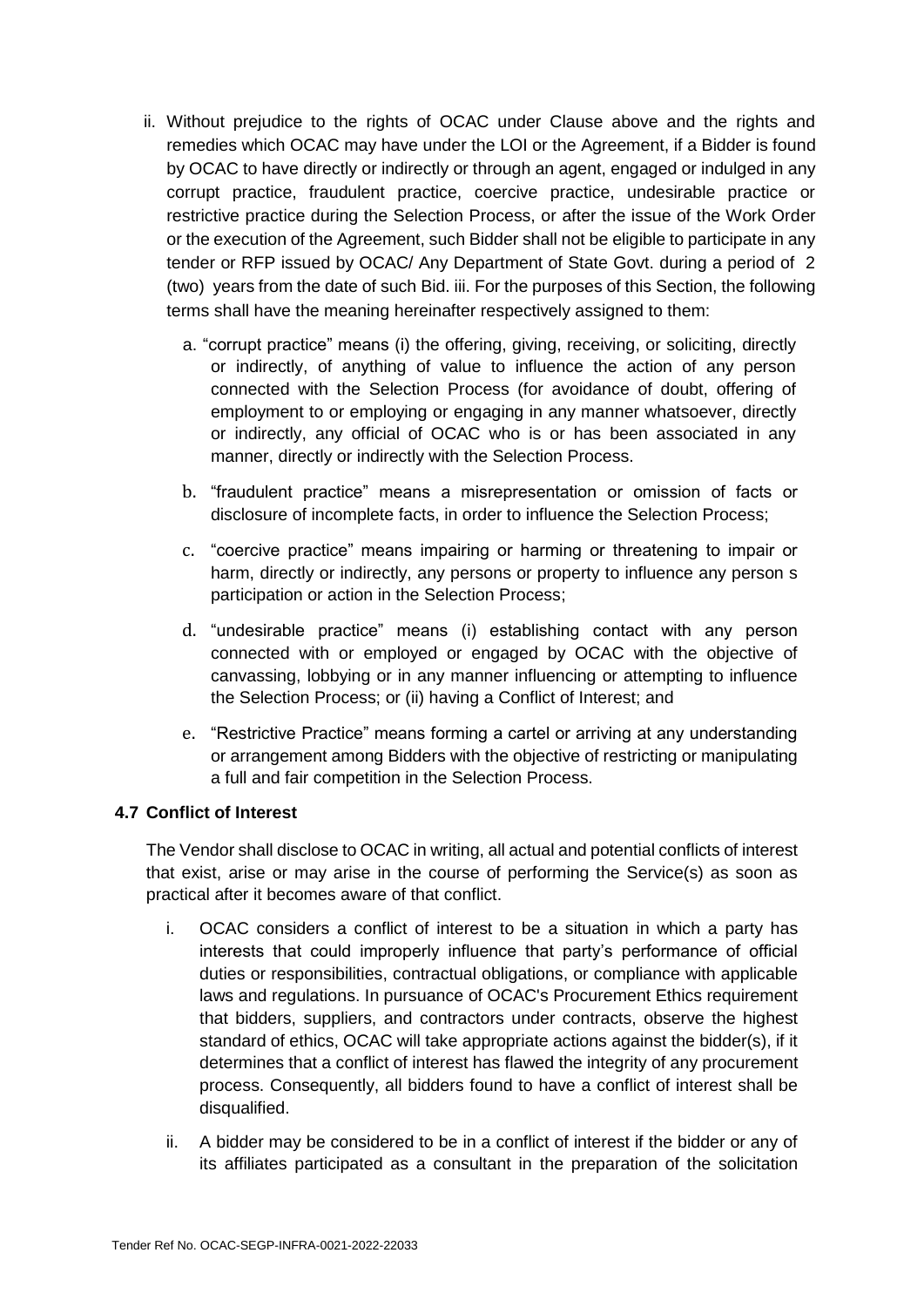documents/RFP for the procurement of the goods and services that are the subject matter of the bid.

- iii. It may be considered to be in a conflict of interest with one or more parties in the bidding process if
	- a. they have controlling shareholders in common; or
	- b. it receives or have received any direct or indirect subsidy from any of them; or
	- c. they have the same legal representative for purposes of the Bid; or
	- d. they have a relationship with each other, directly or through common third parties, that puts them in a position to have access to information about or influence on the Bid of another Bidder, or influence the decisions of the tendering authority regarding this bidding process.

#### <span id="page-18-1"></span><span id="page-18-0"></span>**5. Terms and Conditions: Applicable Post Award of Contract 5.1 Termination Clause**

#### <span id="page-18-2"></span>**5.1.1 Right to Terminate the Process**

OCAC reserves the right to cancel the contract placed on the selected bidder and recover expenditure incurred by OCAC under the following circumstances: -

- i The selected bidder commits a breach of any of the terms and conditions of the bid.
- ii The bidder goes into liquidation, voluntarily or otherwise.
- iii If the selected bidder fails to complete the assignment as per the time lines prescribed in the RFP and the extension if any allowed, it will be a breach of contract. OCAC reserves its right to cancel the order in the event of delay and forfeit the bid security as liquidated damages for the delay.
- iv In case the selected bidder fails to deliver the quantity as stipulated in the delivery schedule, OCAC reserves the right to procure the same or similar product from alternate sources at the risk, cost and responsibility of the selected bidder, after 2 weeks of cure period.
- v OCAC reserves the right to recover any dues payable by the selected Bidder from any amount outstanding to the credit of the selected bidder, including the pending bills and/or invoking the bank guarantee under this contract.

#### <span id="page-18-3"></span>**5.1.2 Consequences of Termination**

i. In the event of termination of the Contract due to any cause whatsoever, [whether consequent to the stipulated term of the Contract or otherwise, OCAC shall be entitled to impose any such obligations and conditions and issue any clarifications as may be necessary to ensure an efficient transition and effective business continuity of the Service(s) which the Vendor shall be obliged to comply with and take all available steps to minimize loss resulting from that termination/breach, and further allow the next successor Vendor to take over the obligations of the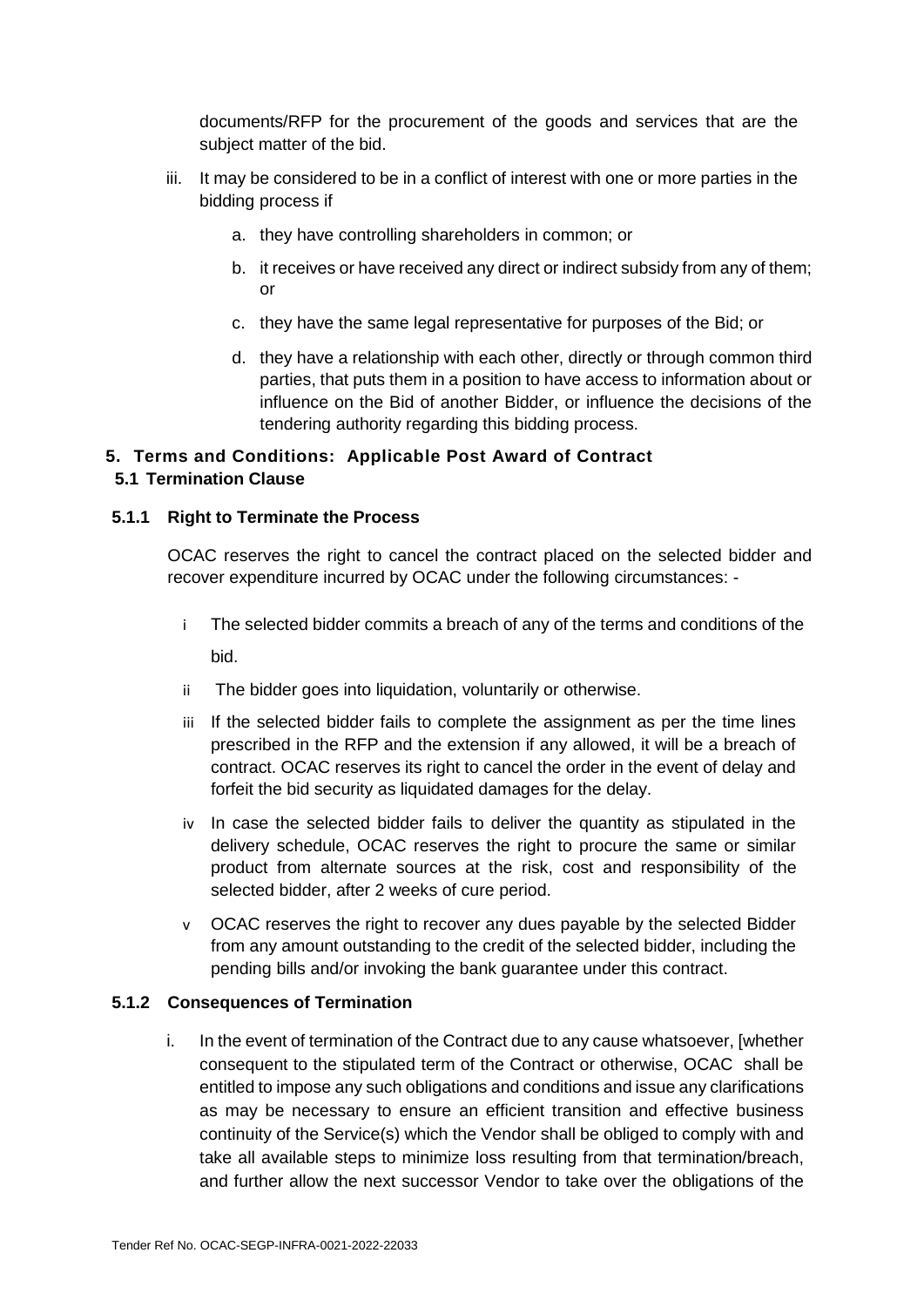erstwhile Vendor in relation to the execution/continued execution of the scope of the Contract. ii. Nothing herein shall restrict the right of OCAC to invoke Performance Bank Guarantee and other guarantees, securities furnished, enforce the Deed of Indemnity and pursue such other rights and/or remedies that may be available to OCAC under law or otherwise.

ii. The termination hereof shall not affect any accrued right or liability of either Party nor affect the operation of the provisions of the Contract that are expressly or by implication intended to come into or continue in force on or after such termination.

#### <span id="page-19-0"></span>**5.1.3 Extension in Delivery Period and Liquidated Damages (LD)**

- i. Except as provided under clause "Force Majeure", if the selected bidder fails to deliver any or all of the Goods or perform the Related Services within the period specified in the Contract, OCAC may without prejudice to all its other remedies under the Contract, deduct from the Contract Price, as liquidated damages, a sum equivalent to the percentage specified in sub clause **(iv)** below for each week or part thereof of delay until actual delivery or performance, up to a maximum deduction of the percentage specified in sub clause **(iv)**. Once the maximum timeline is reached, the Purchaser may terminate the Contract pursuant to clause "Termination".
- ii. The time specified for delivery in the tender form shall be deemed to be the essence of the contract and the selected bidder shall arrange goods supply and related services within the specified period.
- iii. Delivery and completion period may be extended with or without liquidated damages, if the delay in the supply of goods or service is on account of hindrances beyond the control of the selected bidder to be determined by OCAC.
	- a. The supplier/ selected bidder(s) shall request in writing to OCAC giving reasons for extending the delivery period of service, if he finds himself unable to complete the supply of goods or service within the stipulated delivery period or is unable to maintain prorate progress in the supply of goods or service delivery. This request shall be submitted as soon as a hindrance in delivery of goods and service occurs or within **15 days** from such occurrence but before expiry of stipulated period of completion of delivery of goods and service after which such request shall not be entertained.
	- b. OCAC shall examine the justification of causes of hindrance in the delivery of goods and service and the period of delay occurred due to that and recommend the competent authority on the period of extension which should be granted with or without liquidated damages.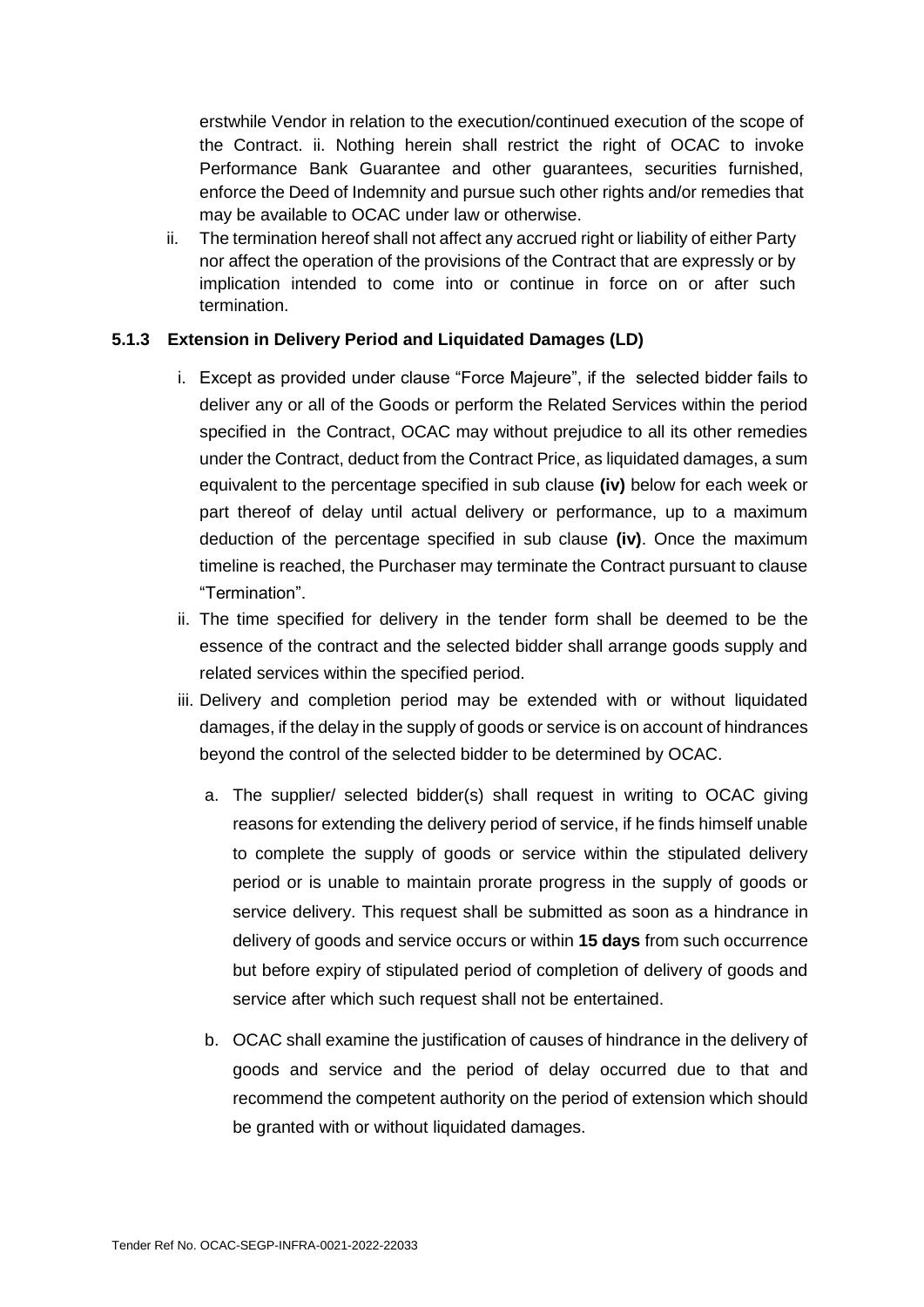- c. If the competent authority agrees to extend the delivery period/ schedule, an amendment to the contract with suitable denial clauses and with or without liquidated damages, as the case may be, shall be issued. The amendment letter shall mention that no extra price or additional cost for any reason, what so ever beyond the contracted cost shall be paid for the delayed supply of goods and service.
- d. It shall be at the discretion of the competent authority to accept or not to accept the supply of goods and/ or services rendered by the contractor after the expiry of the stipulated delivery period, if no formal extension in delivery period has been applied and granted. The competent authority shall have right to cancel the contract with respect to undelivered goods and/ or service.
- iv. In case of extension in the delivery and/ or completion period is granted with full liquidated damages, the recovery shall be made on the basis of following percentages of value of goods which the selected bidder has failed to supply or complete:

| No. | <b>Condition</b>                                                                                                                                                                                               |
|-----|----------------------------------------------------------------------------------------------------------------------------------------------------------------------------------------------------------------|
|     | For delay in delivery of materials beyond the delivery schedule<br>mentioned in the work order, LD @ 0.5% per week or part thereof for<br>the pending materials order value up to maximum 5% will be deducted. |

- a. The maximum amount of liquidated damages shall be 5% of the total order value.
- b. OCAC reserves its right to recover these amounts by any mode such as adjusting from any payments to be made by OCAC to the bidder.

#### <span id="page-20-0"></span>**5.2 Service Level Agreement and Penalties**

- i. SLA defines the terms of the successful bidder's responsibility in ensuring the performance of the hardware & all other accessories supplied as per the **Scope of Work** as specified in the RFP document based on the agreed Performance Indicators.
- ii. The Bidder shall provide comprehensive, end-to-end service including supply, warranty and replacement of the defective Hardware & peripherals in case of physical damage until delivered at the Mission Shakti. No reason shall be entertained (unless those mentioned in Force Majeure) in case of un-availability of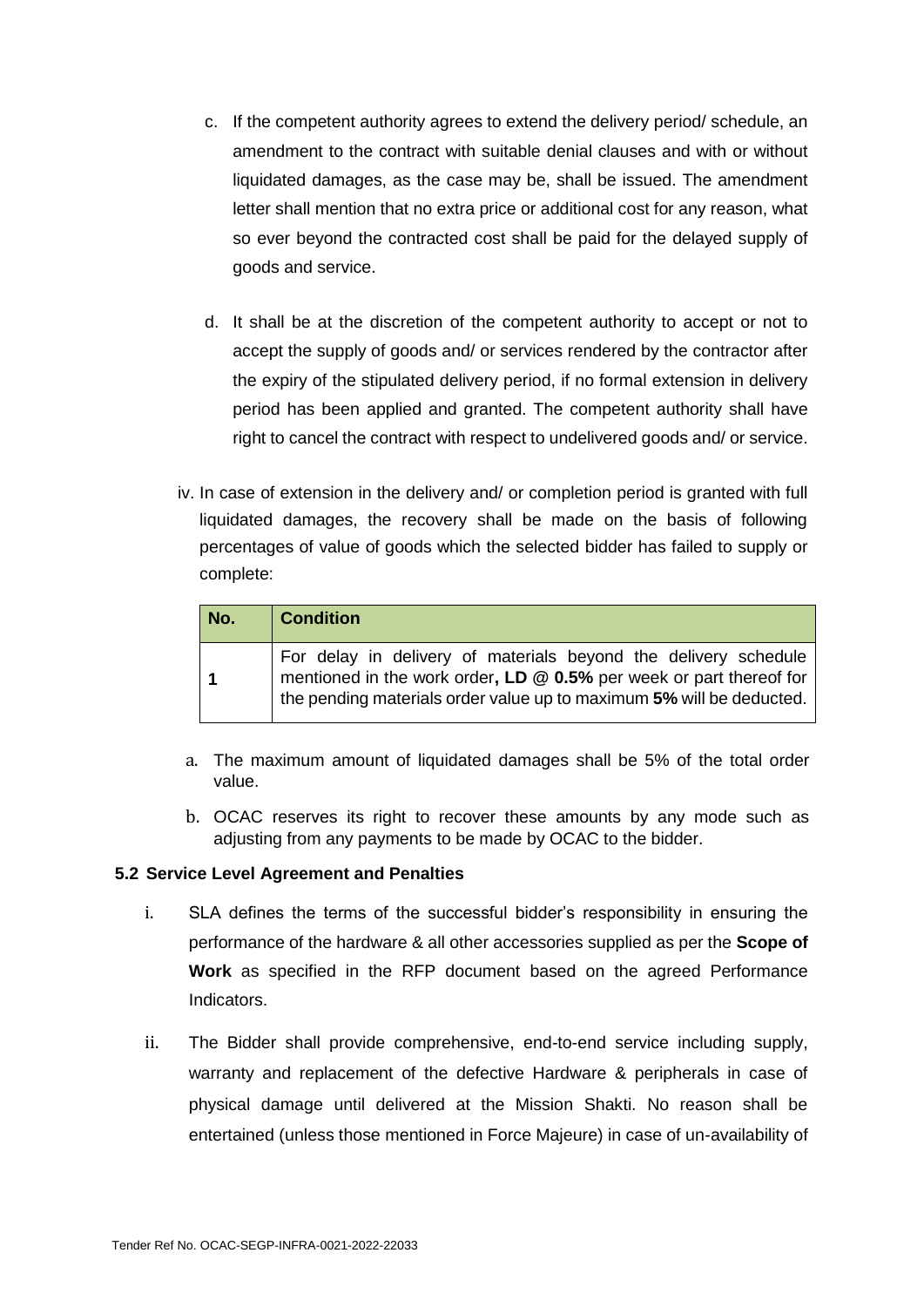any service given in the **Scope of Work** in this RFP and the appropriate **penalty** shall be levied.

- iii. The selected bidder and OCAC shall regularly review the performance of the services being provided by the selected bidder and the effectiveness of this SLA.
- iv. The following measurements and targets shall be used to track and report performance on a regular basis. The targets shown in the following tables are applicable for the entire duration of the Contract /Project, failing which the selected bidder(s) is liable to be penalized:

| <b>Type of Incident</b>                               | <b>Target</b><br><b>Resolution Time</b> | <b>Penalty</b>                                                                                                                                                                                                                                                                                        |
|-------------------------------------------------------|-----------------------------------------|-------------------------------------------------------------------------------------------------------------------------------------------------------------------------------------------------------------------------------------------------------------------------------------------------------|
| Any defect in Hardware &<br>peripherals or any of its | T+7 days                                | No penalty                                                                                                                                                                                                                                                                                            |
| part                                                  | $> T + 7$ days                          | 0.5% of cost of the Hardware &<br>peripherals will be deducted per<br>week up to maximum 5% of<br>faulty IT Hardware / Peripheral<br>cost.                                                                                                                                                            |
|                                                       | $> T + 60$ Days                         | If the selected bidder fails to<br>rectify a defect within 90 days,<br>OCAC may proceed to take such<br>remedial action as may be<br>necessary (including Invocation<br>of PBG), in addition to other<br>recourses available in terms and<br>conditions<br>of<br>the<br>contract and bidding document |

Note:

- **i. Upper limit of the penalties due to default in SLA Warranty is 5% of the entire PO value.**
- **ii. T is the time when user reports the defect with the IT Hardware and peripherals by complain log in through web/ help desk. The bidder shall generate a Ticket on receipt of complaint and also has to keep proper record of 'Complaint Date' & 'Issue Resolution Date.**
- iii. In case, it is not resolved between OCAC and the bidder, it will be referred to Principal Secretary to Govt., E&IT Department., Govt. of Odisha for negotiation and his decision would be final and binding for both the parties.
- iv. In case any dispute between the Parties, does not settle by negotiation in the manner as mentioned above, the same may be resolved exclusively by arbitration and such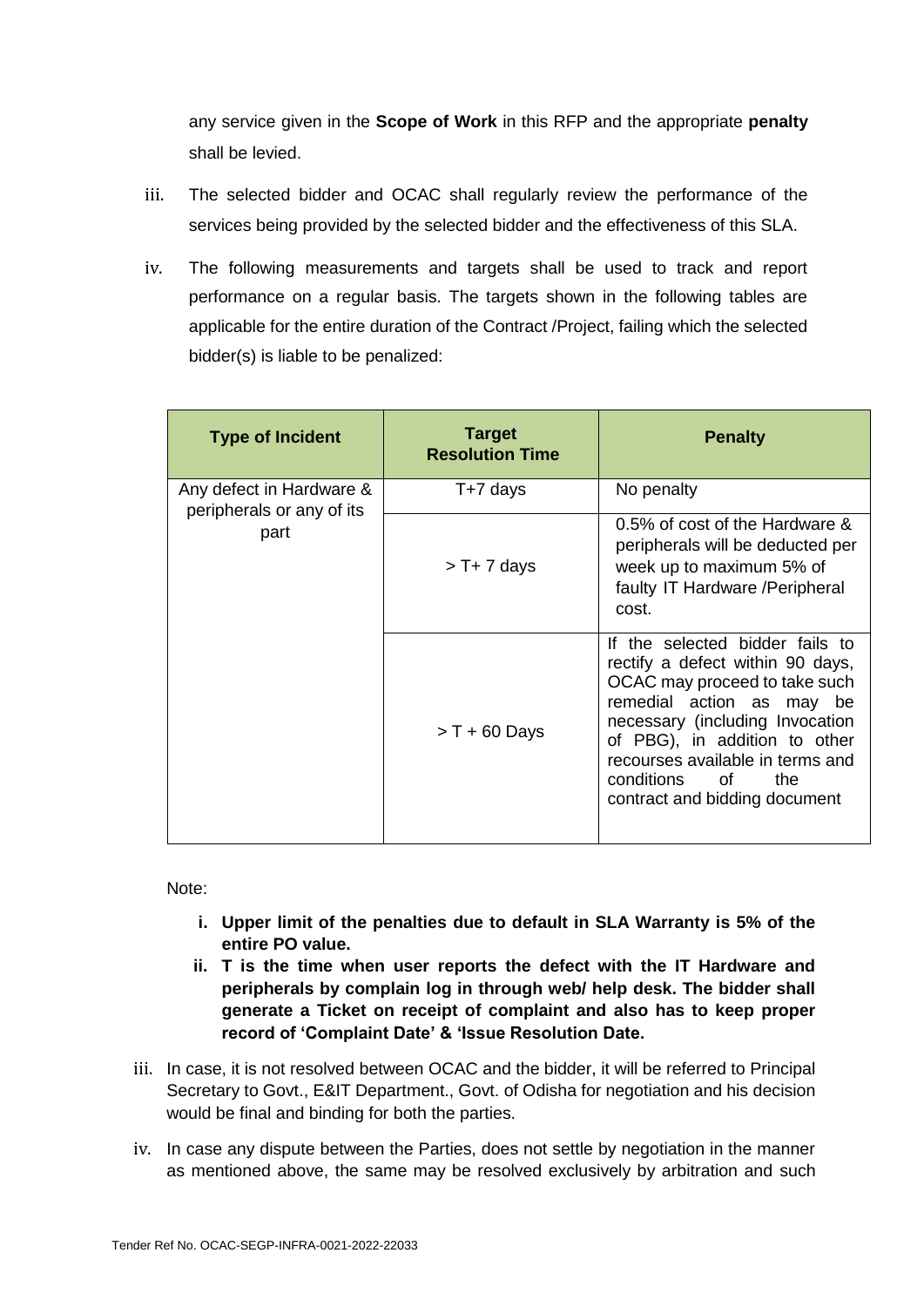dispute may be submitted by either party for arbitration within **20 days** of the failure of negotiations. Arbitration shall be held in **Bhubaneswar** and conducted in accordance with the provisions of Arbitration and Conciliation Act, 1996 or any statutory modification or re-enactment thereof. Each Party to the dispute shall appoint one arbitrator each and the two arbitrators shall jointly appoint the third or the presiding arbitrator.

- v. The "Arbitration Notice" should accurately set out the disputes between the parties, the intention of the aggrieved party to refer such disputes to arbitration as provided herein, the name of the person it seeks to appoint as an arbitrator with a request to the other party to appoint its arbitrator within **45 days** from receipt of the notice. All notices by one party to the other in connection with the arbitration shall be in writing and be made as provided in this tender document.
- vi. Each Party shall bear the cost of preparing and presenting its case, and the cost of arbitration, including fees and expenses of the arbitrators, shall be shared equally by the Parties unless the award otherwise provides. The Bidder shall not be entitled to suspend the Service/s or the completion of the job, pending resolution of any dispute between the Parties and shall continue to render the Service/s in accordance with the provisions of the Contract/Agreement notwithstanding the existence of any dispute between the Parties or the subsistence of any arbitration or other proceedings.

#### <span id="page-22-0"></span>**5.3 Notices**

Notice or other communications given or required to be given under the contract shall be in writing and shall be faxed/e-mailed/hand-delivery with acknowledgement thereof, or transmitted by pre-paid registered post or courier.

#### <span id="page-22-1"></span>**5.4 Force Majeure**

Force Majeure is herein defined as any cause, which is beyond the control of the selected bidder or OCAC as the case may be which they could not foresee or with a reasonable amount of diligence could not have foreseen and which substantially affect the performance of the contract, such as:

- i. Natural phenomenon, including but not limited to floods, droughts, earthquakes and epidemics
- ii. Acts of any government, including but not limited to war, declared or undeclared priorities, quarantines and embargos
- iii. Terrorist attack, public unrest in work area provided either party shall within 10 days from occurrence of such a cause, notifies the other in writing of such causes. The bidder or OCAC shall not be liable for delay in performing his/her obligations resulting from any force majeure cause as referred to and/or defined above. Any delay beyond 30 days shall lead to termination of contract by parties and all obligations expressed quantitatively shall be calculated as on date of termination. Notwithstanding this, provisions relating to indemnity, confidentiality survive termination of the contract.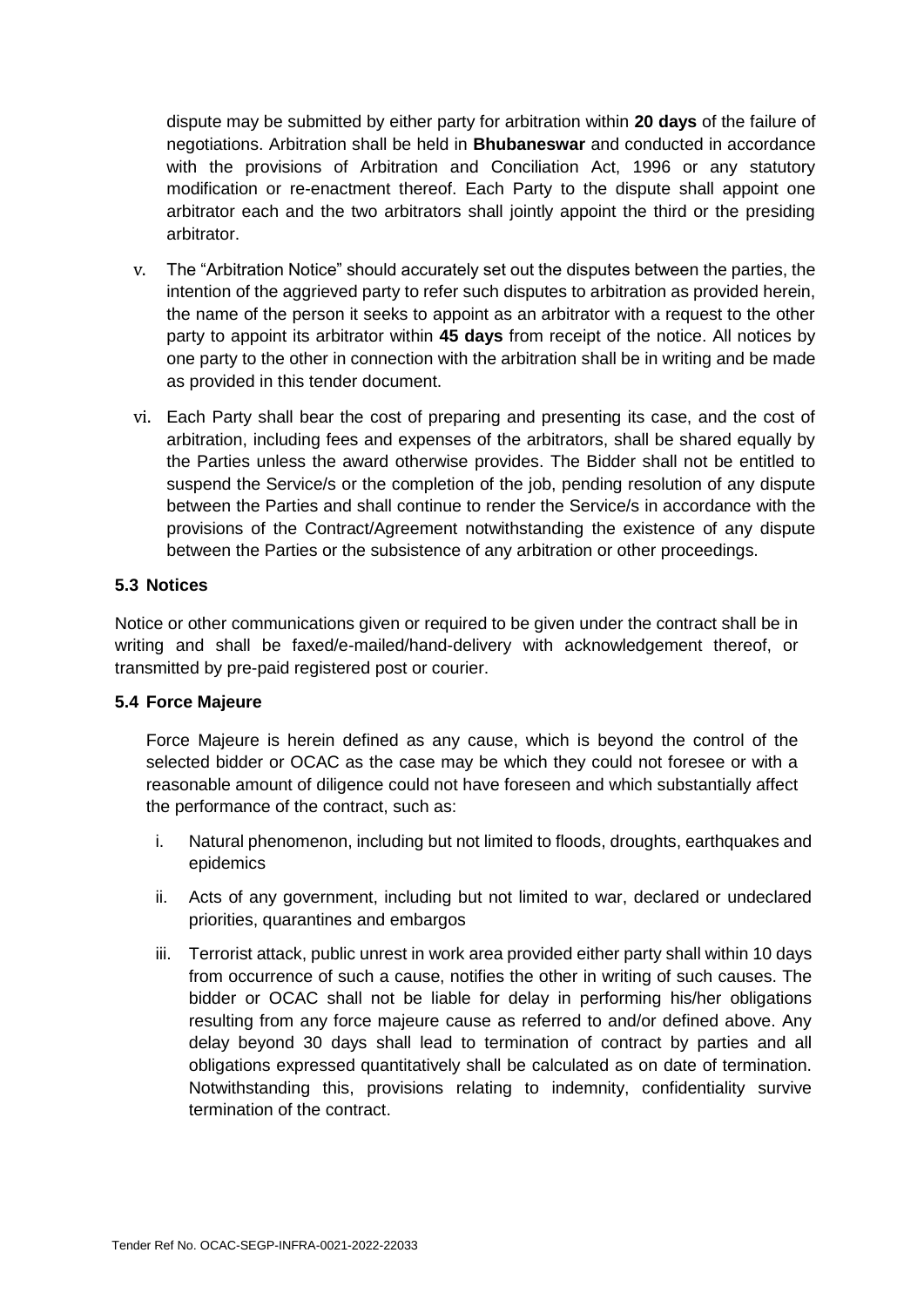#### <span id="page-23-0"></span>**5.5 Failure to agree with Terms and Conditions of the RFP**

Failure of the successful bidder to agree with the Terms & Conditions of the RFP shall constitute sufficient grounds for the annulment of the award, in which event OCAC shall invoke the PBG of the selected bidder and may award the contract to the next best value bidder or call for new proposals from the interested bidders.

#### <span id="page-23-1"></span>**6. Scope of Work**

All products should be offered in current production as of the date of the award. *For purpose of this contract "current production" shall mean that the equipment model is being manufactured as new equipment for the Indian market.*  Refurbished equipment is not acceptable.

#### <span id="page-23-2"></span>**6.1 Supply and Delivery of Hardware & peripherals**

The selected bidder is expected to carry out all activities covering Supply including delivery, installation of software and documentation, Testing, Quality Inspection in coordination with OCAC and other stakeholders of the project.

- i. Supply of all the required quantities of Hardware and peripherals having the specifications. (as mentioned in the Specifications provided in Form 4 titled "Technical Specifications") at the **Odisha State Cooperative Bank (OSCB)** and in quantities as specified by the purchaser
- ii. Conduct 100% Quality inspection and testing and ensure that each and every IT Hardware and other peripherals complies to the specifications given in Form 4 and ensure that there should not be any physical damage(s) and shall contain all the required every IT Hardware and other peripherals before declaring them as "Ready for delivery".
- iii. The bidder will provide the soft copy and hard copy of both listing every IT Hardware and other peripherals serial nos. to OCAC for better monitoring purposes.
- iv. The Delivery Challan, Inspection Report & Acceptance Note will constitute the Final Acceptance of every IT Hardware and other peripherals supplied.

#### <span id="page-23-3"></span>**6.2 Bill of Materials [BoM]**

| SL. No. | <b>Item</b>                             | <b>Quantity</b> |
|---------|-----------------------------------------|-----------------|
|         | Desktop Computer with 3 Years Antivirus | 94              |

- **a. All the items mentioned in Bill of Material must have 3 years of onsite Warranty Support.**
- **b. Bidder to quote all the products/equipment mentioned in the Bill of Materials. Otherwise the bid will not be considered.**
- **c. Bidder has to furnish tender specific Manufacture Authorisation Form against all the item mentioned in the Bill of Material.**
- **d. Bidder to furnish the bill of materials of the items quoted under the tender in technical bid.**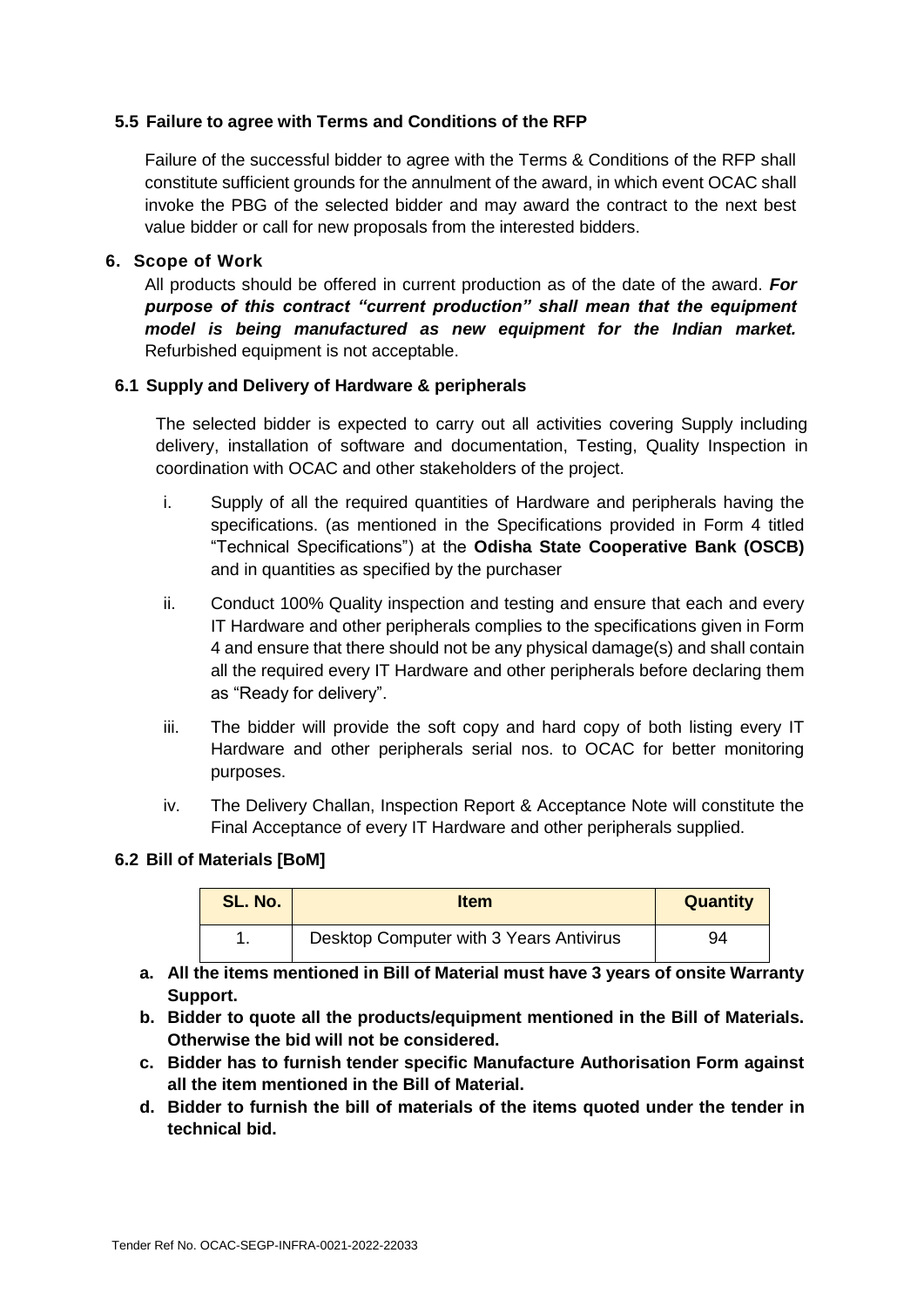#### <span id="page-24-0"></span>**6.3 Comprehensive OEM Warranty and support services**

The Successful bidder shall:

- i. Provide onsite warranty and support of all the for a period of 3 years.
- ii. Provide comprehensive OEM Warranty and support services through its designated Support Service Centres / Resident Engineers.
- iii. Warranty to start from date of acceptance of material by authorised representative of OSCB.
- iv. Be responsible to ensure adequate and timely availability of spare parts needed for repairing the supplied goods at the service support centres / Resident Engineers during the warranty period.
- v. The Successful bidder to provide Single Point of Contact Details (SPOC) for warranty and Support.

#### <span id="page-24-1"></span>**6.4 Delivery and Installation**

**The bidder should supply and install all the materials at OSCB by 15th June, 2022.**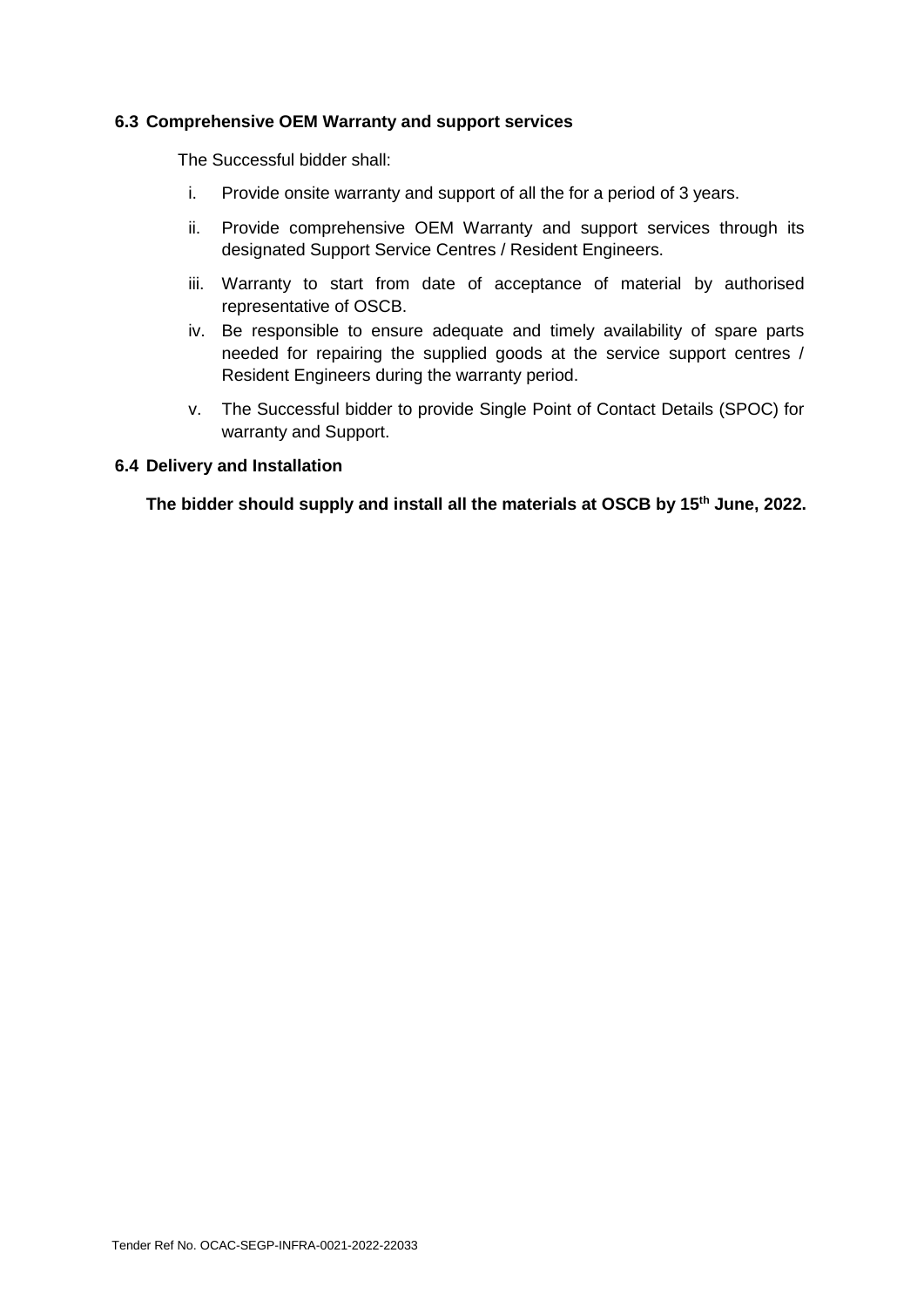#### <span id="page-25-0"></span>**6.5 Specification of the hardware Items**

**All the specifications below are minimum specifications and higher specifications shall be used wherever necessary/ required. Deviation on higher side shall only be considered the bidder need to fill up and submit the technical compliance sheet in pre-qualification-cum- technical proposal** 

| <b>Technical Specifications for Desktop</b>         |                                                                        |  |  |  |
|-----------------------------------------------------|------------------------------------------------------------------------|--|--|--|
| <b>FORM FACTOR</b><br>Not more then 16 Ltrs.        |                                                                        |  |  |  |
|                                                     | <b>PROCESSOR &amp; MOTHERBOARD</b>                                     |  |  |  |
| Processor Family                                    | Intel                                                                  |  |  |  |
| <b>Processor Number</b>                             | 15 10500/11500 or higher                                               |  |  |  |
| <b>Processor Cores</b>                              | Min 6 Cores or Higher                                                  |  |  |  |
| <b>Base Frequency</b>                               | 3.1 Ghz for 10th Gen/2.7 Ghz for 11th Gen or Higher                    |  |  |  |
| <b>Processor Cache</b>                              | 12MB or Higher                                                         |  |  |  |
| <b>OEM Motherboard</b>                              | Intel H Series or Higher                                               |  |  |  |
| Slots                                               | Min. 2 PCIe Express Slot & 2xM.2 Slots                                 |  |  |  |
|                                                     | <b>MEMORY &amp; DISK STORAGE</b>                                       |  |  |  |
| <b>RAM</b>                                          | 8 Gb/ 2666MHz, SD-DDR-IV or Higher                                     |  |  |  |
| <b>Expandable Memory</b>                            | Upto 64 Gb, at least 2 Memory Slots                                    |  |  |  |
| SSD                                                 | 512Gb NVMe SSD                                                         |  |  |  |
|                                                     | <b>PLATFORM/ARCHITECTURE</b>                                           |  |  |  |
| <b>Preloaded Operating System</b>                   | Factory Preloaded Windows 11 Professional                              |  |  |  |
| <b>Operating System Certificate</b>                 | Windows                                                                |  |  |  |
| System Architecture                                 | 64-bit                                                                 |  |  |  |
|                                                     | <b>DISPLAY &amp; GRAPHICS</b>                                          |  |  |  |
| Screen Size & Resolution                            | 19.5 inch Monitor or Higher                                            |  |  |  |
| Screen Type                                         | HD Wide Screen Backlit LED Anti-Glare Display                          |  |  |  |
| <b>Graphic Processor</b>                            | Intel Integrated Graphics or Equivalent                                |  |  |  |
| <b>Monitor Technology</b>                           | TN/VA/IPS                                                              |  |  |  |
| Certificate                                         | <b>TCO 8.0</b>                                                         |  |  |  |
| Resolution                                          | 1600 x 900 or higher                                                   |  |  |  |
|                                                     | <b>INPUT</b>                                                           |  |  |  |
| Pointer Device & Keyboard                           | OEM USB Optical Scrolling Mouse & OEM USB Standard                     |  |  |  |
|                                                     | Keyboard                                                               |  |  |  |
| <b>DVD Writer Drive</b>                             | Yes                                                                    |  |  |  |
|                                                     | <b>COMMUNICATION</b>                                                   |  |  |  |
| Ethernet                                            | Gigabit Ethernet Controller with IPv6                                  |  |  |  |
| Wireless                                            | IEEE 802.11 b/g/n/ac                                                   |  |  |  |
| Bluetooth                                           | Version 4.2 or higher                                                  |  |  |  |
| <b>PORTS / SLOTS</b>                                |                                                                        |  |  |  |
| <b>USB Port</b>                                     | Minimum 4 x USB 2.0, 6 x USB 3.0 or higher.                            |  |  |  |
| <b>Other Ports</b>                                  | Mic In, Speaker Out or Combo Audio Jack, RJ45, VGA/Display<br>Out/HDMI |  |  |  |
| POWER SUPPLY & ENERGY EFFICIENCY (GREEN COMPLIANCE) |                                                                        |  |  |  |

#### <span id="page-25-1"></span>**6.5.1 Desktop Computer**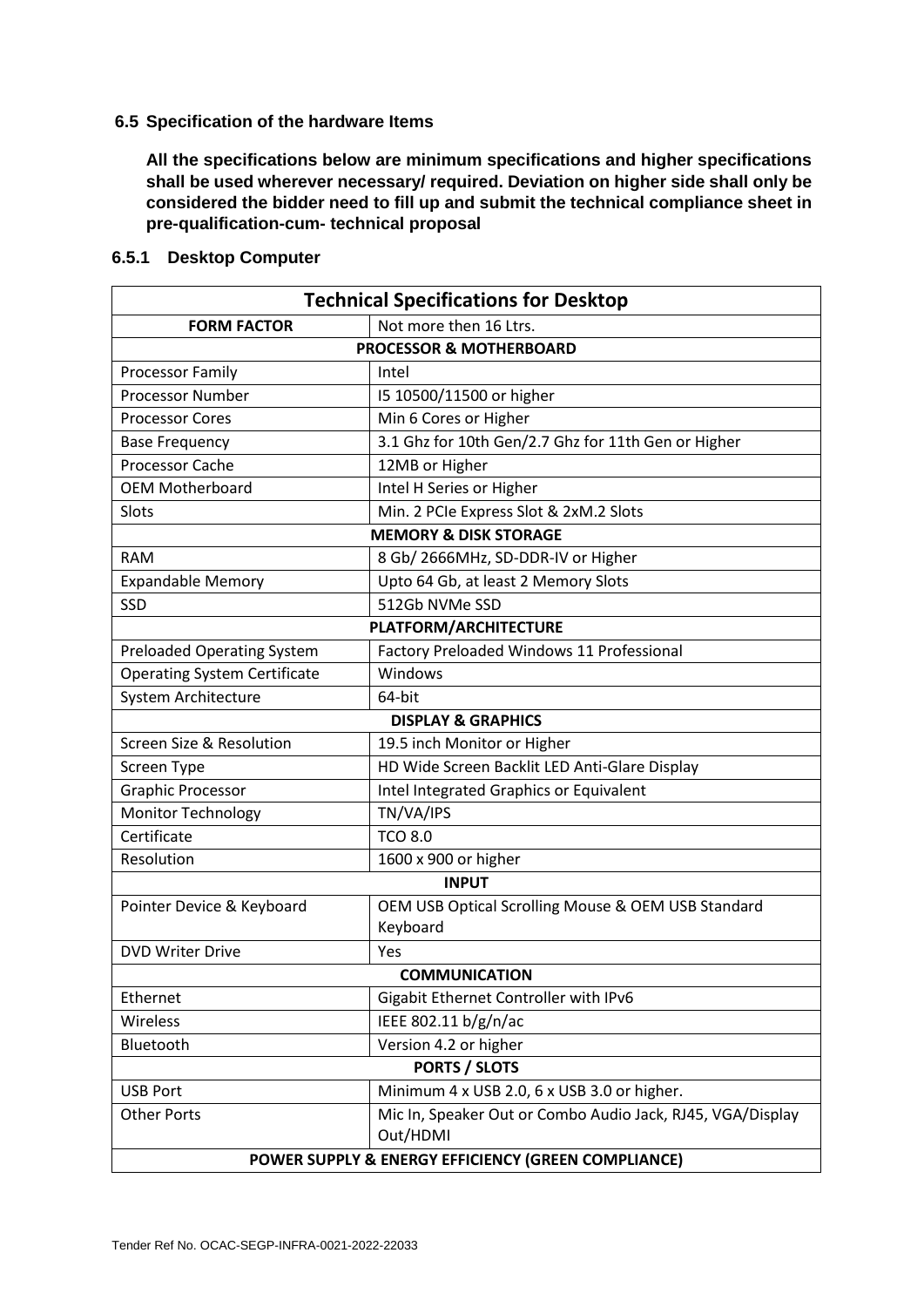| Power Supply/Adaptor                   | less then 200W with 90% efficiency or better                      |  |  |  |
|----------------------------------------|-------------------------------------------------------------------|--|--|--|
| <b>Energy Certification</b>            | Energy Star (EPA) Ver 8.0 or later/BEE India Star Ver 1 or latest |  |  |  |
| Certifications                         | UL/CE/FCC/ RoHS, EPEAT India                                      |  |  |  |
|                                        | <b>SECURITY FEATURES</b>                                          |  |  |  |
| Security                               | Hardware TPM2.0                                                   |  |  |  |
| <b>OTHER SPECIFICATIONS</b>            |                                                                   |  |  |  |
| <b>Hardware Drivers</b>                | All drivers should be able to download from OEM website for       |  |  |  |
|                                        | Microsoft Windows 11 Professional                                 |  |  |  |
| <b>OS Recovery</b>                     | Microsoft Windows 11 Professional OEM Recovery                    |  |  |  |
|                                        | DVD/Option of Cloud Recovery                                      |  |  |  |
| <b>OEM Product</b>                     | OEM Manufacturer or its authorised Partner of OEM                 |  |  |  |
| <b>WARRENTY &amp; SERVICES SUPPORT</b> |                                                                   |  |  |  |
| Warranty                               | 3 Years OEM Warranty support.                                     |  |  |  |
| Antivirus                              | 3 Years                                                           |  |  |  |
| Service Centre                         | Must have company authorised service centre Locally               |  |  |  |

#### <span id="page-26-0"></span>**6.6 Purchaser's Procurement Rights**

Without incurring any liability, whatsoever to the affected bidder or bidders, the Purchaser reserves the right to:

- a. Amend, modify, or cancel this tender and to reject any or all proposals without assigning any reason.
- b. Change any of the scheduled dates stated in this tender.
- c. Reject proposals that fail to meet the tender requirements.
- d. Increase or decrease the quantity of the items
- e. Remove any of the item at the time of placement of order.
- f. Should the Purchaser be unsuccessful in negotiating a contract with the selected bidder, the Purchaser will begin contract negotiations with the next best value bidder in order to serve the best interest.
- g. Make typographical correction or correct computational errors to proposals
- h. Request bidders to clarify their proposal.

#### <span id="page-26-1"></span>**6.7 Specifications and Standards**

- i. All articles to be supplied shall strictly conform to the specifications, trademark laid down in the tender form and wherever articles have been required according to ISI/ ISO/ other applicable specifications/ certifications/ standards, those articles should conform strictly to those specifications/ certifications/ standards. The supply shall be of best quality and description. The decision of the competent authority/ purchase committee whether the articles supplied conform to the specifications shall be final and binding on the selected bidder.
- ii. The Selected bidder shall ensure that the goods and related services comply with the technical specifications and other provisions laid down in the RFP & the work order.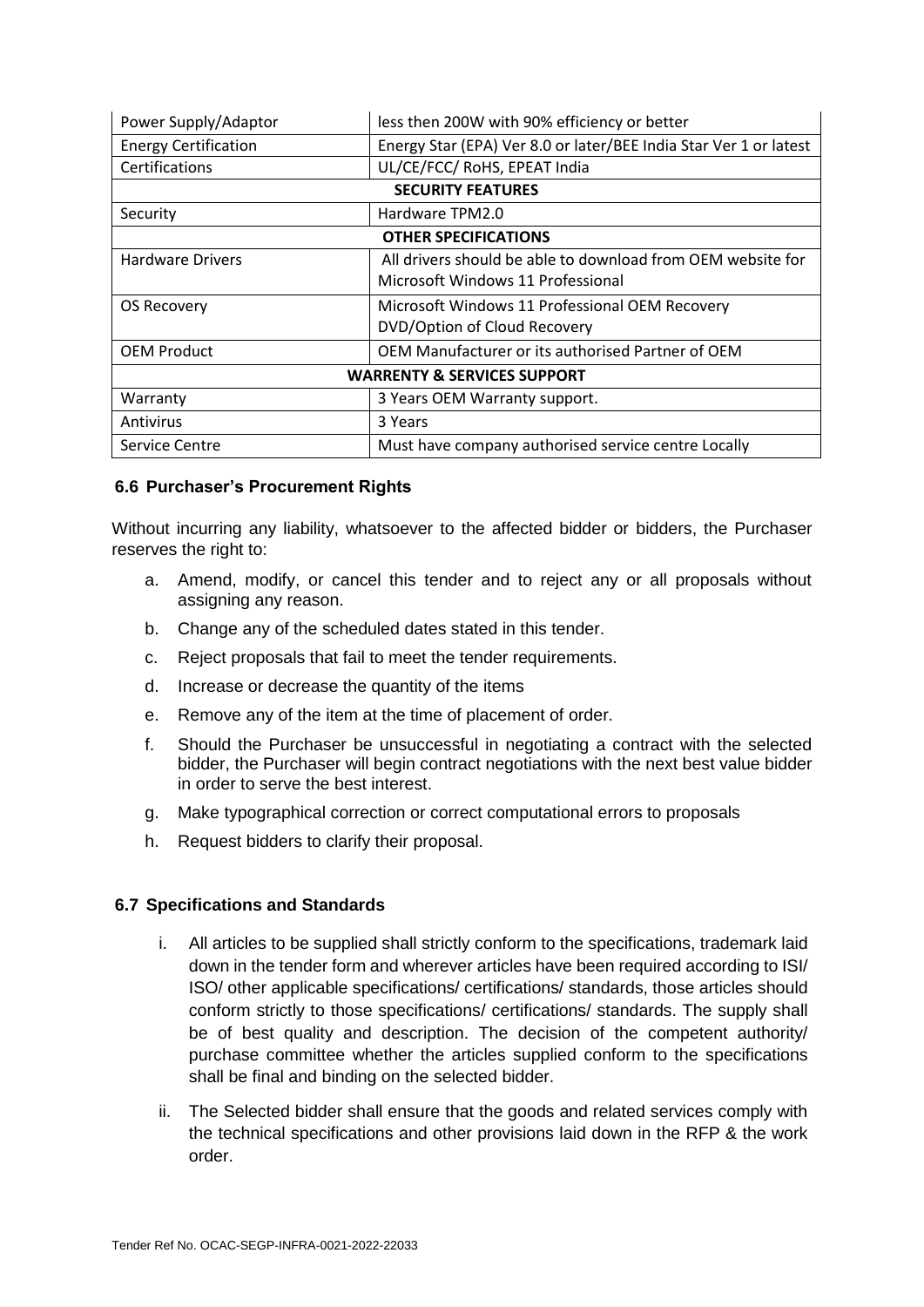#### <span id="page-27-0"></span>**6.8 Transit Insurance**

The Hardware and peripherals to be supplied under this RFP shall be fully insured against any loss during transit from Bidder site to OCAC & Final Delivery office site. The insurance charges will be borne by the supplier and OCAC will not pay such charges.

#### <span id="page-27-1"></span>**6.9 Payment Terms and Procedure**

#### <span id="page-27-2"></span>**6.9.1 Paying Authority**

The payments as per the Payment Schedule covered herein above shall be paid by OCAC. However, Payment of the Bills would be payable, on receipt of advice/confirmation for satisfactory delivery/installation/re-installation, and inspection/service report from the authorized official of **Odisha Computer Application Centre (OCAC)**/ **OSCB.**

#### <span id="page-27-3"></span>**6.9.2 Payment Schedules**

- a. 90% of the order value will be paid to the supplier after delivery and installation at site.
- b. Balance 10% of the order value shall be released after submission of PBG of required value mentioned at clause no. 3.4
- c. In case **"Site not ready"** beyond 1 month after the delivery of material at Final Delivery Site, OCAC may release the 80% of payment against installation to the supplier, on receipt of confirmation from OSCB regarding non readiness of the site.
- d. GST shall be paid as per actual at the time of billing
- e. Taxes, as applicable, will be deducted at source, from due payments, as per the prevalent rules and regulations.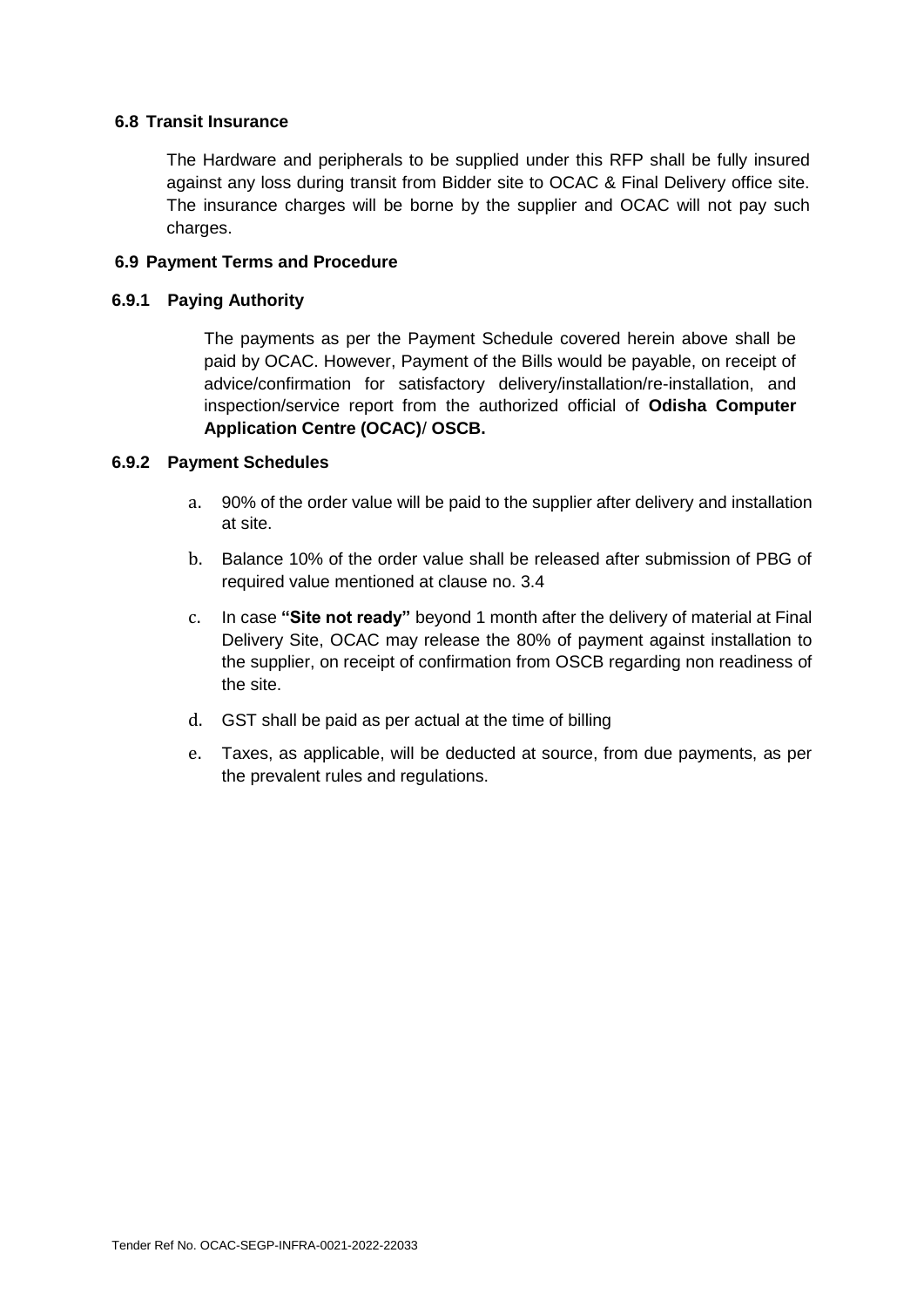## <span id="page-28-0"></span>**7. Annexures**

#### <span id="page-28-1"></span>**7.1 Particulars of the Bidder**

| S No. | <b>Information Sought</b>                                                                  | <b>Details to be Furnished</b> |
|-------|--------------------------------------------------------------------------------------------|--------------------------------|
| 1.    | Name, address and URL of the bidding                                                       |                                |
|       | Company                                                                                    |                                |
| 2.    | Incorporation status of the firm (public limited /<br>private limited, etc.)               |                                |
| 3.    | <b>Year of Establishment</b>                                                               |                                |
| 4.    | Date of registration                                                                       |                                |
| 5.    | ROC Reference No.                                                                          |                                |
| 6.    | Details of company registration                                                            |                                |
| 7.    | <b>Details</b><br>with<br>registration<br>of<br>appropriate<br>authorities for service tax |                                |
| 8.    | Average Turnover during last 3 financial year                                              |                                |
| 9.    | Name, Address, e-mail ID, Phone nos. and                                                   |                                |
|       | Mobile Number of Contact Person                                                            |                                |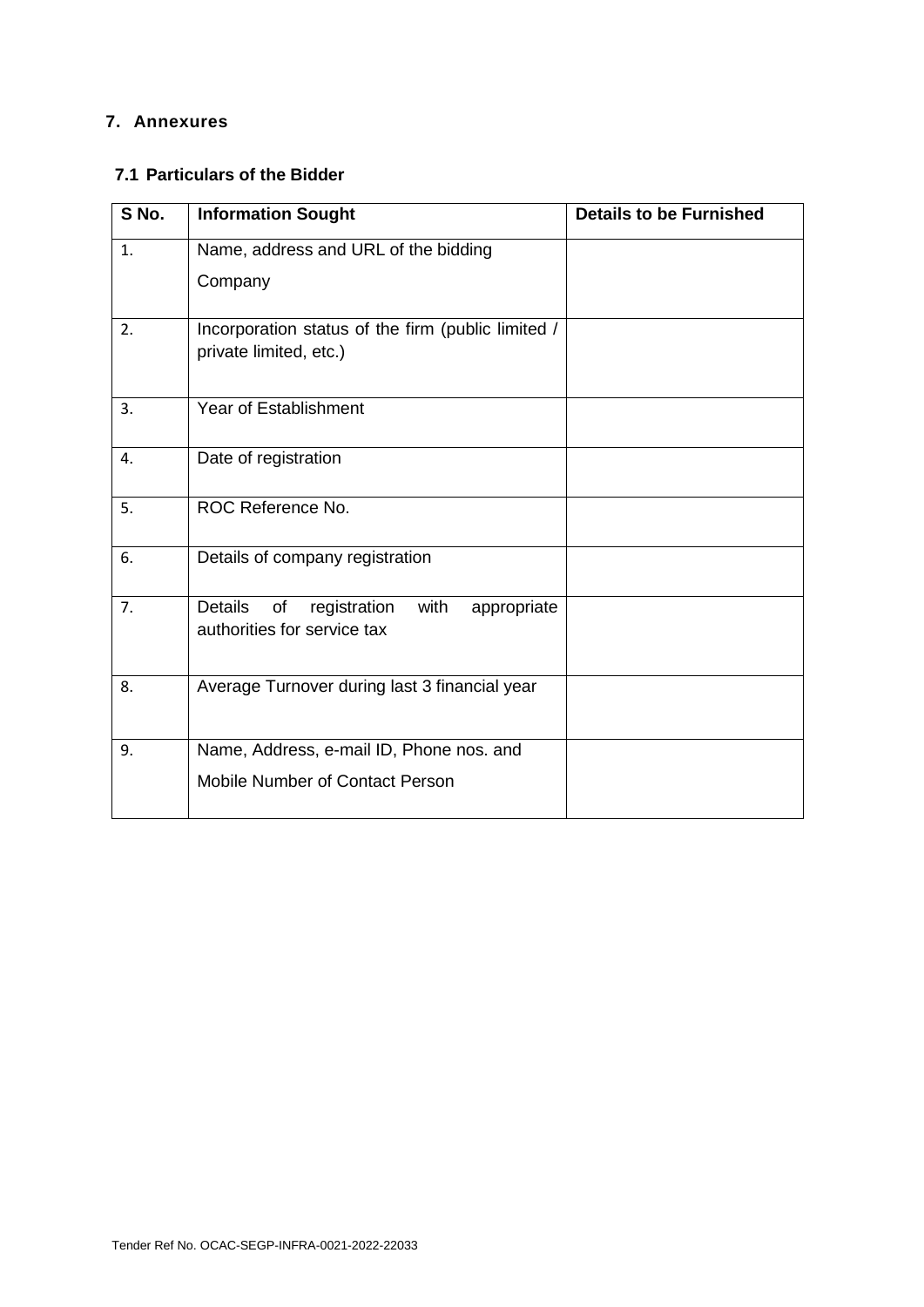#### <span id="page-29-0"></span>**7.1 Bid Security Declaration**

#### To

The General Manager (Admin) Odisha Computer Application Centre (Technical Directorate of I.T. Dep't, Govt. of Odisha) N-1/7-D, Acharya Vihar P.O. - RRL, Bhubaneswar - 751013

I/We. The undersigned, declare that:

I/We understand that, according to your conditions, bids must be supported by a Bid Securing Declaration.

I/We accept that I/We may be disqualified from bidding for any contract with you for **a period of two years** from the date of notification if I am/ We are in a breach of any obligation under the bid conditions, because I/We

- (a) Have withdrawn/ modified/ amended, impairs of derogates from the tender, my/ our Bid during the period of bid validity specified in the form of Bid; or
- (b) Having been notified of the acceptance of our Bid by the Authority during the period of bid validity (i) fail or reuse to execute the contract, if required, or (ii) fail or refuse to furnish the Performance Security, in accordance with the Instruction to Bidders/ Tender Document/ RFP document

I/We understand this Bid Securing Declaration shall cease to be valid if I am/ We are not the successful Bidder, upon the earlier of (i) the receipt of your notification of the name of the successful Bidder, or (ii) thirty days after the expiration of validity of my/ our Bid.

Signed (Signature of person whose name and capacity are shown) In the capacity of (legal capacity of person signing the Bid Securing Declaration) Name (complete name of person signing the Bid Securing Declaration) Duly authorized to sign the bid for and on behalf of (complete name of Bidder) Date on ……. Day of …… (date of signing) Corporate Seal (wherever appropriate)

(Signature of the Authorised Signatory)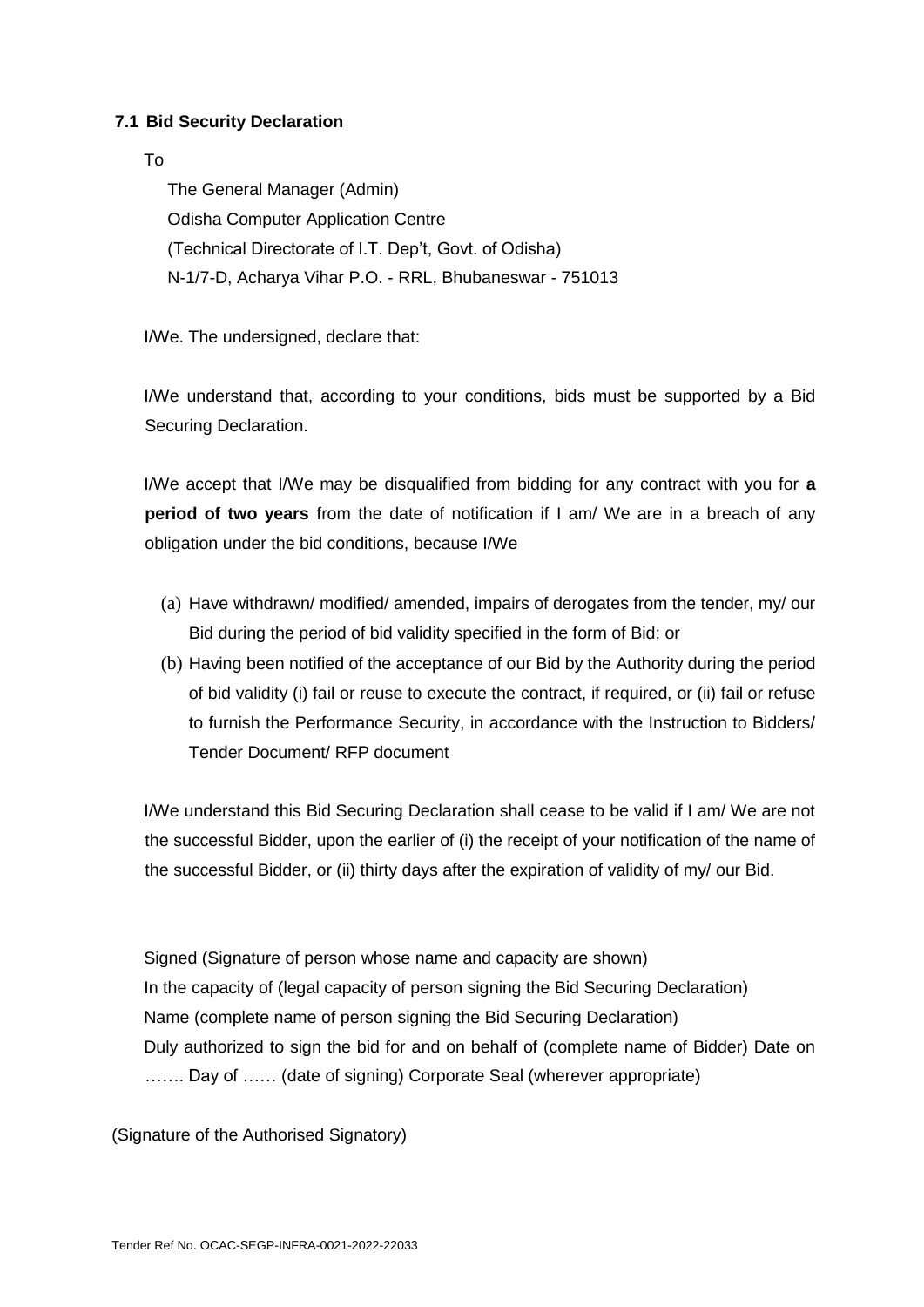#### <span id="page-30-0"></span>**7.2 Self-Declaration: Not Blacklisted**

To (Company letter head)

The General Manager (Admin) Odisha Computer Application Centre (Technical Directorate of I.T. Dep't, Govt. of Odisha) N-1/7-D, Acharya Vihar P.O. - RRL, Bhubaneswar - 751013

## **Sub: Supply of IT Hardware to Odisha State Cooperative Bank (OSCB) –** *Self Declaration for not Blacklisted*

Sir

In response to the RFP No.: OCAC-SEGP-INFRA-0021-2022-22033 for RFP titled "Supply of IT Hardware to Odisha State Cooperative Bank (OSCB)", as an owner/ partner/ Director of (organisation name) **Director of Separation 1** and  $\mathbf{v}$  and  $\mathbf{v}$  and  $\mathbf{v}$  and  $\mathbf{v}$  are by declare that presently our Company/ firm is not under declaration of ineligible for corrupt & fraudulent practices, blacklisted either indefinitely or for a particular period of time, or had work withdrawn, by any State/ Central government/ PSU.

If this declaration is found to be incorrect then without prejudice to any other action that may be taken, my/ our security may be forfeited in full and the tender if any to the extent accepted may be cancelled.

Thanking you,

**Signature** (Authorised Signatory)

Seal:

Date:

Place:

Name of the Bidder: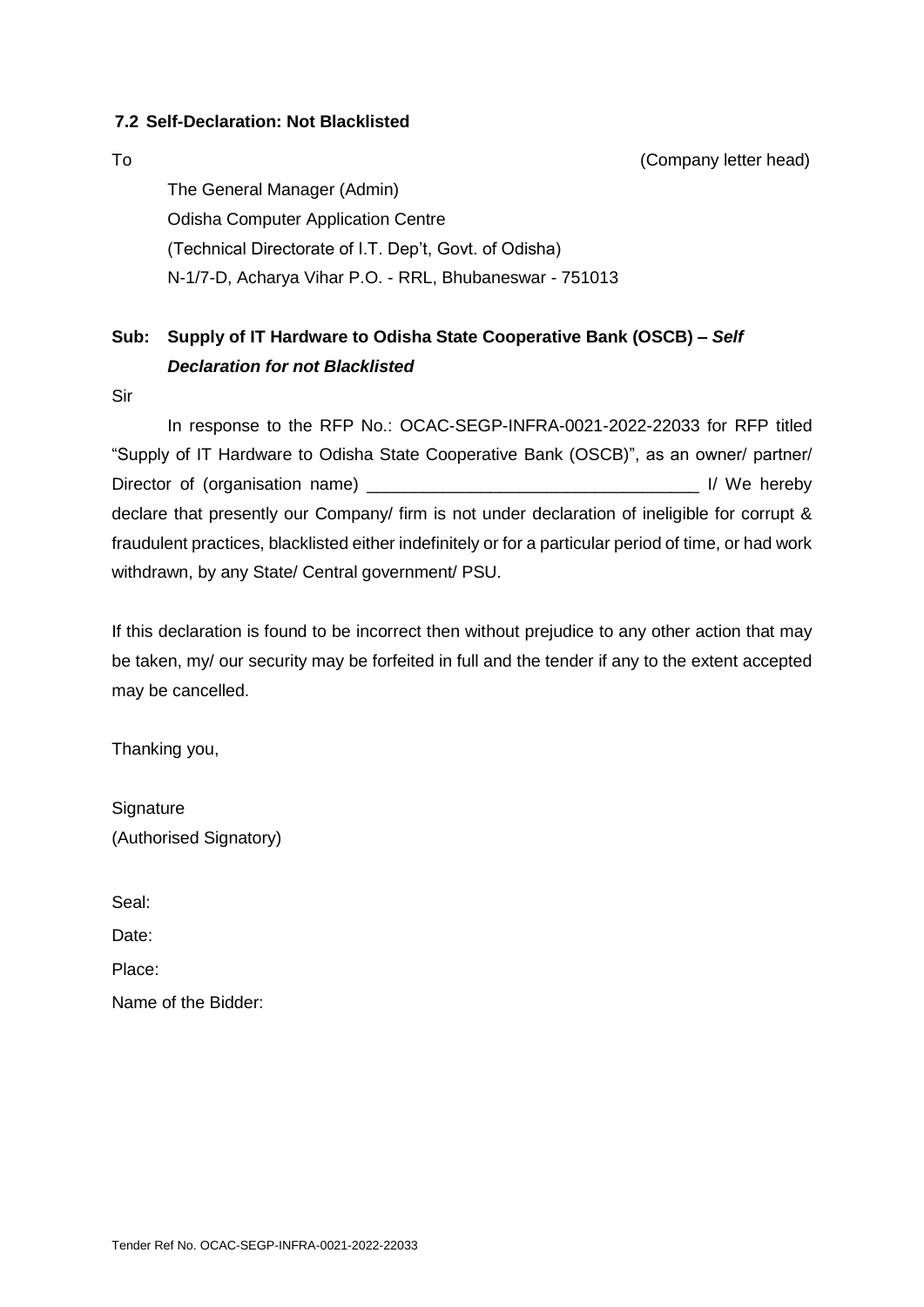#### <span id="page-31-0"></span>**7.3 Bidder's Authorisation Certificate**

To (Company letter head)

The General Manager (Admin) Odisha Computer Application Centre (Technical Directorate of I.T. Dep't, Govt. of Odisha) N-1/7-D, Acharya Vihar P.O. - RRL, Bhubaneswar - 751013

## **Sub: Supply and installation of IT Hardware to Odisha State Cooperative Bank (OSCB) –** *Bidder's Authorization Certificate*

Sir,

With reference to the RFP No.: OCAC-SEGP-INFRA-0021-2022-22033, Ms./Mr. <Name>, <Designation> is hereby authorized to attend meetings & submit pre-qualification, technical & commercial information as may be required by you in the course of processing the above said Bid. S/he is also authorized to attend meetings & submit technical & commercial information as may be required by you in the course of processing above said application. Her/his contact mobile number is \_\_\_\_\_\_\_\_\_\_\_\_\_\_\_ and Email id is\_\_\_\_\_\_\_\_\_\_\_\_\_\_\_\_\_\_. For the purpose of validation, his/ her verified signatures are as under.

Thanking you,

| Signature              |  |
|------------------------|--|
| (Authorised Signatory) |  |

Verified Signature by Director/CEO

Seal: Date:

Place:

Name of the Bidder: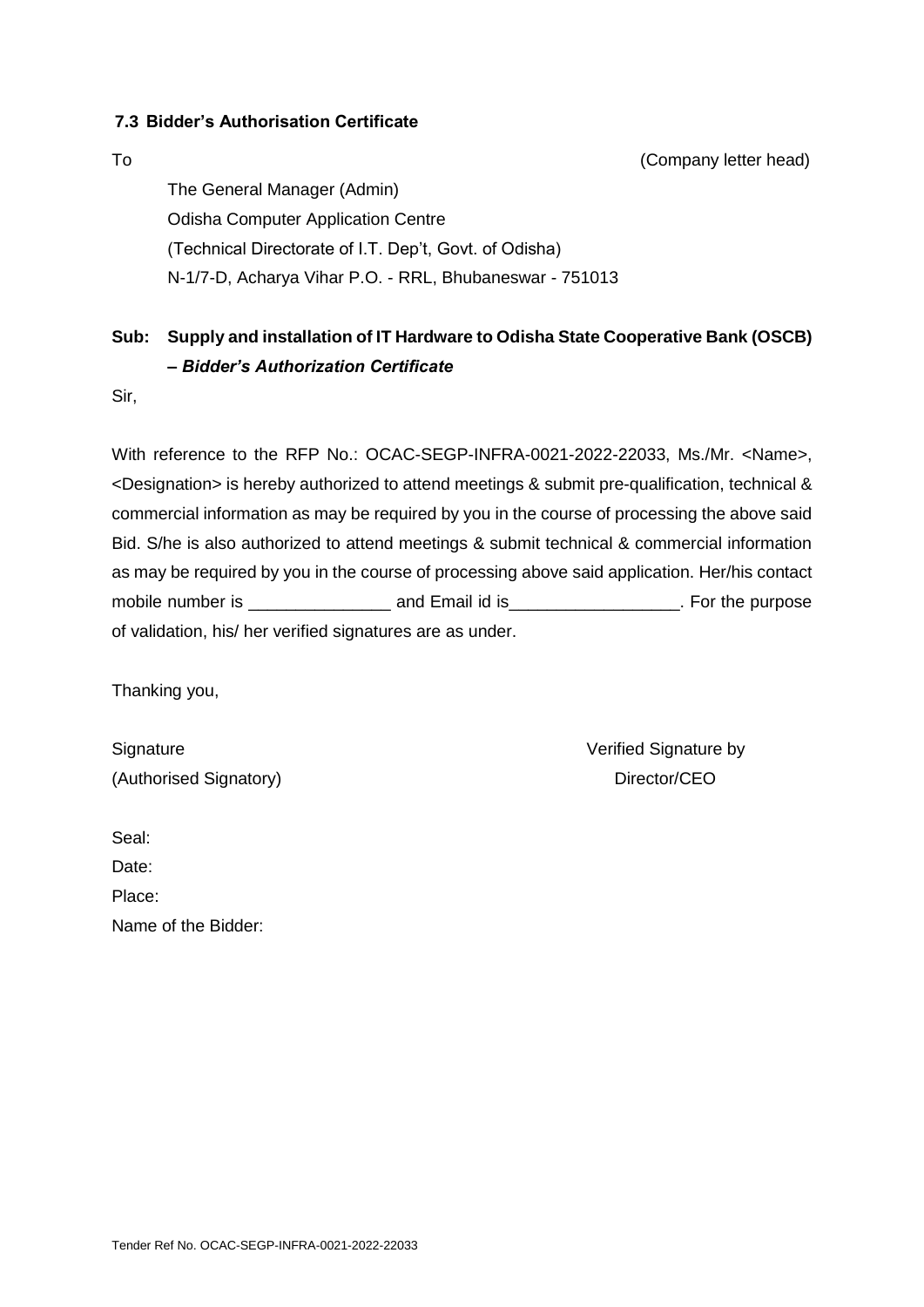#### <span id="page-32-0"></span>**7.4 Acceptance of Terms & Conditions**

To (Company letter head)

The General Manager (Admin) Odisha Computer Application Centre (Technical Directorate of I.T. Dep't, Govt. of Odisha) N-1/7-D, Acharya Vihar P.O. - RRL, Bhubaneswar - 751013

## **Sub: Supply and installation of IT Hardware Odisha State Cooperative Bank (OSCB) –** *Acceptance of Terms & Conditions*

Sir,

I have carefully and thoroughly gone through the Terms & Conditions along with scope of work contained in the RFP Document No. OCAC-SEGP-INFRA-0021-2022-22033 regarding "Supply and installation of IT Hardware for Odisha State Cooperative Bank (OSCB)".

I declare that all the provisions/clauses including scope of work of this RFP/Tender Document are acceptable to my company. I further certify that I am an authorized signatory of my company and am, therefore, competent to make this declaration.

Thanking you,

**Signature** (Authorised Signatory)

Seal:

Date:

Place:

Name of the Bidder: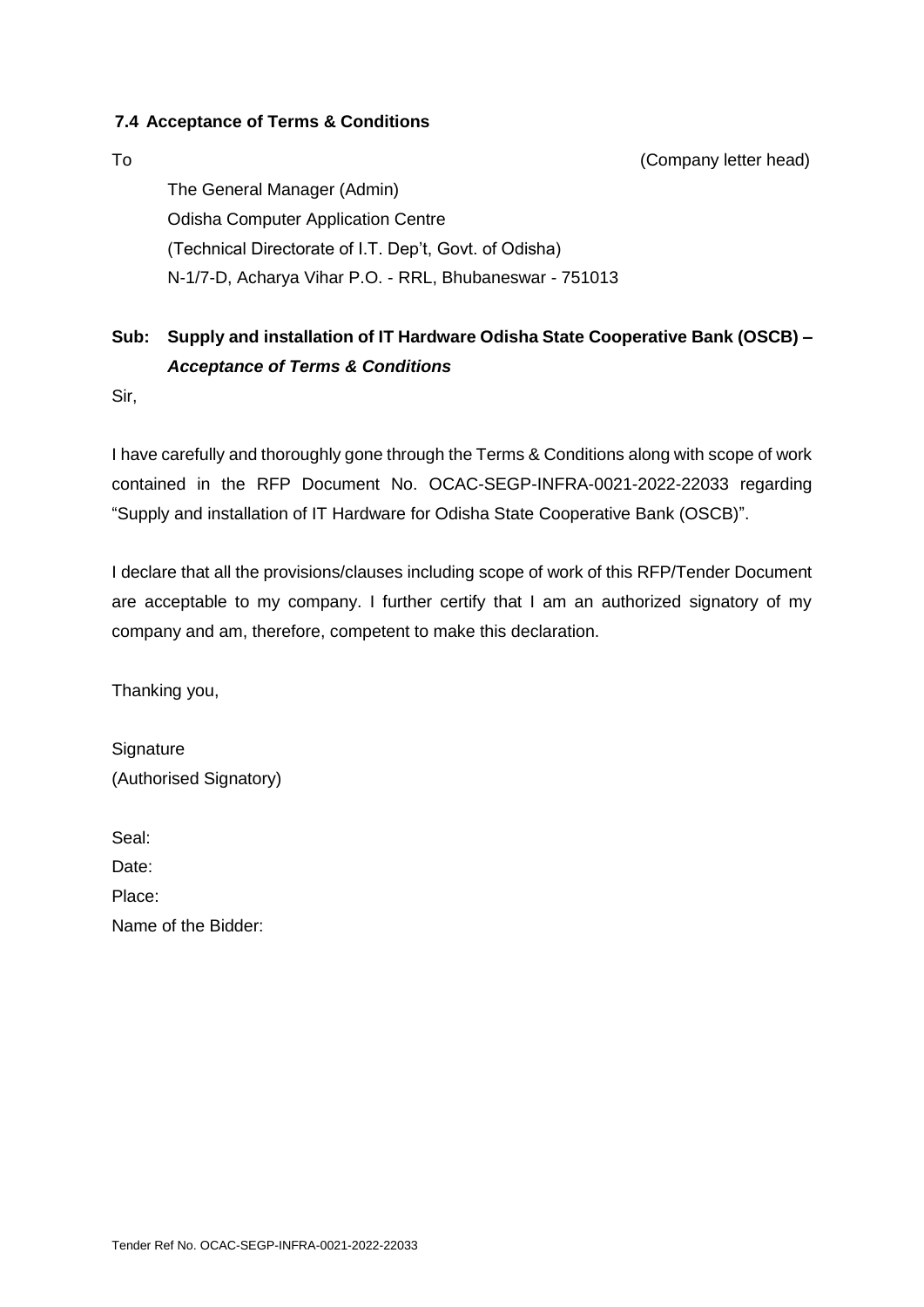#### <span id="page-33-0"></span>**7.5 Technical bid Cover Letter**

#### To,

General Manager, Odisha Computer Application Centre (OCAC), (Technical Directorate under IT Department, Govt. of Odisha), OCAC Building, Plot No. N-1/7D, Acharya Vihar Square, RRL Post Office, Bhubaneswar – 751 013, Odisha

Sir,

Subject: Tender for Supply and installation of IT Hardware for Odisha State Cooperative Bank (OSCB)

Reference: Tender No: OCAC-SEGP-INFRA-0021-2022-22033

 We, the undersigned Bidders, having read and examined in detail all the Tender documents do hereby propose to provide the services as specified in the Tender document number OCAC-SEGP-INFRA-0021-2022-22033 along with the following:

A. DEVIATIONS

We declare that all the services shall be performed strictly in accordance with the Tender documents except for the variations, assumptions and deviations, all of which have been detailed out exhaustively in the following statements, irrespective of whatever has been stated to the contrary anywhere else in our Tender:

Further we agree that additional conditions or assumptions, if any, found in the Tender documents other than those stated in deviation schedule shall not be given effect to.

B. CONTRACT PERFORMANCE GUARANTEE BOND

We hereby declare that in case the contract is awarded to us, we shall submit the contract performance guarantee bond in the form prescribed format

C. BID VAILIDITY PERIOD

We agree to abide by this bid for a period of 180 days after the date fixed for bid opening or for any further period for which bid validity has been extended and it shall remain binding upon us and Bid may be accepted at any time before the expiration of that period.

We hereby declare that our bid is made in good faith, without collusion or fraud and the information contained in the bid is true and correct to the best of our knowledge and belief.

We understand that our bid is binding on us and that you are not bound to accept a bid you receive.

Thanking you,

Yours faithfully,

(Signature of the Bidder)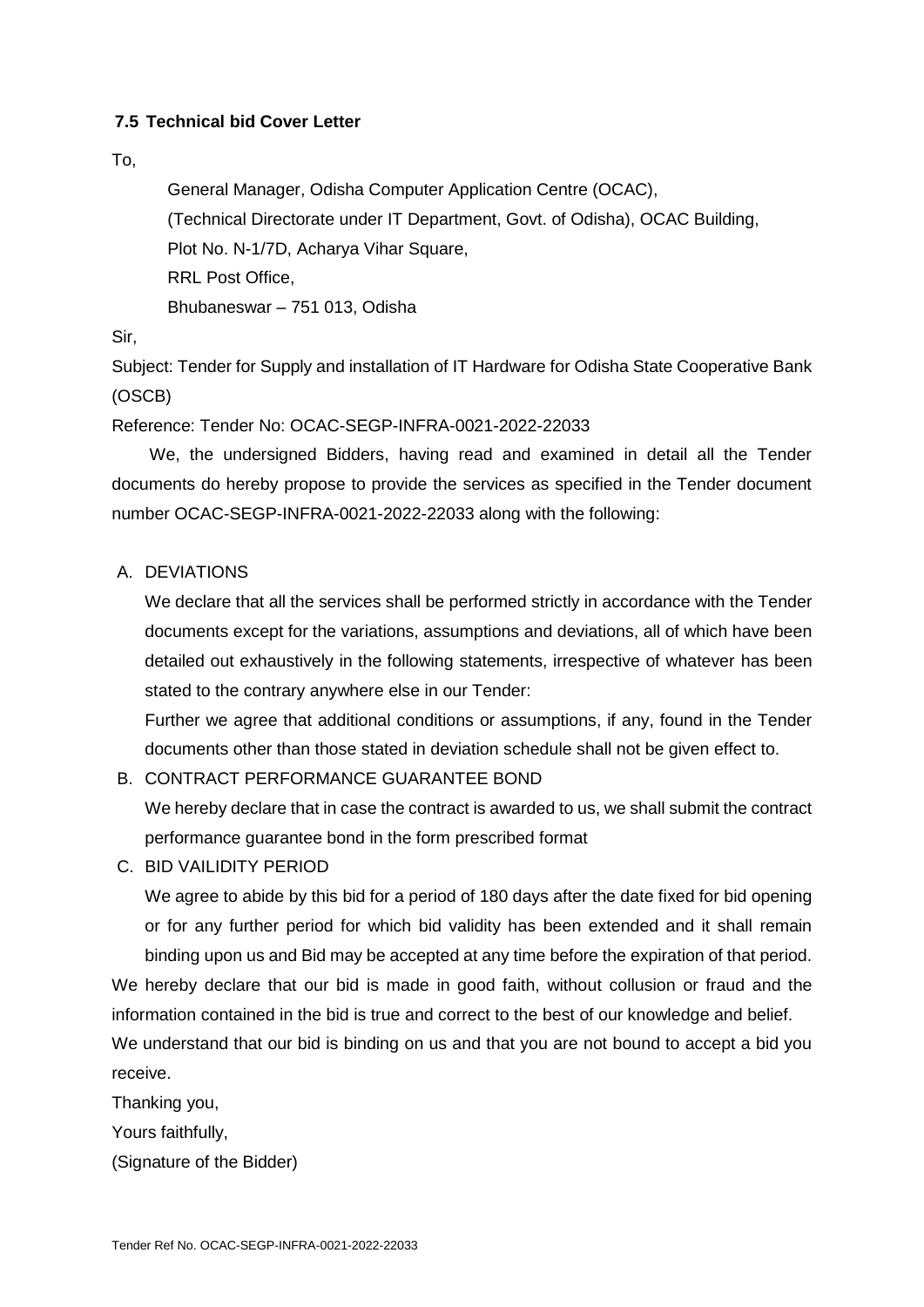## <span id="page-34-0"></span>**7.6 Compliance Sheet for Technical Specifications**

## <span id="page-34-1"></span>**7.6.1 Desktop Computer**

**Make : Model :** 

| <b>Technical Specifications for Desktop</b> |                                                                        | Compliance(Y/N) |  |  |
|---------------------------------------------|------------------------------------------------------------------------|-----------------|--|--|
| <b>FORM FACTOR</b>                          | Not more then 16 Ltrs.                                                 |                 |  |  |
| <b>PROCESSOR &amp; MOTHERBOARD</b>          |                                                                        |                 |  |  |
| Processor Family                            | Intel                                                                  |                 |  |  |
| <b>Processor Number</b>                     | 15 10500/11500 or higher                                               |                 |  |  |
| <b>Processor Cores</b>                      | Min 6 Cores or Higher                                                  |                 |  |  |
| <b>Base Frequency</b>                       | 3.1 Ghz for 10th Gen/2.7 Ghz for 11th Gen or<br>Higher                 |                 |  |  |
| <b>Processor Cache</b>                      | 12MB or Higher                                                         |                 |  |  |
| <b>OEM Motherboard</b>                      | Intel H470 / H570 Series or equivalent                                 |                 |  |  |
| Slots                                       | Min. 2 PCIe Express Slot & 2xM.2 Slots                                 |                 |  |  |
|                                             | <b>MEMORY &amp; DISK STORAGE</b>                                       |                 |  |  |
| <b>RAM</b>                                  | 8 Gb/ 2666MHz, SD-DDR-IV or Higher                                     |                 |  |  |
| <b>Expandable Memory</b>                    | Upto 64 Gb, at least 2 Memory Slots                                    |                 |  |  |
| SSD                                         | 512Gb NVMe SSD                                                         |                 |  |  |
|                                             | <b>PLATFORM/ARCHITECTURE</b>                                           |                 |  |  |
| <b>Preloaded Operating</b><br>System        | Factory Preloaded Windows 11 Professional                              |                 |  |  |
| <b>Operating System</b><br>Certificate      | Windows                                                                |                 |  |  |
| System Architecture                         | 64-bit                                                                 |                 |  |  |
|                                             | <b>DISPLAY &amp; GRAPHICS</b>                                          |                 |  |  |
| Screen Size &<br>Resolution                 | 19.5 inch Monitor or Higher                                            |                 |  |  |
| Screen Type                                 | HD Wide Screen Backlit LED Anti-Glare Display                          |                 |  |  |
| <b>Graphic Processor</b>                    | Intel Integrated Graphics or Equivalent                                |                 |  |  |
| <b>Monitor Technology</b>                   | TN/VA/IPS                                                              |                 |  |  |
| Certificate                                 | <b>TCO 8.0</b>                                                         |                 |  |  |
| Resolution                                  | 1600 x 900 or higher                                                   |                 |  |  |
|                                             | <b>INPUT</b>                                                           |                 |  |  |
| Pointer Device &<br>Keyboard                | OEM USB Optical Scrolling Mouse & OEM USB<br><b>Standard Keyboard</b>  |                 |  |  |
| <b>DVD Writer Drive</b>                     | Yes                                                                    |                 |  |  |
|                                             | <b>COMMUNICATION</b>                                                   |                 |  |  |
| Ethernet                                    | Gigabit Ethernet Controller with IPv6                                  |                 |  |  |
| Wireless                                    | IEEE 802.11 b/g/n/ac                                                   |                 |  |  |
| Bluetooth                                   | Version 4.2 or higher                                                  |                 |  |  |
|                                             | <b>PORTS / SLOTS</b>                                                   |                 |  |  |
| <b>USB Port</b>                             | Minimum 4 x USB 2.0, 6 x USB 3.0 or higher.                            |                 |  |  |
| <b>Other Ports</b>                          | Mic In, Speaker Out or Combo Audio Jack, RJ45,<br>VGA/Display Out/HDMI |                 |  |  |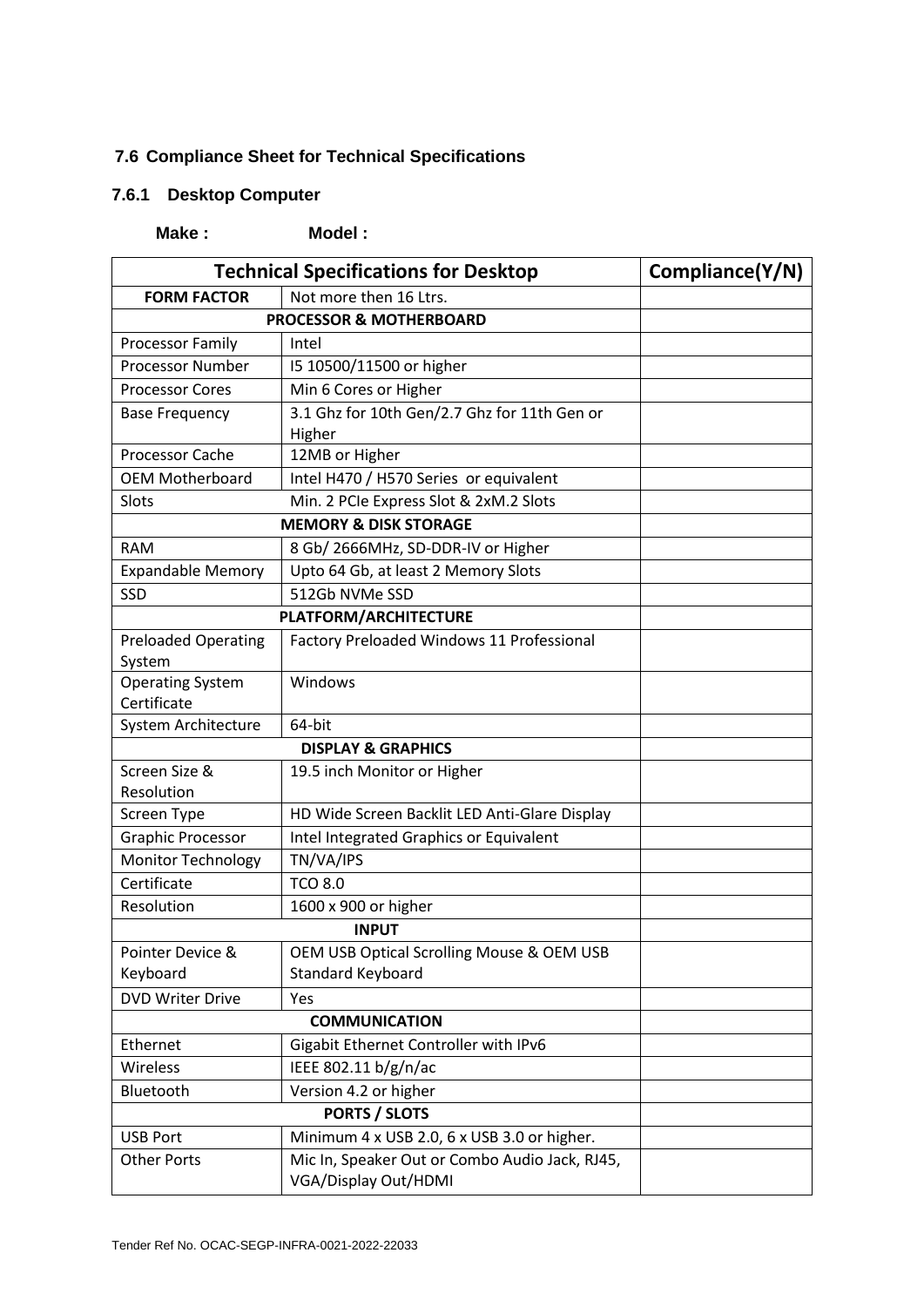| POWER SUPPLY & ENERGY EFFICIENCY (GREEN COMPLIANCE) |                                                   |  |  |
|-----------------------------------------------------|---------------------------------------------------|--|--|
| Power                                               | less then 200W with 90% efficiency or better      |  |  |
| Supply/Adaptor                                      |                                                   |  |  |
| <b>Energy Certification</b>                         | Energy Star (EPA) Ver 8.0 or later/BEE India Star |  |  |
|                                                     | Ver 1 or latest                                   |  |  |
| Certifications                                      | UL/CE/FCC/ RoHS, EPEAT India                      |  |  |
|                                                     | <b>SECURITY FEATURES</b>                          |  |  |
| Security                                            | Hardware TPM2.0                                   |  |  |
|                                                     | <b>OTHER SPECIFICATIONS</b>                       |  |  |
| <b>Hardware Drivers</b>                             | All drivers should be able to download from       |  |  |
|                                                     | <b>OEM website for Microsoft Windows 11</b>       |  |  |
|                                                     | Professional                                      |  |  |
| OS Recovery                                         | Microsoft Windows 11 Professional OEM             |  |  |
|                                                     | Recovery DVD/Option of Cloud Recovery             |  |  |
| <b>OEM Product</b>                                  | OEM Manufacturer or its authorised Partner of     |  |  |
|                                                     | <b>OEM</b>                                        |  |  |
| <b>WARRENTY &amp; SERVICES SUPPORT</b>              |                                                   |  |  |
| Warranty                                            | 3 Years OEM Warranty support.                     |  |  |
| Antivirus                                           | 3 Years                                           |  |  |
| <b>Service Centre</b>                               | Must have company authorised service center       |  |  |
|                                                     | Locally                                           |  |  |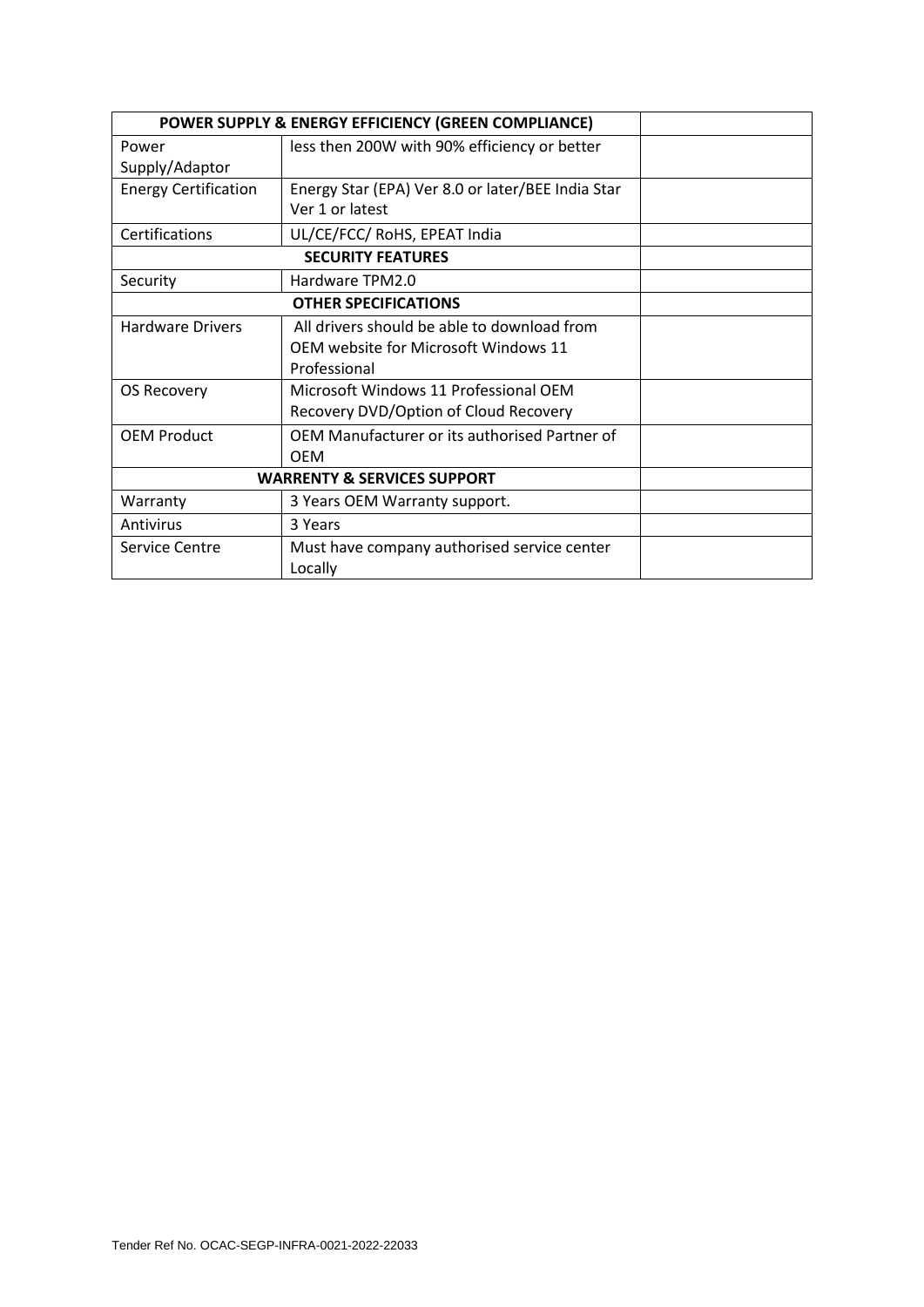#### <span id="page-36-0"></span>**7.7 Commercial Proposal Covering letter**

< Location, Date >

To,

The General Manager (Admn) Odisha Computer Application Centre Plot No. - N-1/7-D, Acharya Vihar P.O.- RRL, Bhubaneswar - 751013 EPBX: 0674-2567280/2567064/2567295 Fax: +91-0674-2567842

**Subject:** Submission of the Financial bid for Tender No OCAC-SEGP-INFRA-0021-2022- 22033 for Supply and installation of IT Hardware for Odisha State Cooperative Bank (OSCB)

Dear Sir/Madam,

We, the undersigned, hereby submit our Financial Proposal against your tender floated vide RFP Ref: OCAC-SEGP-INFRA-0021-2022-22033, in a separate sealed envelope.

Our attached Financial Proposal is for the sum of [*Amount in words and figures*] along with applicable taxes & duties.

Our Financial Proposal shall be binding upon us, up to expiry of the validity period of the Proposal, i.e., [*Date*].

We understand you are not bound to accept any Proposal you receive. We remain,

Yours sincerely,

Authorized Signature:

Name and Title of Signatory:

Name of Firm:

Address: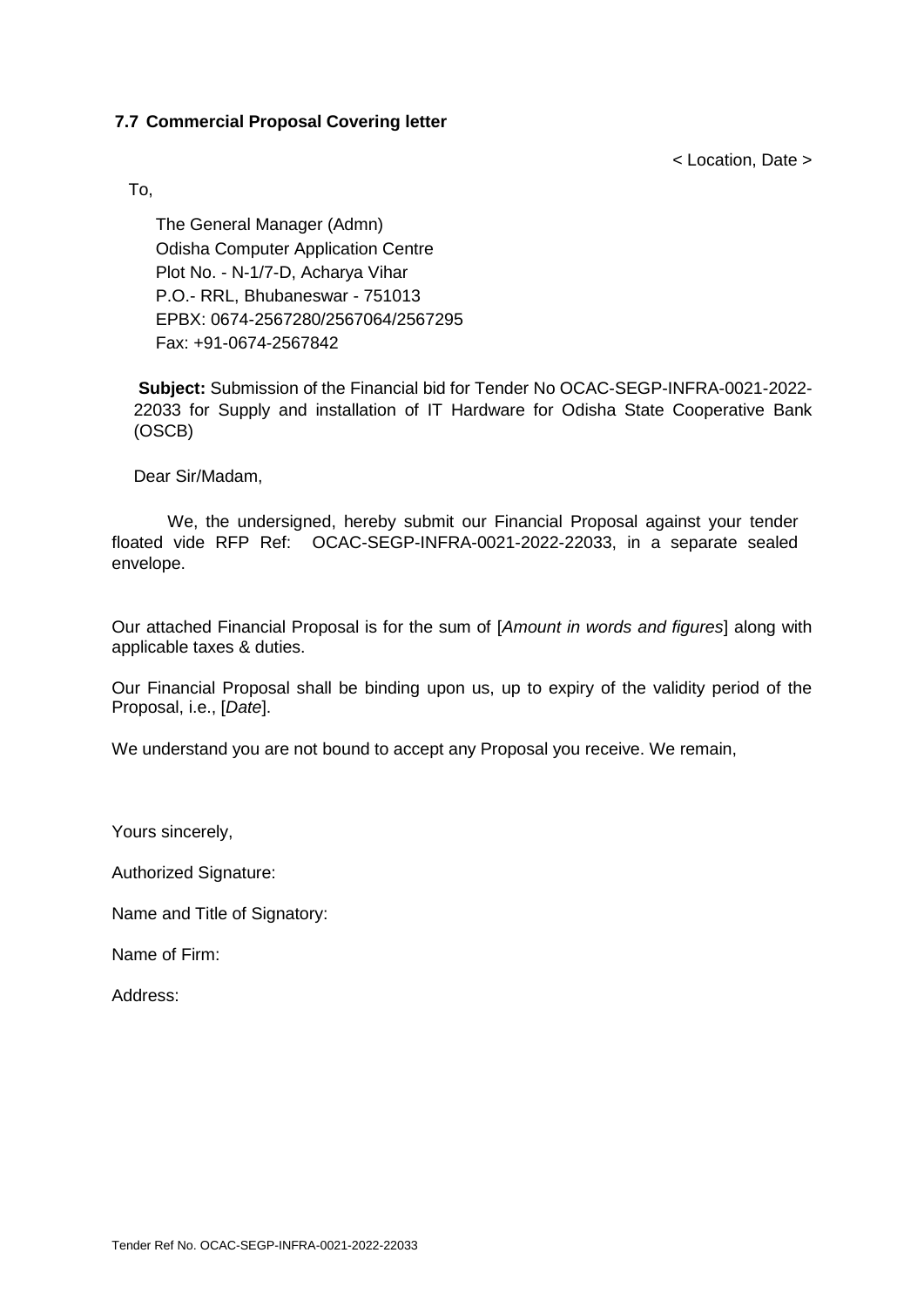#### <span id="page-37-0"></span>**7.8 Commercial Bid**

| SL.<br>No.                  | <b>Item</b>             | <b>Quantity</b> | <b>Unit Price</b> | <b>GST</b> | <b>Total Unit</b><br><b>Price</b> | <b>Total</b> |
|-----------------------------|-------------------------|-----------------|-------------------|------------|-----------------------------------|--------------|
| A                           | B                       | $\mathbf C$     | D                 | E          | F                                 | G            |
|                             |                         |                 |                   |            | $(D+E)$                           | $(C*F)$      |
| 1.                          | <b>Desktop Computer</b> | 94              |                   |            |                                   |              |
|                             | <b>Grand Total</b>      |                 |                   |            |                                   |              |
| <b>Grand Total in words</b> |                         |                 |                   |            |                                   |              |

**In case the bidder have any difficulty during uploading of commercial bid in excel format in eNivida Portal, the bidder may furnish PDF copy of commercial bid in company letterhead**

#### **Note:**

- Least cost selection method will be adopted for evaluation of commercial bid. The bidder who will quoted lowest grand total will awarded the work.
- Prices shall be quoted inclusive of all taxes, duties, freight and forwarding and cost of labour for installation.
- In case of any discrepancy between Unit Price & Total Price, the Unit Price will prevail.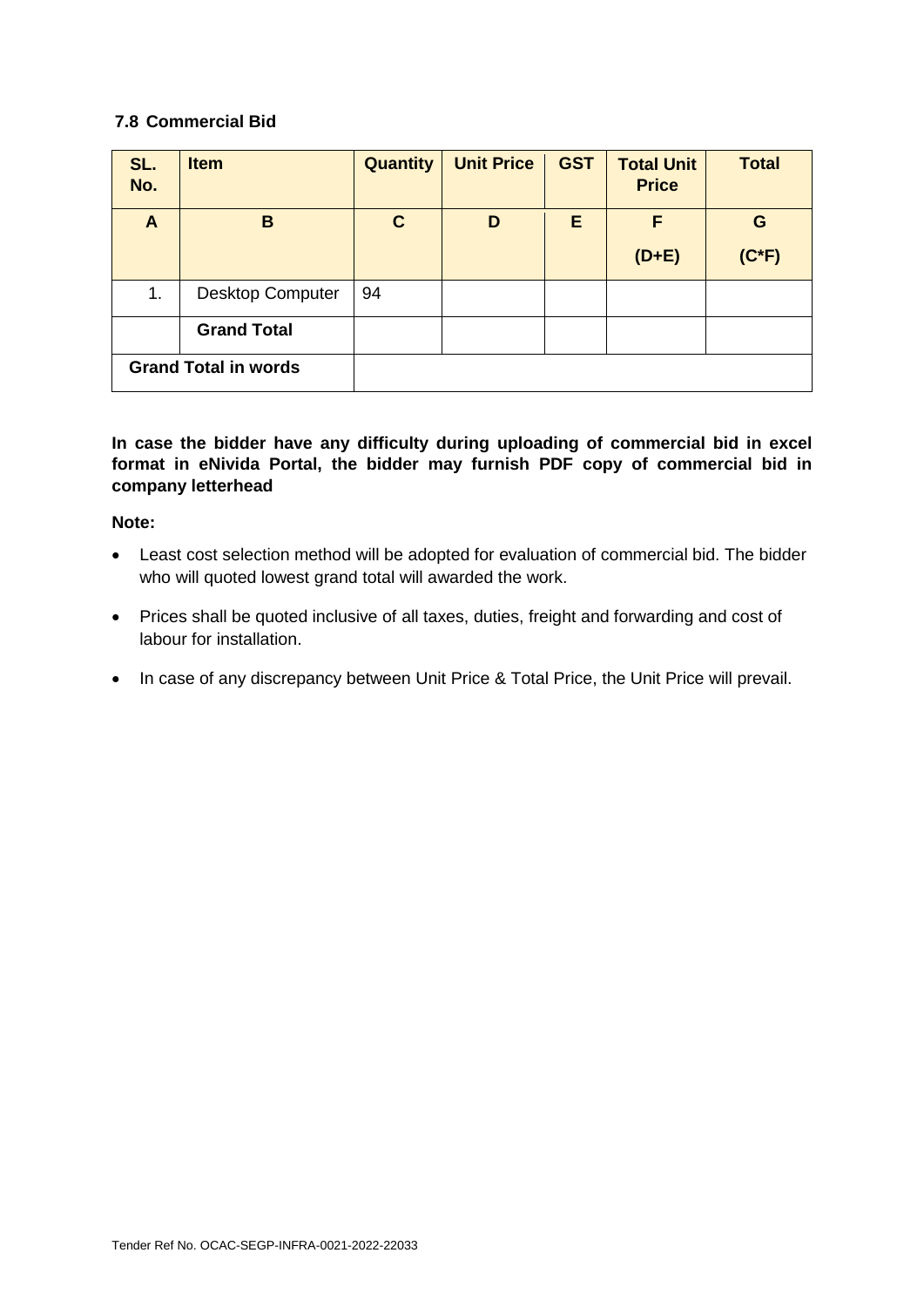## **List of Delivery Locations:**

| SL.No | <b>Branch Name and Address</b>                                                                                                                                                                | Nos of<br>Desktop<br>Computer |
|-------|-----------------------------------------------------------------------------------------------------------------------------------------------------------------------------------------------|-------------------------------|
| 1     | <b>Branch Manager, Main Branch</b><br>The Odisha State Cooperative Bank Ltd.<br>Pandit Jawaharlal Nehru Marg,<br>Bhubaneswar $-751001$ ,                                                      | 8                             |
|       | (Phone: 0674 2513375)                                                                                                                                                                         |                               |
| 2     | The Branch Manager<br>Odisha State Co-operative Bank<br>Angul Branch, At/Po: Amalapada<br>Near Kanchan Talkies,<br>Dist: Angul - 759122<br>(Phone: 06764 232548)                              | 4                             |
| 3     | Branch Manager,<br>The Odisha State Cooperative Bank Ltd.<br><b>Ashok Nager Branch,</b><br>Market Building, Unit-2<br>Bhubaneswar - 751 009<br>(Phone: 0674 2531834)                          | 4                             |
| 4     | The Branch Manager<br>Odisha State Co-operative Bank<br><b>Berhampur Branch</b><br>Swarnika Plaza, Badakhemundi Banglow,<br>Berhampur, Dist Ganjam (Odisha)<br>(Phone: 0680 2220119, 2222189) | 6                             |
| 5     | The Branch Manager<br>Odisha State Co-operative Bank<br><b>Chandrasekhar Pur Branch</b><br>District Centre At/Po: Chandrasekharpur,<br>Bhubaneswar -751016<br>(Phone: 0674 2741004, 2744894)  | 5                             |
| 6     | The Branch Manager<br>Odisha State Co-operative Bank<br><b>Cuttack Branch,</b><br>At/Po: Jail Road (Dargha Bazar)<br>Cuttack (Phone: 0671 2516326)                                            | 6                             |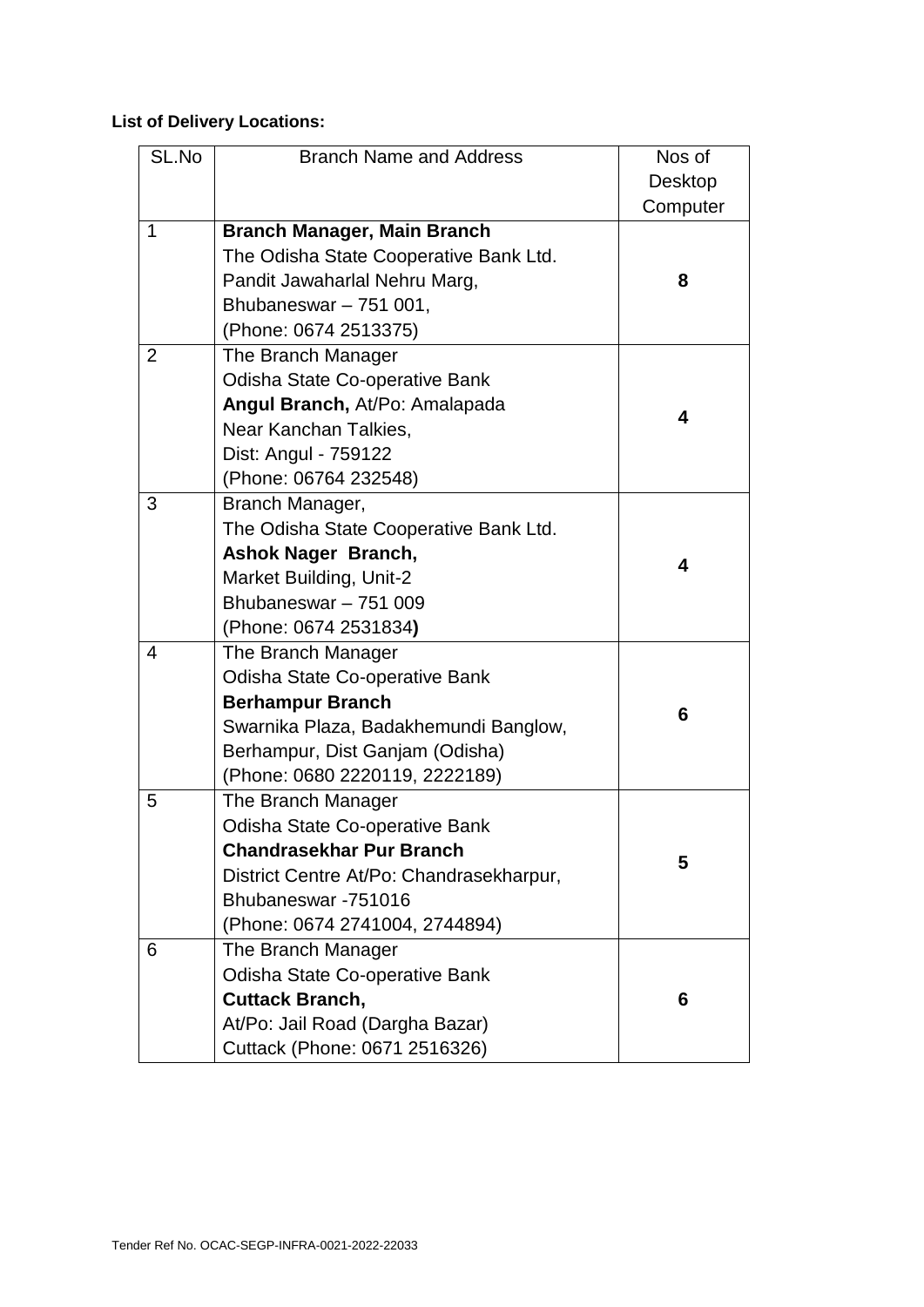| $\overline{7}$ | The Branch Manager<br>Odisha State Co-operative Bank<br><b>Cuttack Road Branch</b><br>At-Laxmi Sagar Chhak, Cuttack Road,<br>Bhubaneswar, (Phone: 0674 2570002)                               | 7 |
|----------------|-----------------------------------------------------------------------------------------------------------------------------------------------------------------------------------------------|---|
| 8              | The Branch Manager<br>Odisha State Co-operative Bank Kalinga<br>Hospital Campus Branch At/Po-<br>Chandrasekharpur, Bhubaneswar (Phone:<br>0674 2301230, 2301523)                              | 1 |
| 9              | The Branch Manager<br>Odisha State Co-operative Bank<br>Link Road Branch, Plot No: 1027, Unit-33<br>Link Road, Cuttack: 753012 (Phone: 0671<br>2315057)                                       | 2 |
| 10             | The Branch Manager<br>Odisha State Co-operative Bank Paradeep<br>Branch, At/Po: Badapada- Paradeep, Dist:<br>Jatsinghpur -754142 (Phone: 06722 222212)                                        | 8 |
| 11             | The Branch Manager<br>Odisha State Co-operative Bank Rourkela<br>Branch, At: Main Road, Daily Market, Po: Udit<br>Nagar,<br>Rourkela -769001, (Phone: 0661 2514170)                           | 9 |
| 12             | The Branch Manager<br>Odisha State Co-operative Bank<br>Sheed Nagar Branch, Super Bazar Complex,<br>Near Hotel Megdoot, At/Po-Saheed Nagar,<br>Bhubaneswar. (Phone: 0674 2546836)             | 2 |
| 13             | The Branch Manager<br>Odisha State Co-operative Bank<br>Sailashree Vihar Branch (In front of DVA<br>School) At/Po: Sailashree Vihar<br>Chandrasekharpur, Bhubaneswar<br>(Phone: 0674 2741761) | 9 |
| 14             | The Branch Manager<br>Odisha State Co-operative Bank<br>Sambalpur Branch, At / Po: Budharaja, Near<br>Fatak, Dist: Sambalpur -769004 (Phone: 0663<br>2404835)                                 | 8 |